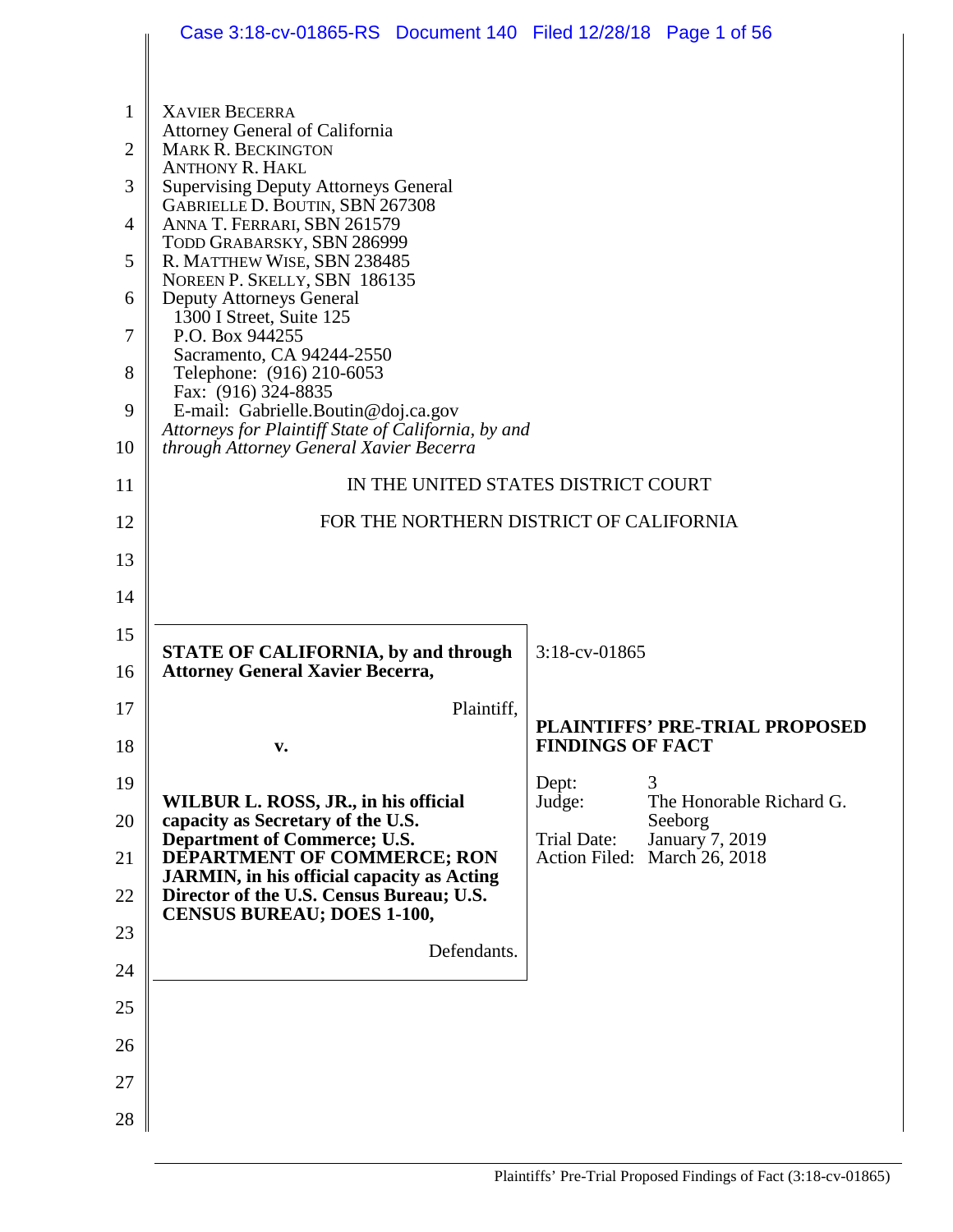|                |                |                 | Case 3:18-cv-01865-RS Document 140 Filed 12/28/18 Page 2 of 56                                                    |      |
|----------------|----------------|-----------------|-------------------------------------------------------------------------------------------------------------------|------|
| 1              |                |                 | <b>TABLE OF CONTENTS</b>                                                                                          |      |
| $\overline{2}$ |                |                 |                                                                                                                   |      |
| 3              |                |                 |                                                                                                                   | Page |
|                | $\mathbf{I}$ . |                 | Background Facts - Based on the Administrative Record and Stipulation                                             |      |
| $\overline{4}$ |                |                 |                                                                                                                   |      |
| 5              |                | A.              |                                                                                                                   |      |
| 6              |                | <b>B.</b>       |                                                                                                                   |      |
| 7              |                | $\mathcal{C}$ . |                                                                                                                   |      |
| 8              |                | D.<br>E.        |                                                                                                                   |      |
|                |                | F.              | Overview of the Census, the Citizenship Question, and Processes of                                                |      |
| 9              |                |                 |                                                                                                                   |      |
| 10             |                |                 | 1.                                                                                                                |      |
| 11             |                |                 | 2.<br>History of the Citizenship Question on the Census, the Long                                                 |      |
| 12             |                |                 | 3.                                                                                                                |      |
| 13             | Π.             |                 |                                                                                                                   |      |
| 14             | III.           |                 | The Defendants' Decision-making Process -Based only on the                                                        |      |
| 15             |                | A.              | Events Prior to DOJ's Request for the Citizenship Question  13                                                    |      |
| 16             |                | <b>B.</b>       | The DOJ Letter Requesting the Citizenship Question and                                                            |      |
| 17             |                | $\mathcal{C}$ . | The Census Bureau's Review of and Recommendation Against                                                          |      |
| 18             |                | D.              | The Census Bureau Repeatedly Communicated its<br>Recommendation Against the Citizenship Question to the           |      |
| 19             |                |                 |                                                                                                                   |      |
| 20             |                |                 | 1.                                                                                                                |      |
| 21             |                |                 | January 3 and January 19 Memos (PTX-101 and 22) 21<br>2.                                                          |      |
| 22             |                |                 | 3.<br>The Set of 35 Questions from Commerce to the Census<br>Bureau and Commerce's Changes to the Census Bureau's |      |
| 23             |                |                 | 4.                                                                                                                |      |
| 24             |                |                 | 5.<br>Memorandum Addressing Key Differences Between                                                               |      |
| 25             |                | E.              | DOJ Refused to Discuss its Request with the Census Bureau  26                                                     |      |
| 26             |                | F.              | Outside Stakeholders Urged Secretary Ross Not to Add the                                                          |      |
| 27             |                | G.              | The Citizenship Question Was Not Tested or Publicly Noticed Prior                                                 |      |
| 28             |                |                 |                                                                                                                   |      |
|                |                |                 | i                                                                                                                 |      |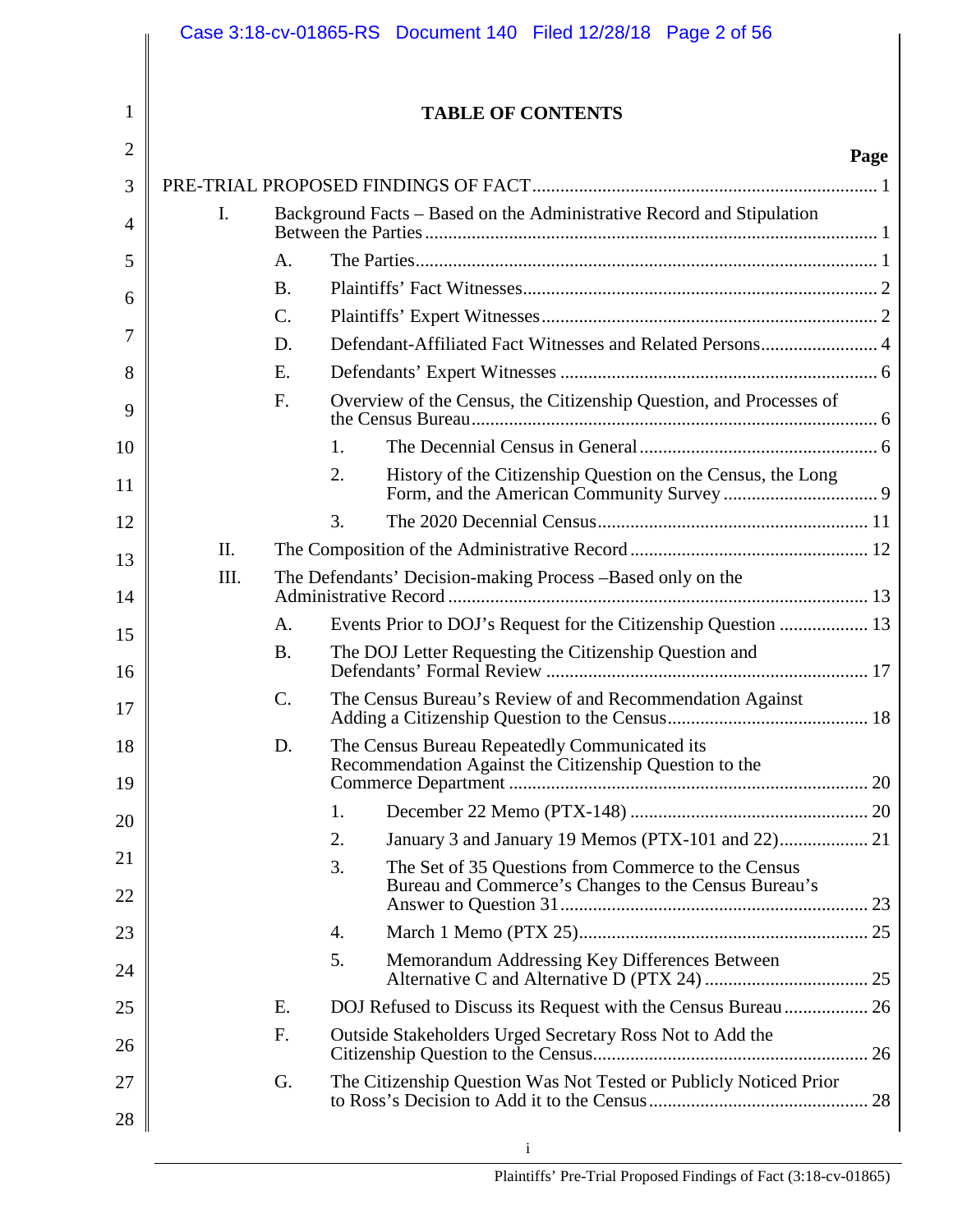|                |     |                | Case 3:18-cv-01865-RS Document 140 Filed 12/28/18 Page 3 of 56         |      |
|----------------|-----|----------------|------------------------------------------------------------------------|------|
| 1              |     |                | <b>TABLE OF CONTENTS</b>                                               |      |
| $\overline{2}$ |     | (continued)    |                                                                        |      |
|                |     |                |                                                                        | Page |
| 3              |     | H.             | Defendants Did Not Evaluate DOJ's Voting Rights Act Rationale          |      |
| 4              |     | $\mathbf{I}$ . |                                                                        |      |
| 5              |     | J.             | Secretary Ross's Purpose in Adding the Citizenship Question to the     |      |
| 6              | IV. |                | The Defendants' Decision-making Process - Additional Findings Based on |      |
| 7<br>8         |     | A.             | Extra-Record Evidence Confirms that Defendants Violated Testing        |      |
| 9              |     | <b>B.</b>      | Extra-Record Evidence Confirms that Existing ACS Data Is               |      |
| 10             |     | $\mathbf{C}$ . | Additional Facts Regarding Defendants' Decision-Making Process 39      |      |
| 11             | V.  |                | Findings related to the Census Count and Standing – Based on the       |      |
| 12             |     | A.             |                                                                        |      |
| 13             |     |                | The Citizenship Question Will Lower Self-Response Rates  42<br>1.      |      |
| 14             |     |                | 2.<br>The Citizenship Question Will Cause a Differential               |      |
| 15             |     | <b>B.</b>      | The Citizenship Question Will Inflict Harm on Plaintiffs  46           |      |
|                |     |                | Plaintiffs Have Increased Census Outreach Spending 46<br>1.            |      |
| 16             |     |                | 2.                                                                     |      |
| 17             |     |                | 3.<br><b>Plaintiffs Will Have Less Accurate Data to Make Decisions</b> |      |
| 18             |     |                | 4.                                                                     |      |
| 19             |     |                |                                                                        |      |
| 20             |     |                |                                                                        |      |
| 21             |     |                |                                                                        |      |
| 22             |     |                |                                                                        |      |
| 23             |     |                |                                                                        |      |
| 24             |     |                |                                                                        |      |
| 25             |     |                |                                                                        |      |
| 26             |     |                |                                                                        |      |
| 27             |     |                |                                                                        |      |
| 28             |     |                |                                                                        |      |
|                |     |                | $\ddot{\mathbf{i}}$                                                    |      |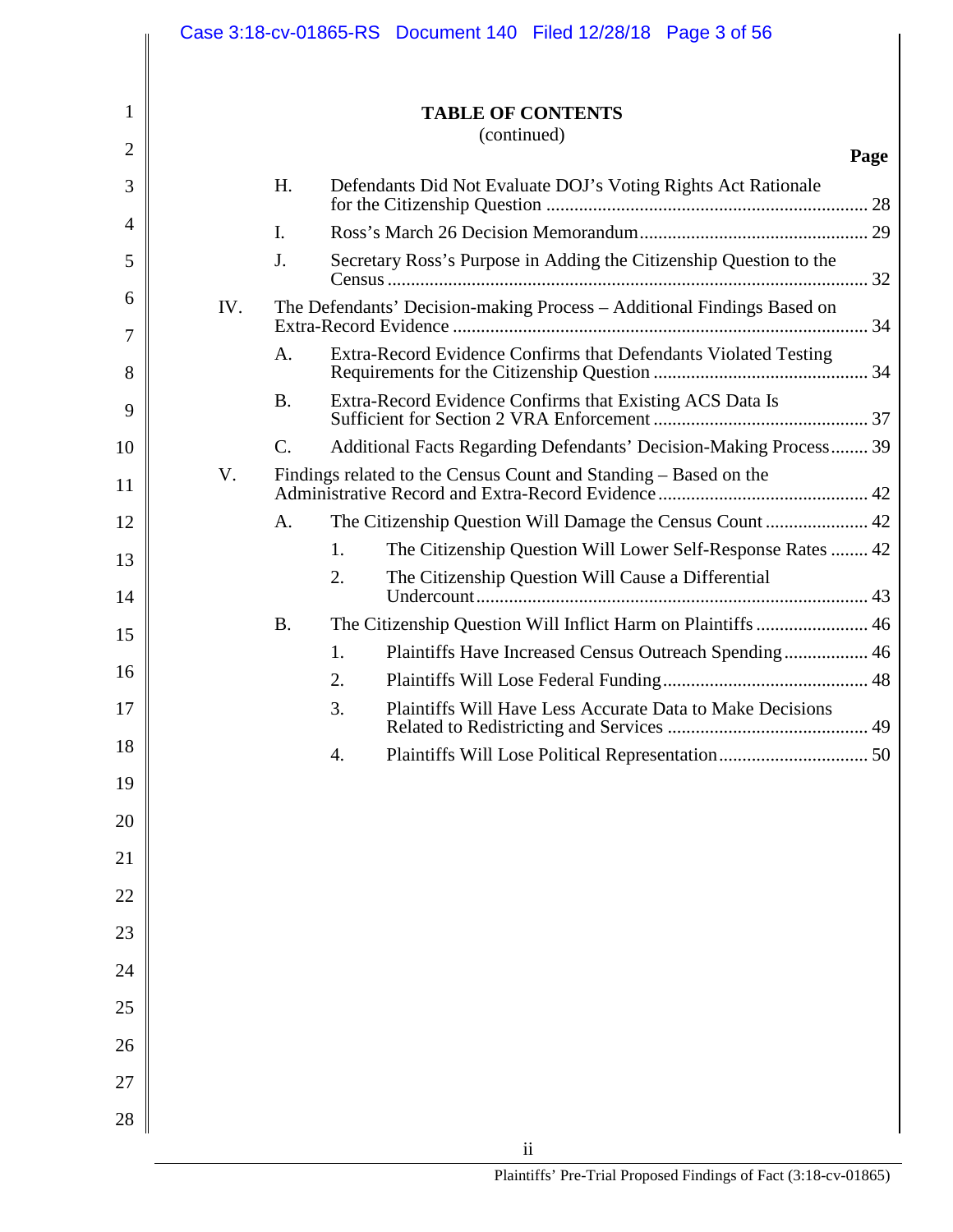| $\mathbf{1}$   | PRE-TRIAL PROPOSED FINDINGS OF FACT                                                                              |
|----------------|------------------------------------------------------------------------------------------------------------------|
| $\mathbf{2}$   | In anticipation of the trial of this matter, Plaintiffs State of California, County of Los                       |
| 3              | Angeles, City of Los Angeles, City of Fremont, City of Long Beach, City of Oakland, and                          |
| $\overline{4}$ | City of Stockton respectfully submit the following Pre-Trial Findings of Fact, as required                       |
| 5              | by the Court's orders. Following trial, and also in accordance with the Court's orders,                          |
| 6              | Plaintiffs intend to submit Post-Trial Findings of Fact, which will be revised and updated                       |
| $\overline{7}$ | based on the evidence and arguments actually presented at trial.                                                 |
| 8<br>9         | <b>BACKGROUND FACTS - BASED ON THE ADMINISTRATIVE RECORD AND</b><br>I.<br><b>STIPULATION BETWEEN THE PARTIES</b> |
| 10             | <b>The Parties</b><br>A.                                                                                         |
| 11             | 1. Plaintiffs are the State of California, County of Los Angeles, City of Los Angeles, City of                   |
| 12             | Fremont, City of Long Beach, City of Oakland, and City of Stockton.                                              |
| 13             | 2. Plaintiff the State of California is one of the fifty states of the United States of America.                 |
| 14             | Joint Pretrial Statement and [Proposed] Order, Exhibit A ("Undisputed Facts"), ECF NO. 119,                      |
| 15             | $\P1.$                                                                                                           |
| 16             | 3. Plaintiff County of Los Angeles is a political subdivision of the State of California. <i>Id.</i> $\P$ 2.     |
| 17             | 4. Plaintiffs City of Los Angeles, City of Fremont, City of Long Beach, City of Oakland, and                     |
| 18             | City of Stockton are each a municipal corporation organized and existing under the laws of the                   |
| 19             | State of California. Id. ¶¶ 3-7.                                                                                 |
| 20             | 5. Plaintiff-in-Intervention is Los Angeles Unified School District ("LAUSD"). LAUSD is                          |
| 21             | the public school district encompassing the City of Los Angeles and several surrounding                          |
| 22             | communities and is the largest school district within California. $Id. \P 8$ .                                   |
| 23             | 6. Defendants are Secretary of Commerce Wilbur L. Ross, Jr.; Ron Jarmin, performing the                          |
| 24             | non-exclusive functions and duties of the Director of the United States Census Bureau; the U.S.                  |
| 25             | Department of Commerce; and the U.S. Census Bureau.                                                              |
| 26             | 7. Defendant Wilbur L. Ross, Jr. is the Secretary of the Department of Commerce. Id. ¶ 11.                       |
| 27             | 8. Defendant the United States Department of Commerce is a department of the United States                       |
| 28             | Government. $Id. \P$ 12.                                                                                         |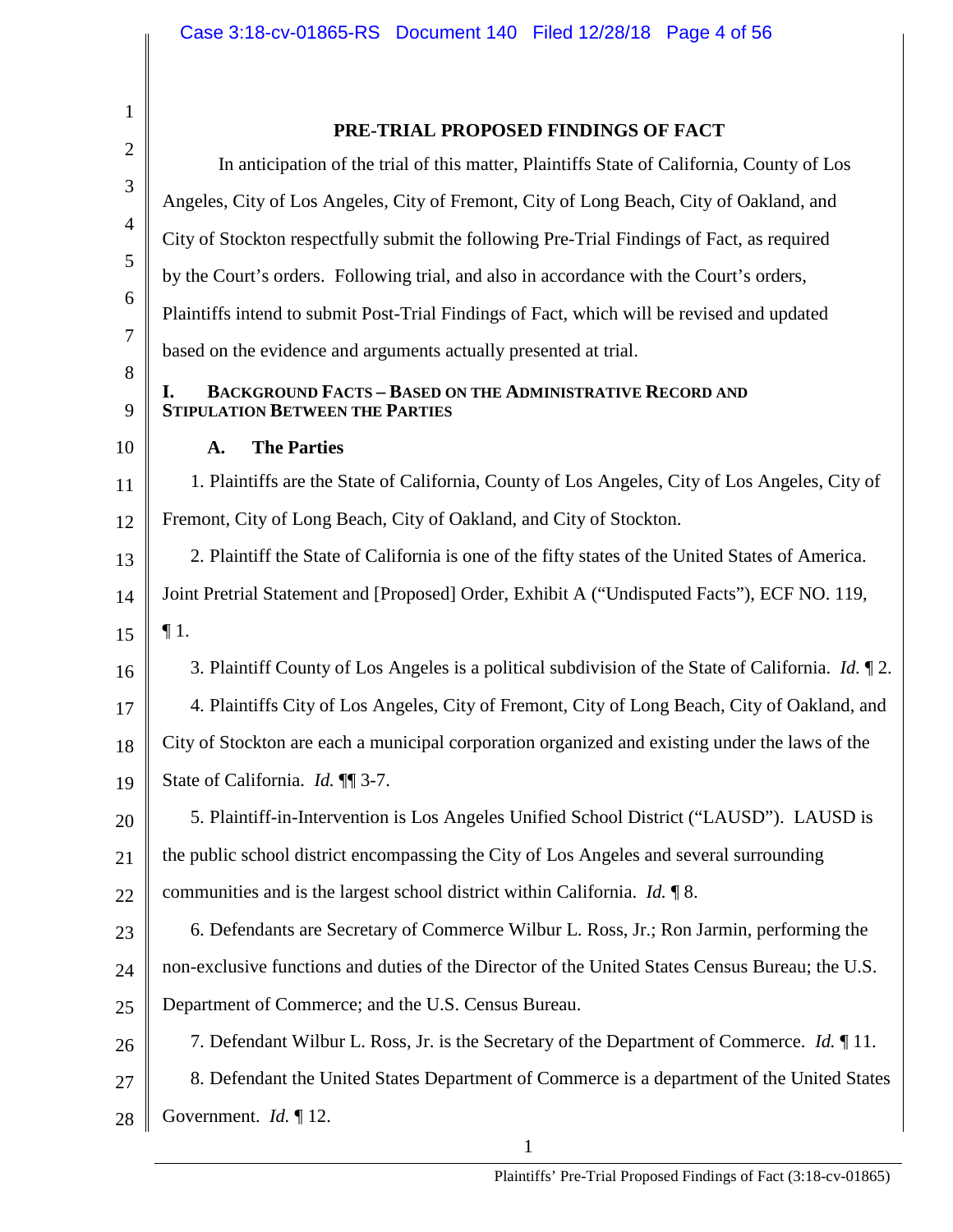### Case 3:18-cv-01865-RS Document 140 Filed 12/28/18 Page 5 of 56

1 2 3 4 5 6 7 8 9 10 11 12 13 14 15 16 17 18 19 20 21 22 23 24 25 26 27 28 2 9. Defendant Ron Jarmin is the former Associate Director for Economic Programs of the United States Census Bureau and is currently performing the non-exclusive functions and duties of the Director of the United States Census Bureau. *Id.* ¶ 13. 10. The United States Census Bureau is a Bureau within the Department of Commerce charged with conducting the decennial census. *Id.* ¶ 14. **B. Plaintiffs' Fact Witnesses** 11. Douglas Baron is the Senior Manager with the Chief Executive Office of the County of Los Angeles. Mr. Baron testified about the County's request to the State of California for an increase in census outreach funding in light of the addition of a citizenship question to the 2020 Census questionnaire, and the Legislature's allocation of funding in response to the County's request. 12. Amy Bodek is the Director of the Department of Planning for the County of Los Angeles. Ms. Bodek testified about the County's use of census data for program and planning efforts. 13. Andrew Westall is the Assistant Chief Deputy of the Office of Los Angeles City Council President Herb J. Wesson, Jr. Mr. Westall testified about the City's use of census data for redistricting and resource allocation purposes. 14. Jefferson Crain is the Executive Officer of the LAUSD Board of Education. Mr. Crain testified about LAUSD's decennial redistricting as called for by section 802 of the Los Angeles City Charter, including the formation of a joint city-district redistricting commission and the District's reliance upon decennial census data to review and, if necessary, redraw district lines in accordance with state and federal laws. **C. Plaintiffs' Expert Witnesses** 15. Dr. Colm O'Muircheartaigh is an expert in survey methodology. Dr. O'Muircheartaigh testified about the content of his expert report, the impact of the citizenship question on response rates and data quality, and the methods of and standards for testing a new question on the decennial census questionnaire. 16. Dr. Matthew Barreto is an expert in racial and ethnic politics, public opinion polling, and survey methodology. Dr. Barreto testified about social science research and census publications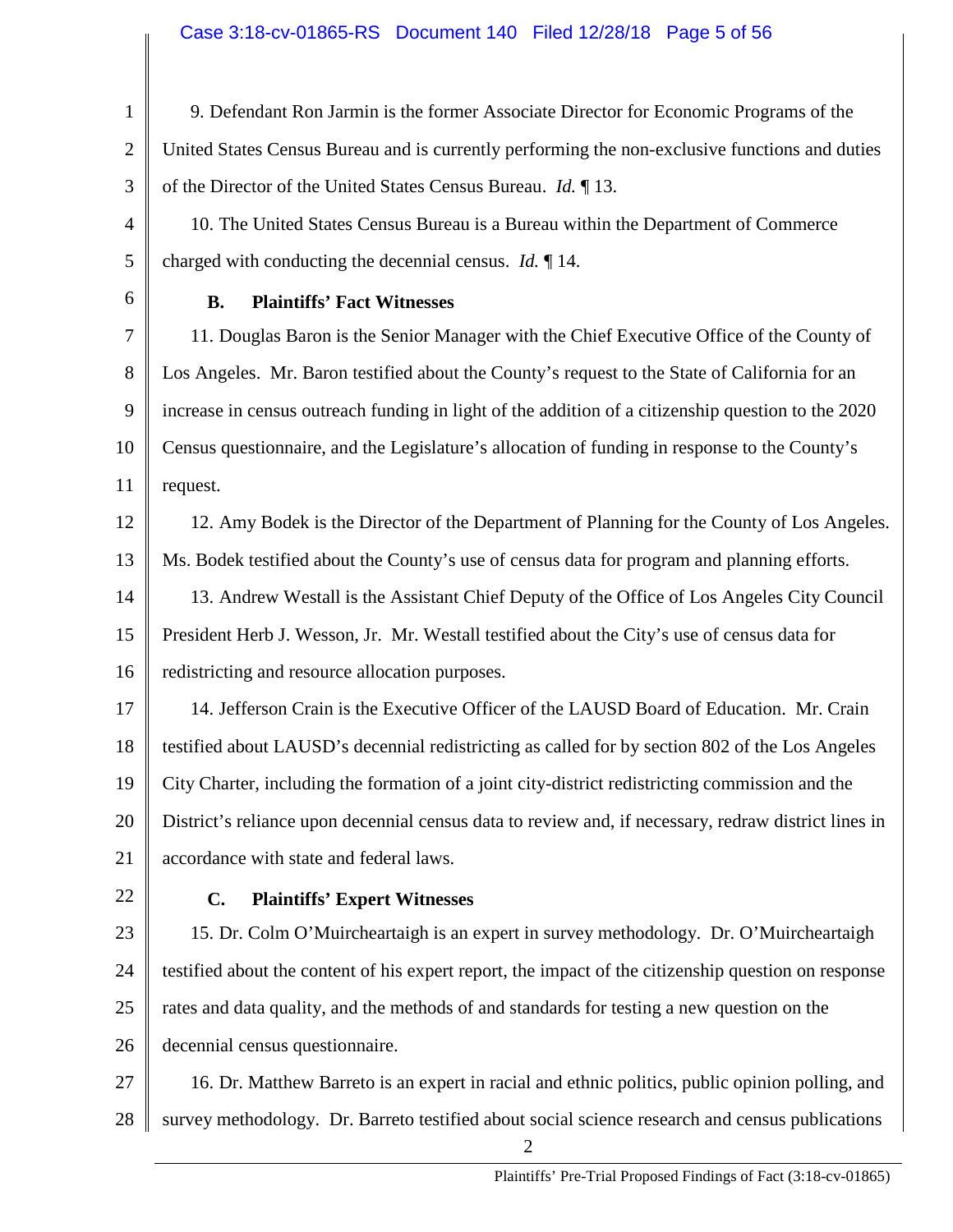### Case 3:18-cv-01865-RS Document 140 Filed 12/28/18 Page 6 of 56

1 2 3 addressing the effect of the citizenship question on response rates, and about the survey he conducted measuring the differential response rates between the national population and certain subgroups.

4 5 6 7 17. Dr. Bernard Fraga is a political data analyst and researcher. Dr. Fraga testified about the content of his expert report and his expert opinion on the impact the citizenship question will have on the 2020 Census population count for California and California's congressional apportionment.

8 9 10 11 18. Dr. Andrew Reamer is an expert on census-guided federal funding. Dr. Reamer testified about the content of his expert report and about the impacts of the addition of a citizenship question to the 2020 Census on the distribution of particular types of federal domestic assistance funds to certain states.

12 13 14 15 16 17 19. Dr. Hermann Habermann is a statistician and former Chief Statistician of the United States and Deputy Director and Chief Operating Officer of the Bureau. Pursuant to the parties' stipulation, Plaintiffs submitted prior testimony of Dr. Habermann in which he testified by declaration and live about whether the Bureau complied with the federal policies and procedures for designing, modifying, and implementing statistical instruments when the Bureau added the citizenship question; and the United Nations' recommendations on population censuses.

18 19 20 21 20. Dr. Lisa Handley is an expert in redistricting and voting rights. Pursuant to the parties' stipulation, Plaintiffs submitted prior testimony of Dr. Handley in which she testified by declaration and live about the effectiveness of current Census Bureau data resources for enforcement of section 2 of the Voting Rights Act ("VRA").

22 23 24 25 21. Pamela Karlan is an expert on voting rights law. Plaintiffs submitted Ms. Karlan's testimony through her preservation deposition about whether the inclusion of a question on citizenship status on the decennial census would assist the Department of Justice in enforcing section 2 of the VRA.

26 27 22. Dr. Margo Anderson is an expert on census history and practices. Dr. Anderson testified by declaration about the history of the census, the history of questions regarding citizenship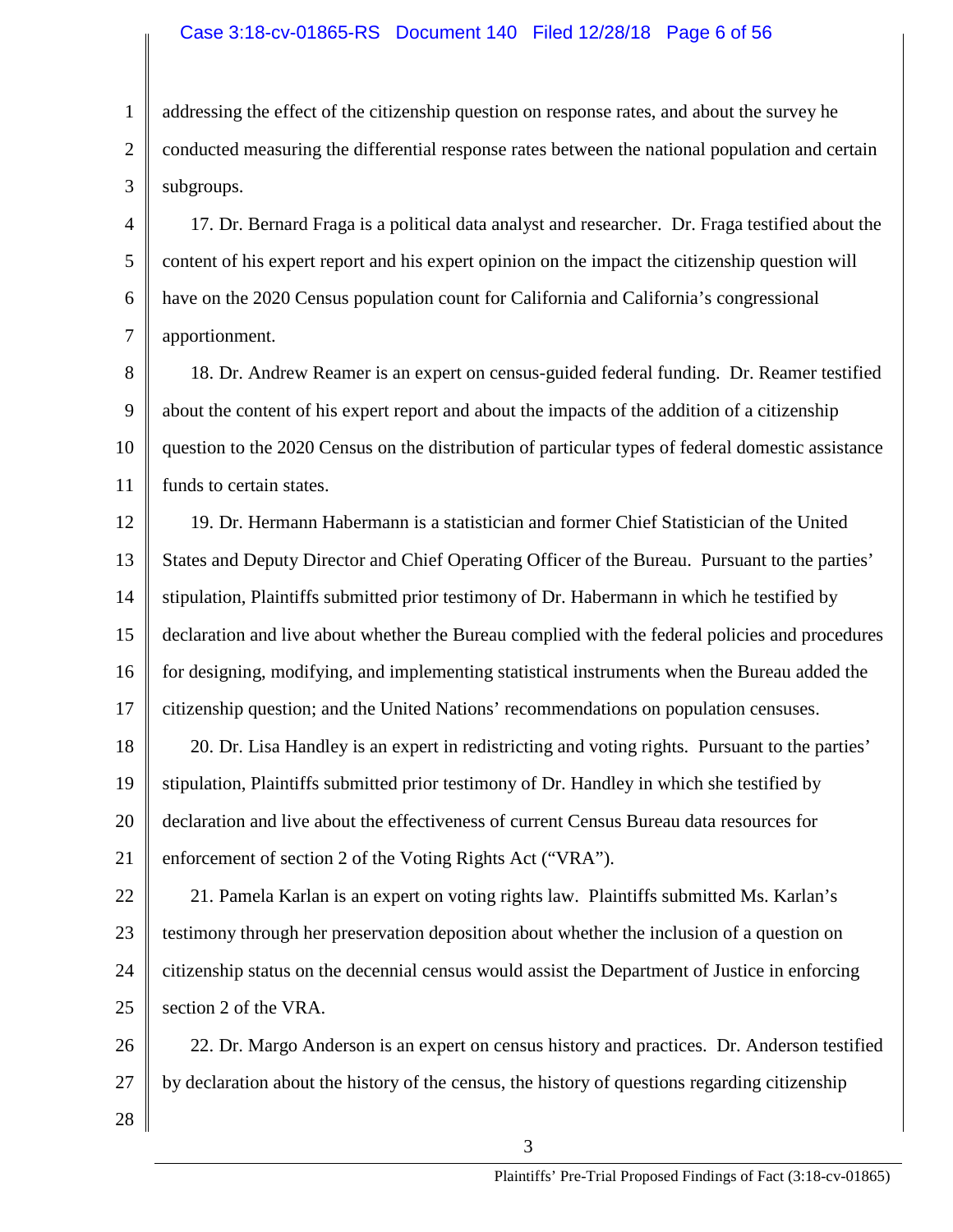### Case 3:18-cv-01865-RS Document 140 Filed 12/28/18 Page 7 of 56

2 3

1

status, the history of privacy concerns regarding the census, and the applicability of historical analogies from past practice to the current proposal to add the citizenship question.

4 5 6 7 23. Pia Escudero is the Executive Director of the Division of Student Health and Human Services for LAUSD. Ms. Escudero testified by declaration about LAUSD's demographics and geography, student health and human services, and the potential impacts to student health and human services resulting from adding a citizenship question to the 2020 Census questionnaire as compared to other school districts.

8 9 10 11 12 13 24. Karen Ryback is the Executive Director for Federal and State Education Programs for LAUSD. Ms. Ryback testified by declaration about LAUSD's receipt of funding from federal programs (Title I, Title II, and Title IV), funding allocation formulas for these programs, LAUSD demographics relevant to these programs, and the potential funding impacts to LAUSD resulting from adding a citizenship question to the 2020 Census questionnaire as compared to other school districts.

14

### **D. Defendant-Affiliated Fact Witnesses and Related Persons**

15 16 17 18 25. Dr. John Abowd is the Chief Scientist and Associate Director for Research and Methodology at the United States Census Bureau. Undisputed Facts ¶ 15. Dr. Abowd testified as a fact witness for Plaintiffs about his knowledge of and involvement in the decision to add the citizenship question to the 2020 Census questionnaire.

19 20 26. Enrique Lamas is performing the nonexclusive functions and duties of the Deputy Director of the Census Bureau. *Id.* ¶ 16.

21 22 27. Burton Reist is the Chief of Decennial Communications and Stakeholder Relations at the Census Bureau. *Id.* ¶ 17.

23 24 28. Victoria Velkoff is Division Chief of the American Community Survey Office at the U.S. Census Bureau. *Id.* ¶ 18.

25 26 27 29. Michael Berning, J. David Brown, Misty Heggeness, Shawn Klimek, Lawrence Warren, and Moises Yi were members of the "SWAT Team" that prepared analyses of the inclusion of a citizenship question on the 2020 Census between December 2017 and March 2018. *Id.* ¶ 19.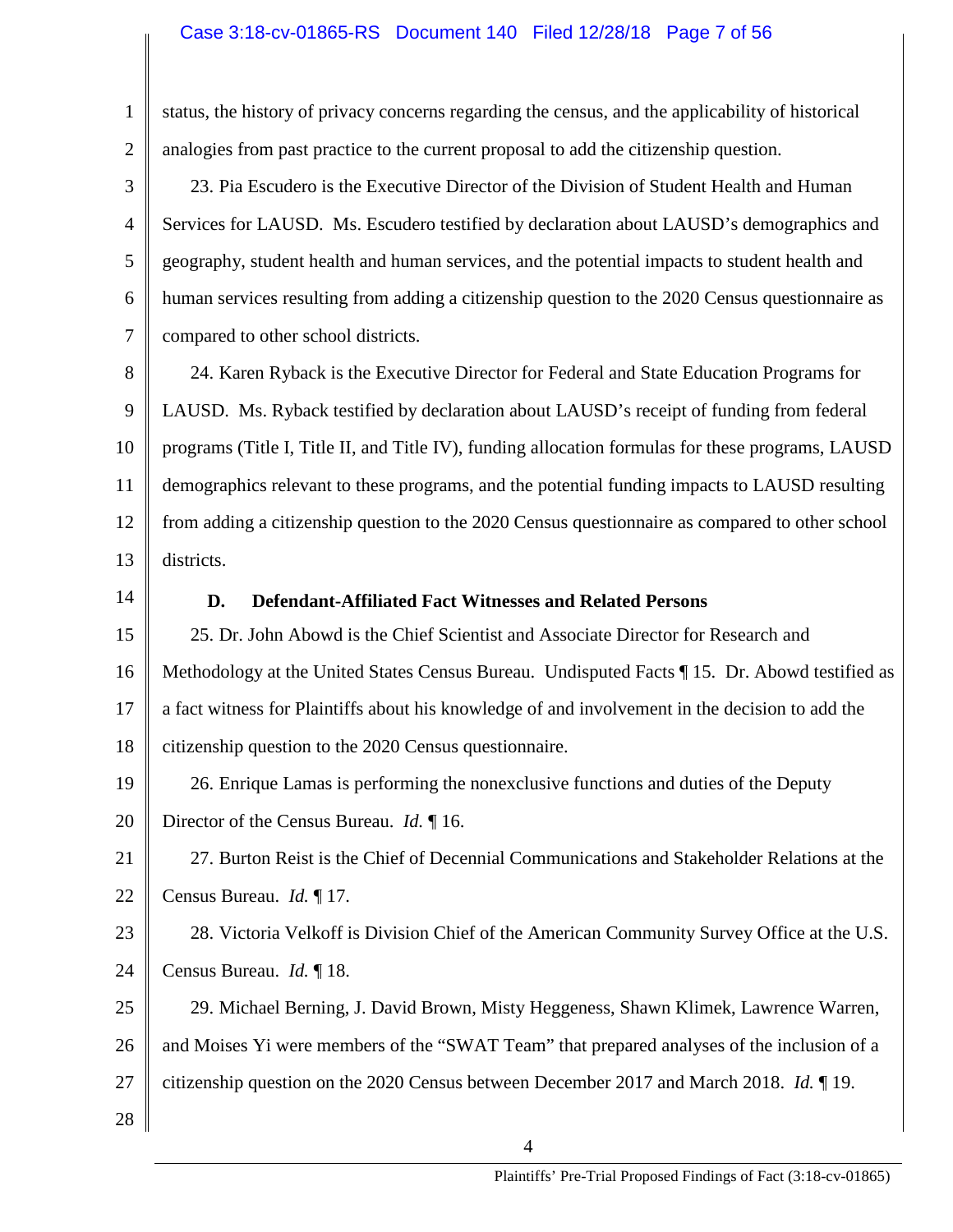# Case 3:18-cv-01865-RS Document 140 Filed 12/28/18 Page 8 of 56

| $\mathbf{1}$   | 30. Earl Comstock is the Deputy Chief of Staff and Director of Policy, running the Office of     |
|----------------|--------------------------------------------------------------------------------------------------|
| $\overline{2}$ | Policy and Strategic Planning within the Office of the Secretary of Commerce, reporting directly |
| 3              | to Secretary Ross. <i>Id.</i> $\P$ 20.                                                           |
| 4              | 31. Karen Dunn Kelley is the presidentially-appointed Under Secretary for Economic Affairs       |
| 5              | at the US. Department of Commerce responsible for the operations of the Census Bureau.           |
| 6              | <i>Id.</i> $\P$ 21.                                                                              |
| 7              | 32. James Uthmeier is Senior Counsel to the General Counsel, Regulatory Reform Officer,          |
| 8              | Department of Commerce. <i>Id.</i> 122.                                                          |
| 9              | 33. Wendy Teramoto was a Senior Advisor and Chief of Staff to Secretary Ross. Id. ¶ 23.          |
| 10             | 34. Sahra Park-Su was a Senior Policy Advisor at the Department of Commerce who reported         |
| 11             | to both Undersecretary Kelley and Earl Comstock. Id. 1 24.                                       |
| 12             | 35. David Langdon is a Policy Advisor within the Office of Policy and Strategic Planning,        |
| 13             | reporting to Mr. Comstock. <i>Id.</i> $\P$ 25.                                                   |
| 14             | 36. Tad Kassinger was the former General Counsel of the Commerce Department and is one           |
| 15             | of Secretary Ross's personal attorneys. <i>Id.</i> $\mathbb{I}$ 26.                              |
| 16             | 37. Peter Davidson is the General Counsel for the Department of Commerce. Id. ¶ 27.              |
| 17             | 38. Michael Walsh was the Deputy General Counsel for the Department of Commerce and is           |
| 18             | currently the Chief of Staff to Secretary Ross. <i>Id.</i> 11 28, 29.                            |
| 19             | 39. Jeff Sessions was Attorney General of the United States.                                     |
| 20             | 40. John Gore is the Acting Assistant Attorney General for Civil Rights at the U.S.              |
| 21             | Department of Justice ("DOJ"). PTX-69.                                                           |
| 22             | 41. Arthur E. Gary is General Counsel for the Justice Management Division in the U.S. DOJ.       |
| 23             | PTX-32.                                                                                          |
| 24             | 42. Stephen Bannon was the White House Chief Strategist and Senior Counselor to the              |
| 25             | President.                                                                                       |
| 26             | 43. Kris Kobach was the Kansas Secretary of State, and served as Vice Chair of the               |
| 27             | Presidential Commission on Election Integrity. PTX-19, 444.                                      |
| 28             |                                                                                                  |
|                |                                                                                                  |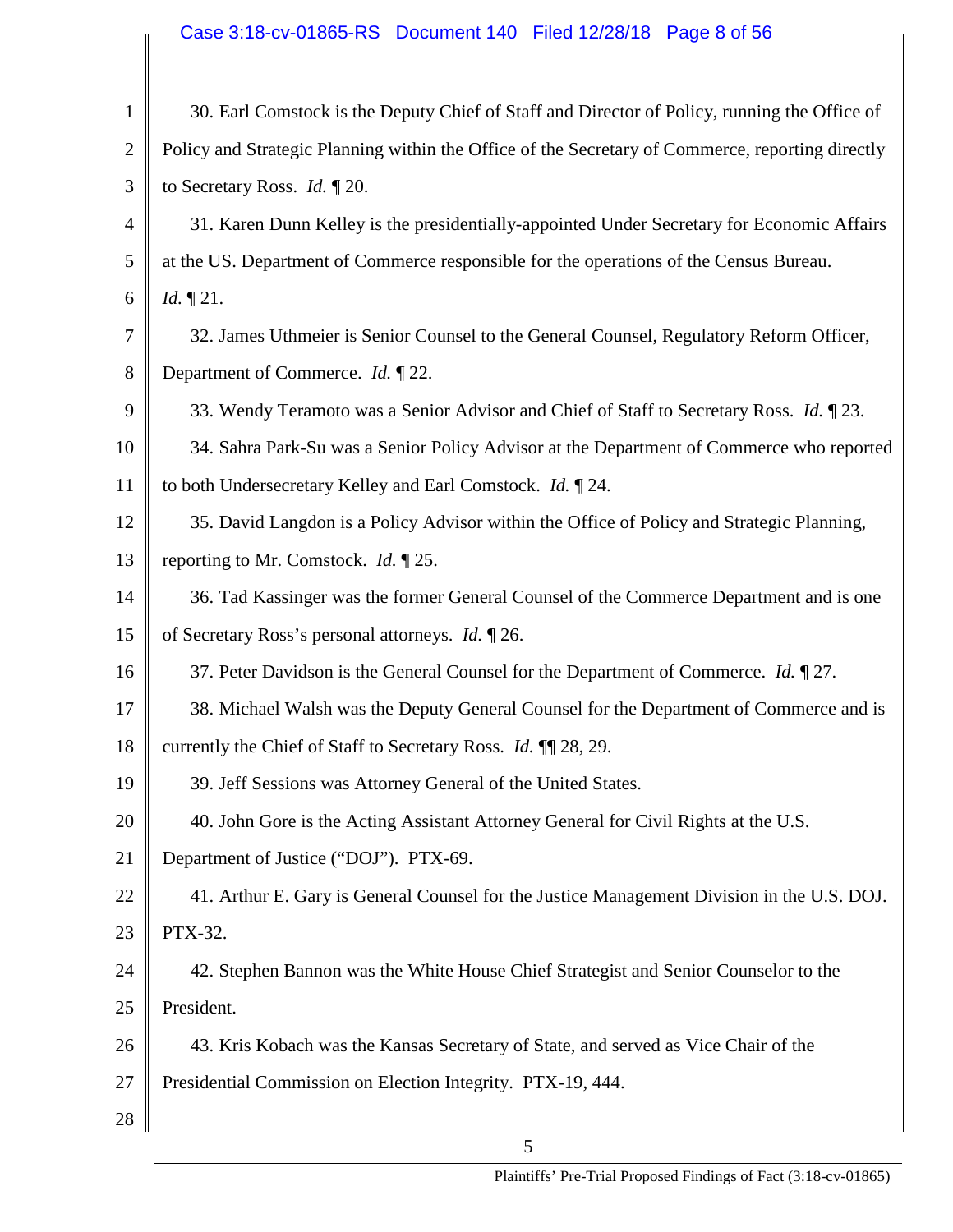| $\mathbf{1}$   | 44. A. Mark Neuman was an outside advisor to Secretary Ross on Census Bureau matters.                |
|----------------|------------------------------------------------------------------------------------------------------|
| $\overline{2}$ | PTX-644 (AR).                                                                                        |
| 3              | Е.<br><b>Defendants' Expert Witnesses</b>                                                            |
| 4              | 45. Defendants submitted Census Bureau Chief Scientist Dr. John Abowd's expert testimony.            |
| 5              | Dr. Abowd testified about the impact of the citizenship question on response rates, data quality,    |
| 6              | and census costs, as well as the potential for using administrative records to obtain citizenship    |
| 7              | data.                                                                                                |
| 8              | 46. Defendants also submitted the testimony of expert Dr. Stuart Gurrea to provide rebuttal          |
| 9              | opinions to those of Plaintiffs' experts Drs. Barreto, Fraga, and Reamer.                            |
| 10             | Overview of the Census, the Citizenship Question, and Processes of the<br>F.<br><b>Census Bureau</b> |
| 11             |                                                                                                      |
| 12             | 1.<br>The Decennial Census in General                                                                |
| 13             | 47. The U.S. Constitution requires the federal government to conduct a decennial census              |
| 14             | counting the total number of "persons"—with no specific reference to citizenship status—residing     |
| 15             | in each state. Undisputed Facts ¶ 30.                                                                |
| 16             | 48. The Constitution provides that Representatives "shall be apportioned among the several           |
| 17             | States according to their respective Numbers," which requires "counting the whole number of          |
| 18             | persons in each State." <i>Id.</i> 131.                                                              |
| 19             | 49. The Constitution requires that this count be an "actual Enumeration" conducted every ten         |
| 20             | years. <i>Id.</i> 132.                                                                               |
| 21             | 50. Through the Census Act, Congress assigned the responsibility of making this enumeration          |
| 22             | to the Secretary of Commerce. $Id. \P 33$ .                                                          |
| 23             | 51. The central constitutional purpose of the Census Bureau in taking the decennial census is        |
| 24             | to conduct an enumeration of the total population. <i>Id.</i> $\sqrt{35}$ .                          |
| 25             | 52. The Secretary of Commerce must comply with legal requirements established by the                 |
| 26             | Constitution, statutes, and regulations governing the census. For example, the Secretary's           |
| 27             | decisions must be consistent with the "constitutional goal of equal representation" and bear a       |
| 28             |                                                                                                      |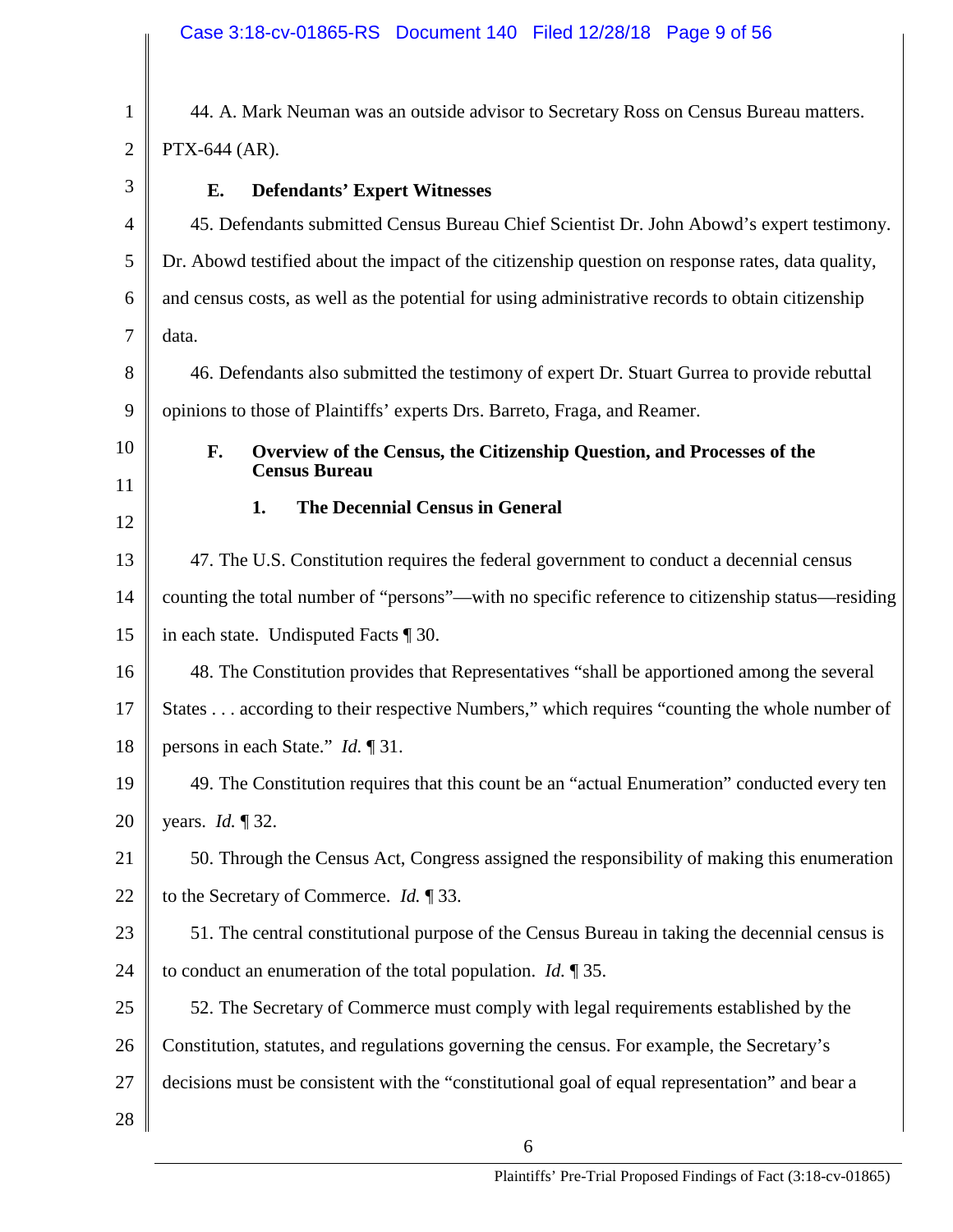| "reasonable relationship to the accomplishment of any actual enumeration of the population."        |
|-----------------------------------------------------------------------------------------------------|
| Wisconsin v. City of New York, 517 U.S. 1, 19-20 (1996).                                            |
| 53. To enable a person-by-person count, the Census Bureau sends a questionnaire to virtually        |
| every housing unit in the United States and all persons living in the United States are legally     |
| required to respond. Undisputed Facts ¶ 36, 37.                                                     |
| 54. If the Census Bureau does not receive a response to the questionnaire, it then sends a          |
| Census Bureau staffer known as an enumerator to the housing unit to attempt to conduct an in-       |
| person interview to collect the data. This process is the Non-Response Follow Up ("NRFU")           |
| operation. $Id. \P 39$ .                                                                            |
| 55. In the 2020 Census, the Census Bureau has proposed using administrative records to              |
| enumerate a limited number of those households for which there is high quality administrative       |
| data about the household if the initial NRFU visit does not result in collecting complete data for  |
| that household. <i>Id.</i> $\P$ 40.                                                                 |
| 56. In the 2020 Census, the U.S. Census Bureau plans to have enumerators attempt to re-             |
| contact in person those households without high-quality administrative records. <i>Id.</i> $\P$ 41. |
| 57. Every case in the NRFU workload will have a maximum of six different contact days and           |
| 12 proxy attempts. <i>Id.</i> $\P$ 42.                                                              |
| 58. If a third attempt to contact a household does not yield a response, a case will become         |
| 19<br>"proxy-eligible." <i>Id.</i> $\P$ 43.                                                         |
| 59. A proxy is someone who is not a member of the household—such as a neighbor, landlord,           |
| postal worker, or other knowledgeable person who can provide information about the unit and the     |
| people who live there. <i>Id.</i> $\P$ 44.                                                          |
| 60. An enumerator will attempt three proxies after each non-interview for a proxy-eligible          |
| case. <i>Id.</i> $\P$ 45.                                                                           |
| 61. For the 2010 decennial census, after three proxy attempts, a household became eligible for      |
| what is known as "whole-person imputation" or "whole household imputation," in which the            |
| Bureau imputed the characteristics of the household, including in some circumstances the            |
| household member count. <i>Id.</i> $\P$ 46.                                                         |
|                                                                                                     |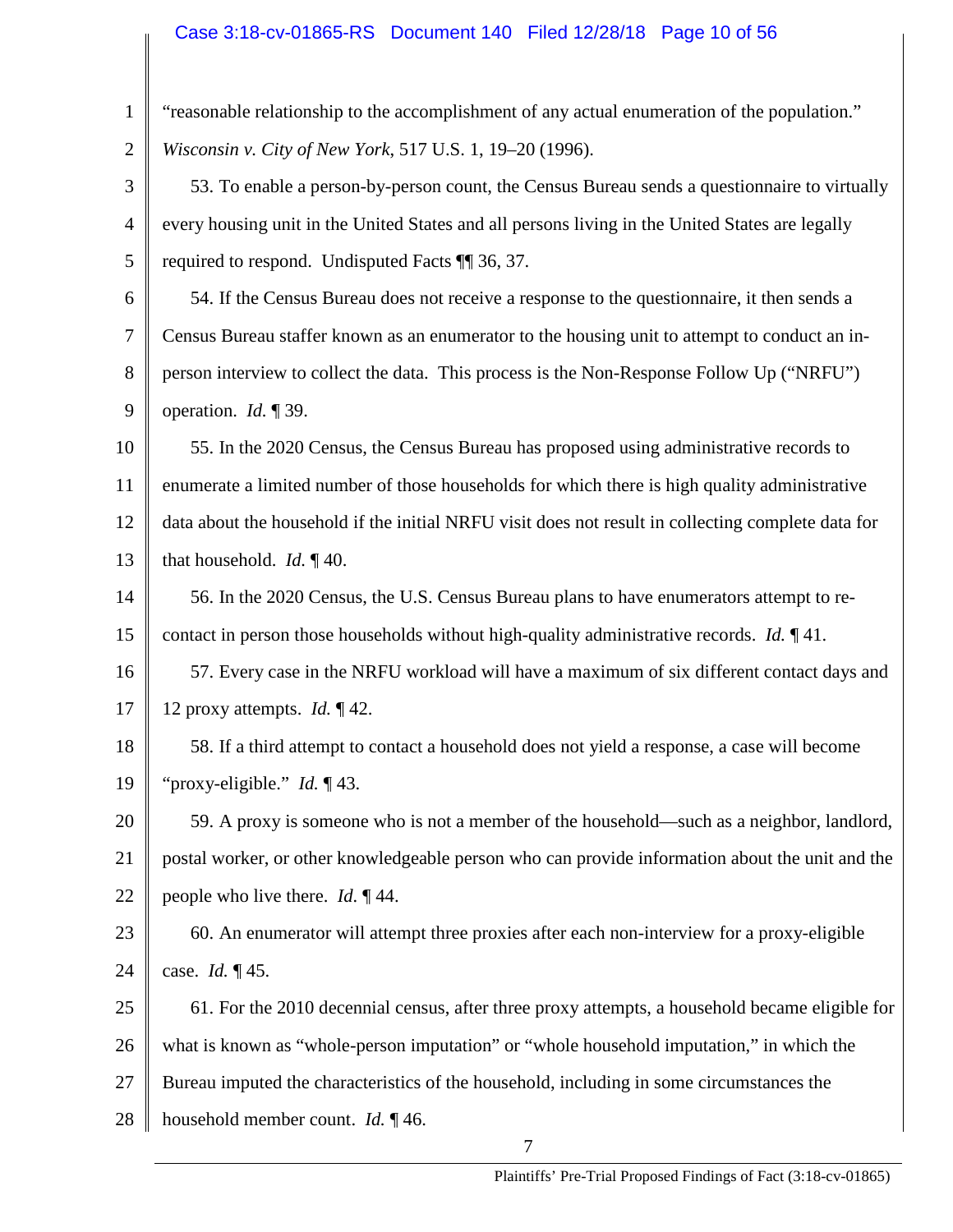# Case 3:18-cv-01865-RS Document 140 Filed 12/28/18 Page 11 of 56

| $\mathbf{1}$   | 62. After the NRFU process is completed, the Census Bureau then counts the responses from                                         |
|----------------|-----------------------------------------------------------------------------------------------------------------------------------|
| $\overline{2}$ | every household, including those completed through the NRFU process, as well as the data from                                     |
| 3              | the other enumeration operations, to determine the population count in each state. <i>Id.</i> $\mathbb{I}$ 47.                    |
| 4              | 63. Data from the decennial census are reported down to the geographic unit known as a                                            |
| 5              | "census block." <i>Id.</i> $\P$ 48.                                                                                               |
| 6              | 64. The population data collected through the decennial census determines the apportionment                                       |
| $\overline{7}$ | of seats in the U.S. House of Representatives among the states. $Id. \P 49$ .                                                     |
| 8              | 65. The population data collected through the decennial census also determines the number of                                      |
| 9              | electoral votes each state has in the Electoral College. <i>Id.</i> $\mathbb{I}$ 50.                                              |
| 10             | 66. States, counties, cities, and local public entities also use decennial census data to draw                                    |
| 11             | congressional, state, and local legislative districts. <i>Id.</i> $\sqrt{151}$ .                                                  |
| 12             | 67. The federal government also uses decennial census data to allocate hundreds of billions of                                    |
| 13             | dollars in public funding each year, including to states and local governments. <i>Id.</i> $\sqrt{ }$ 52.                         |
| 14             | 68. Approximately 132 programs used Census Bureau data to distribute hundreds of billions                                         |
| 15             | of dollars in funds during fiscal year 2015. <i>Id.</i> $\sqrt{53}$ .                                                             |
| 16             | 69. In 2010, there was a statistically insignificant net overcount of the total U.S. population by                                |
| 17             | approximately 0.01%. <i>Id.</i> $\sqrt{58}$ .                                                                                     |
| 18             | 70. Some demographic groups have proven more difficult to count in the decennial census                                           |
| 19             | than others. The Census Bureau refers to these groups as "hard-to-count. $Id. \P$ 59.                                             |
| 20             | 71. Racial and ethnic minorities, immigrant populations, and non-English speakers have                                            |
| 21             | historically been some of the hardest groups to count accurately in the decennial census. <i>Id.</i> $\llbracket 60$ .            |
| 22             | 72. Individuals identifying as Hispanic were undercounted by almost 5% in the 1990                                                |
| 23             | decennial census. <i>Id.</i> $\llbracket 61$ .                                                                                    |
| 24             | 73. The 2010 Census undercounted on net more than 1.5 million Hispanic and African                                                |
| 25             | American individuals. <i>Id.</i> $\oint$ 62.                                                                                      |
| 26             | 74. The Census Bureau describes the undercounting of a particular racial and ethnic group in                                      |
| 27             | comparison to the overall net undercount or overcount of the population as a whole as a                                           |
| 28             | "differential undercount," as distinct from a "net undercount" of the entire population. <i>Id.</i> $\sqrt{\phantom{a}}$ 63.<br>8 |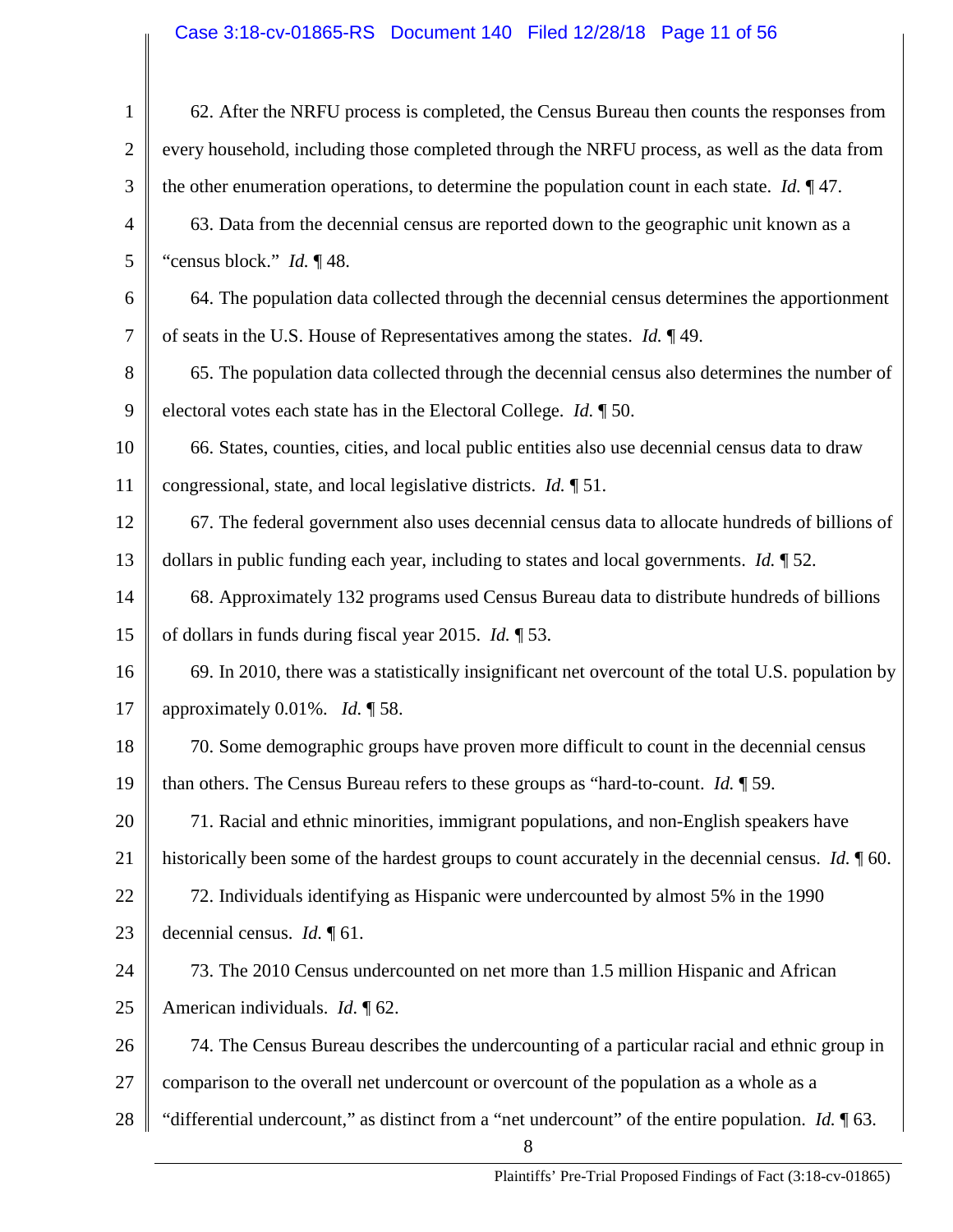| $\mathbf{1}$   | 75. The Census Bureau has developed a range of strategies to address the differential                             |
|----------------|-------------------------------------------------------------------------------------------------------------------|
| $\overline{2}$ | undercount of "hard-to-count" populations—including targeted marketing and outreach efforts,                      |
| 3              | partnerships with community organizations, deployment of field staff to follow up with                            |
| $\overline{4}$ | individuals who do not respond, and retention of staff with foreign language skills. <i>Id.</i> $\llbracket 64$ . |
| 5              | 2.<br>History of the Citizenship Question on the Census, the Long Form,                                           |
| 6              | and the American Community Survey                                                                                 |
| 7              | 76. Not since 1950 have the census questions submitted to each household included a                               |
| 8              | question on citizenship. <i>Id.</i> $\P$ 76-77.                                                                   |
| 9              | 77. A question concerning citizenship did not appear on the decennial census questionnaire                        |
| 10             | sent to every household in the United States (commonly referred to as the "short form") in 1970,                  |
| 11             | 1980, 1990, 2000, or 2010. Id. ¶77.                                                                               |
| 12             | 78. In 1960, the Census Bureau asked 25% of the population for the respondent's birthplace                        |
| 13             | and that of his or her parents. It also asked all residents of New York and the foreign-born                      |
| 14             | residents of Puerto Rico about citizenship — the former "at the expense of the State, to meet State               |
| 15             | constitutional requirements for State legislative apportionment" and the latter, at the request of a              |
| 16             | census advisory committee, "to permit detailed studies of migration." <i>Id.</i> 176.                             |
| 17             | 79. From at least the 1970 decennial census through the 2000 decennial census, in lieu of the                     |
| 18             | short-form questionnaire, the Census Bureau sent a long form questionnaire to approximately one                   |
| 19             | in six households. <i>Id.</i> $\P$ 78.                                                                            |
| 20             | 80. Data collected from the sample households surveyed with the long form were used to                            |
| 21             | generate statistical estimates. $Id. \P$ 79.                                                                      |
| 22             | 81. In the 1970, 1980, 1990, and 2000 decennial censuses, the long form decennial census                          |
| 23             | questionnaire contained a question about citizenship status. $Id. \P 80$ .                                        |
| 24             | 82. In the 1990 and 2000 decennial censuses, the citizenship status question on the long form                     |
| 25             | questionnaire was preceded by a question about place of birth. <i>Id.</i> $\llbracket 81$ .                       |
| 26             | 83. The citizenship data collected from the long form questionnaire was reported by the                           |
| 27             | Census Bureau at the census block group level. <i>Id.</i> 182.                                                    |
| 28             |                                                                                                                   |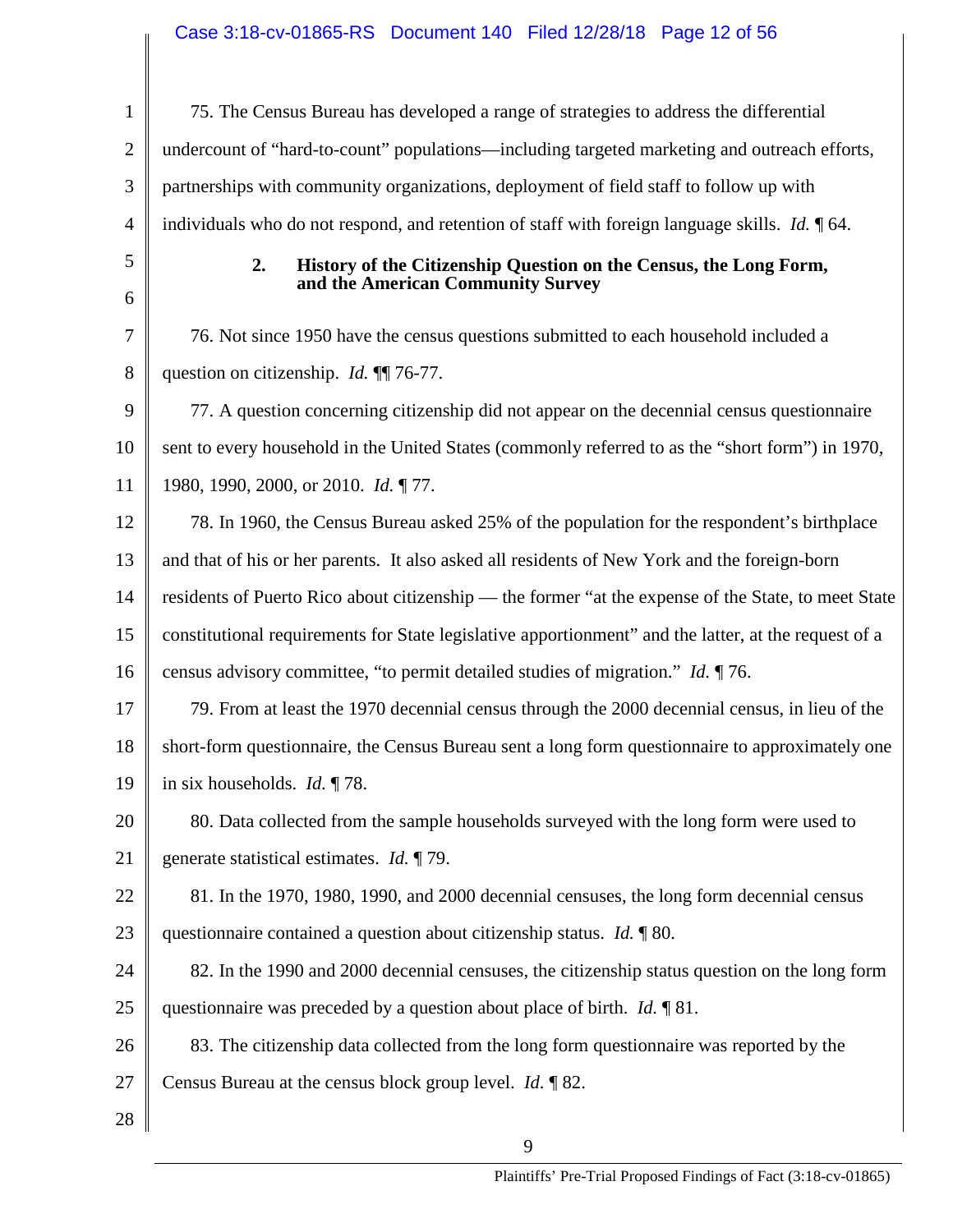# Case 3:18-cv-01865-RS Document 140 Filed 12/28/18 Page 13 of 56

| $\mathbf{1}$   | 84. After the 2000 decennial census, the functions performed by the long form have been        |
|----------------|------------------------------------------------------------------------------------------------|
| $\overline{2}$ | replaced by the American Community Survey (ACS). <i>Id.</i> 183.                               |
| 3              | 85. The ACS is a yearly survey of approximately 2% of households across the United States.     |
| 4              | <i>Id.</i> 185.                                                                                |
| 5              | 86. A question concerning citizenship status currently appears as one of more than 50          |
| 6              | questions on the 28-page ACS questionnaire. <i>Id.</i> $\sqrt{86}$ .                           |
| 7              | 87. The citizenship status question on the ACS is preceded by a question asking where the      |
| 8              | person was born. <i>Id.</i> $\sqrt{\phantom{a}}\!\!\!\!\sqrt{87}$ .                            |
| 9              | 88. The data collected by the ACS allows the Census Bureau to produce estimates of Citizen     |
| 10             | Voting Age Population (CVAP). Id. ¶90.                                                         |
| 11             | 89. CVAP data based on responses to the ACS are reported by the Census Bureau down to the      |
| 12             | census block group level. <i>Id.</i> $\P$ 91.                                                  |
| 13             | 90. Margins of error are reported with the ACS estimates and provide a measure of the          |
| 14             | sampling error associated with each estimate. <i>Id.</i> $\sqrt{92}$ .                         |
| 15             | 91. The ACS is intended to provide information on characteristics of the population, and the   |
| 16             | social and economic needs of communities. $Id. \P$ 93.                                         |
| 17             | 92. Unlike the decennial census, the ACS is not a complete enumeration, but rather a sample    |
| 18             | survey that is used to generate statistical estimates. <i>Id.</i> $\P$ 94.                     |
| 19             | 93. Because ACS estimates are statistical estimates based on a sample, the tabulations are     |
| 20             | weighted to reflect sampling probabilities and to determine eligibility for follow-up, and are |
| 21             | controlled to align with official population totals as established by the Population Estimates |
| 22             | program. $Id. \P$ 95.                                                                          |
| 23             | 94. The ACS produces Census Bureau annual estimates for "census tract[s]" and "census-         |
| 24             | block groups." Id. $\P$ 96.                                                                    |
| 25             | 95. Although the ACS survey is conducted annually, ACS data from individual years can also     |
| 26             | be aggregated to produce multi-year estimates (commonly referred to as "1-year", "3-year," or  |
| 27             | "5-year" estimates, depending on the number of years aggregated together). Id. ¶97.            |
| 28             |                                                                                                |
|                | 10                                                                                             |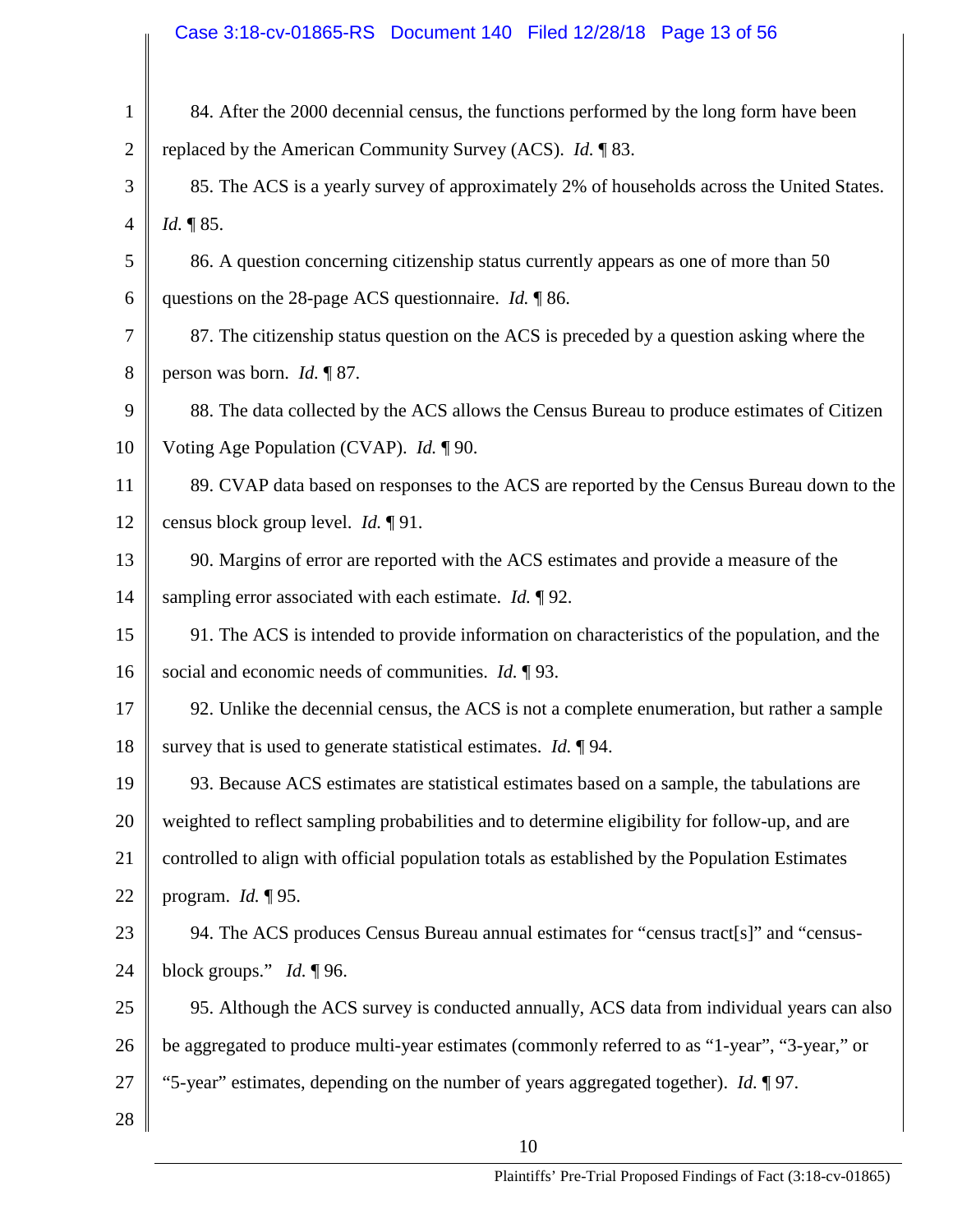# Case 3:18-cv-01865-RS Document 140 Filed 12/28/18 Page 14 of 56

| $\mathbf{1}$   | 96. Multi-year ACS estimates have larger sample sizes than 1-year ACS estimates.                                |
|----------------|-----------------------------------------------------------------------------------------------------------------|
| $\overline{2}$ | Cumulating the five-year pooled estimates yields approximately a one-in-every-eight-household                   |
| 3              | sample. <i>Id.</i> $\sqrt{98}$ .                                                                                |
| $\overline{4}$ | 97. Multi-year ACS estimates have greater levels of statistical precision for estimates                         |
| 5              | concerning smaller geographical units. Id. ¶99.                                                                 |
| 6              | 98. 1-year ACS estimates produce "[d]ata for areas with populations of 65,000+"; 1-year                         |
| 7              | supplemental ACS estimates produce "[d]ata for areas with populations of 20,000+"; 3-year ACS                   |
| 8              | estimates produced "[d]ata for areas with populations of 20,000+" until they were discontinued                  |
| 9              | after the 2011-2013 3-year estimates; and 5-year ACS estimates produce "[d] ata for all areas."                 |
| 10             | <i>Id.</i> $\P$ 100.                                                                                            |
| 11             | 3.<br>The 2020 Decennial Census                                                                                 |
| 12             | 99. The 2020 Census will also be a "short form only" census. <i>Id.</i> 102.                                    |
| 13             | 100. The ACS will continue to be distributed each year, as usual, and will continue to include                  |
| 14             | a citizenship question. <i>Id.</i> $\llbracket 103$ .                                                           |
| 15             | 101. The text of the question to be included on the 2020 Census in response to Secretary                        |
| 16             | Ross's decision memorandum reads, "Is this person a citizen of the United States?," with the                    |
| 17             | answer options "Yes, born in the United States"; "Yes, born in Puerto Rico, Guam, the U.S.                      |
| 18             | Virgin Islands, or Northern Marianas"; "Yes, born abroad of U.S. citizen parent or parents";                    |
| 19             | "Yes, U.S. citizen by naturalization – Print year of naturalization"; and "No, not a U.S. citizen."             |
| 20             | <i>Id.</i> $\P$ 104.                                                                                            |
| 21             | 102. In a December 12, 2017 letter to the Secretary of the Department of Commerce, the                          |
| 22             | Department of Justice "formally request [ed] that the Census Bureau reinstate on the 2020 Census                |
| 23             | questionnaire a question regarding citizenship," explaining that "[t] his data is critical to the               |
| 24             | Department's enforcement of Section 2 of the Voting Rights Act and its important protections                    |
| 25             | against racial discrimination in voting." <i>Id.</i> $\llbracket 105$ .                                         |
| 26             | 103. As in past years, the 2020 Census questionnaire will pose a number of questions,                           |
| 27             | including questions regarding sex, Hispanic origin, race, and relationship status. <i>Id.</i> $\llbracket$ 106. |
| 28             |                                                                                                                 |
|                |                                                                                                                 |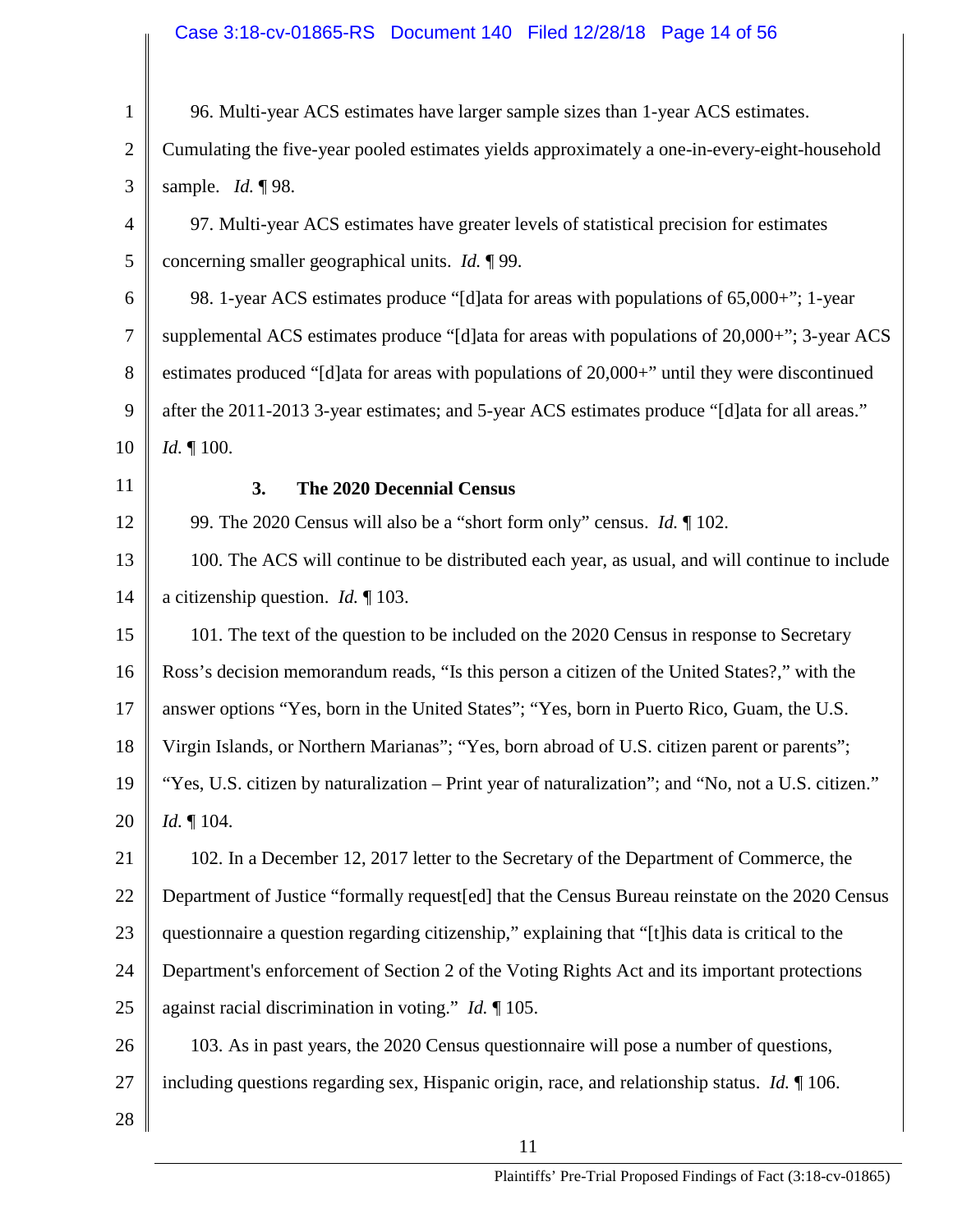# Case 3:18-cv-01865-RS Document 140 Filed 12/28/18 Page 15 of 56

| $\mathbf{1}$   | 104. A planned question on the 2020 Census short form questionnaire asks "Is this person of           |
|----------------|-------------------------------------------------------------------------------------------------------|
| $\overline{2}$ | Hispanic, Latino, or Spanish origin?" <i>Id.</i> 107.                                                 |
| 3              | 105. A planned question on the 2020 Census short form questionnaire asks "What is this                |
| 4              | person's race?" <i>Id.</i> $\P$ 108.                                                                  |
| 5              | 106. A planned question on the 2020 Census short form questionnaire asks how each person              |
| 6              | in the household is related to the person filling out the questionnaire. <i>Id.</i> $\llbracket$ 109. |
| 7              | 107. A planned question on the 2020 Census short form questionnaire asks, "What is this               |
| 8              | person's sex?" Id. $\P$ 110.                                                                          |
| 9              | THE COMPOSITION OF THE ADMINISTRATIVE RECORD<br>II.                                                   |
| 10             | 108. Defendants produced an Administrative Record along with a certification and index on             |
| 11             | June 8, 2018 with only 1,320 pages. See PTX-1 (AR 1-1320). These materials allude to but              |
| 12             | contain little documentation of internal deliberations before December 2017 or communications         |
| 13             | between the Departments of Commerce and Justice. Id.                                                  |
| 14             | 109. On June 21, 2018, Secretary Ross filed a supplemental memorandum significantly                   |
| 15             | revising the narrative as to the origin and genesis of how a citizenship question came to be placed   |
| 16             | on the decennial census. PTX-2.                                                                       |
| 17             | 110. On July 3, 2018, and memorialized in the July 5, 2018 order, Defendants were ordered to          |
| 18             | supplement the administrative record in the related case of State of New York, et al. v. United       |
| 19             | States Department of Commerce, et al., No. 18-cv-2921 (S.D.N.Y.), ECF No. 199.                        |
| 20             | 111. In response to that order, Defendants produced supplemental Administrative Record                |
| 21             | documents on July 23, 2018 (Bates 0001322-0003735) and July 27, 2018 (Bates 0003736-                  |
| 22             | 0012464). State of New York v. et al. v. United States Department of Commerce, et al., No. 18-        |
| 23             | cv-2921, ECF Nos. 212, 216, 217; PTX-3, 4A-D.                                                         |
| 24             | 112. Defendants' July 23 and 27, 2018, productions contain additional information about               |
| 25             | Department of Commerce deliberations preceding the December 12, 2017 letter from DOJ, and             |
| 26             | communications between Commerce and DOJ. PTX-3, 4A-D.                                                 |
| 27             |                                                                                                       |
| 28             |                                                                                                       |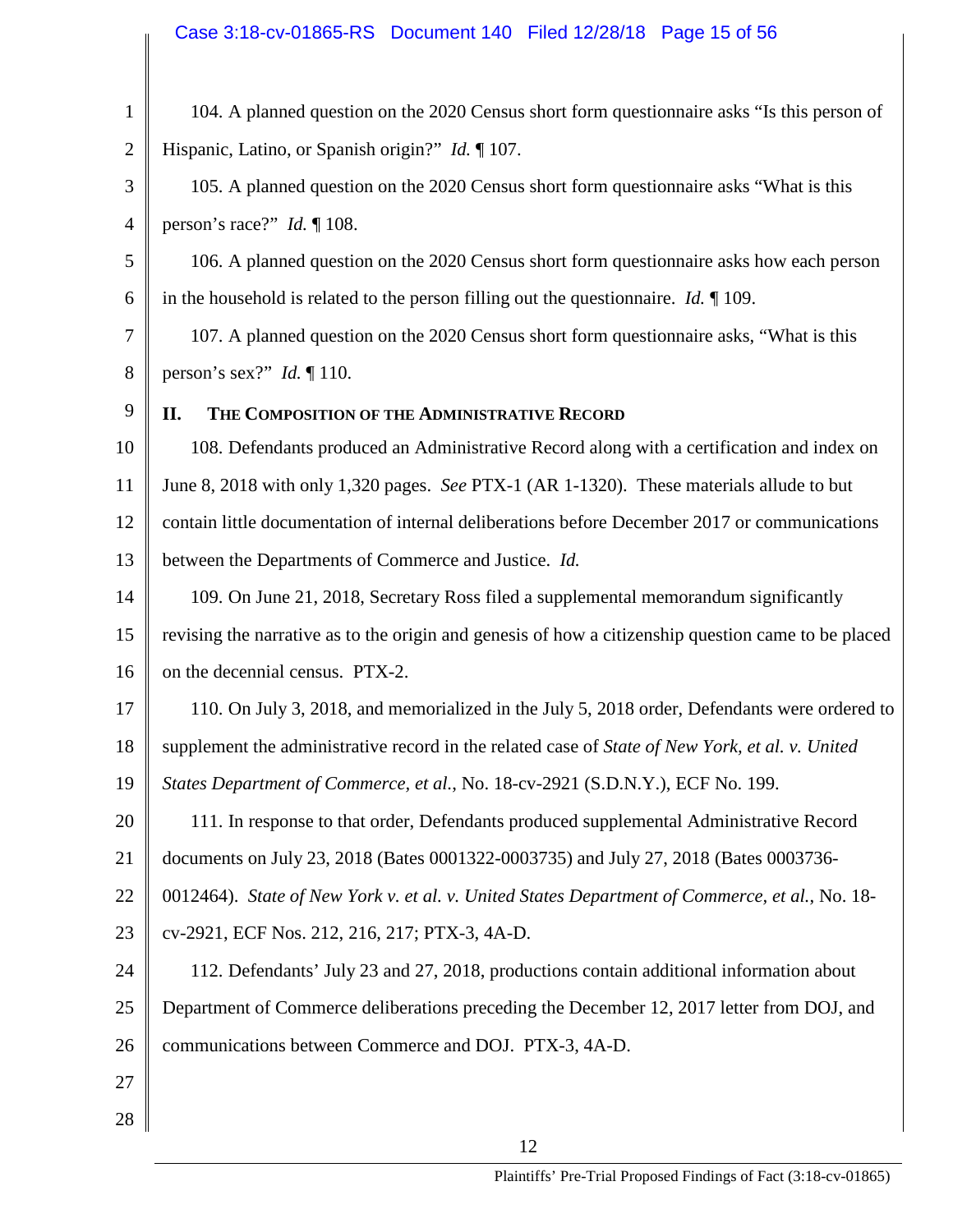# Case 3:18-cv-01865-RS Document 140 Filed 12/28/18 Page 16 of 56

| $\mathbf{1}$   | 113. Defendants released additional Administrative Record documents after review by the         |
|----------------|-------------------------------------------------------------------------------------------------|
| $\overline{2}$ | Disclosure Review Board ("DRB") on August 28, 2018 and September 4, 2018, without Bates         |
| 3              | numbers. PTX-5.                                                                                 |
| 4              | 114. Defendants produced additional small supplements to the Administrative Record on           |
| 5              | September 11, 2018 (Bates 0012464-0012543). PTX-7.                                              |
| 6              | 115. Defendants produced additional sets of documents, including in responses to motions to     |
| 7              | compel, on various dates (Bates 00012544-0012826). PTX-8-12.                                    |
| 8              | 116. Defendants produced an additional Administrative Record production on October 1,           |
| 9              | 2018 (Bates 0012827-0013022), PTX-13, along with further documents (Bates 0013023-              |
| 10             | 0013024) on October 1, 2018, PTX-14.                                                            |
| 11             | 117. The parties agreed that all documents bearing prefix-less Bates stamps between 000001      |
| 12             | and 0013024 are part of the Administrative Record. Joint Pretrial Statement and                 |
| 13             | [Proposed]Order, ECF No. 119, at 11-13.                                                         |
| 14             | 118. The initially-filed administrative record was compiled by Sahra Park-Su, a Senior Policy   |
| 15             | Advisor at the Department of Commerce. Park-Su Dep. at 185-186.                                 |
| 16             | 119. Ms. Park-Su compiled the administrative record only by keeping materials that were         |
| 17             | provided to her by others. <i>Id.</i> at 186-189.                                               |
| 18             | 120. No one provided Ms. Park-Su with any guidance on how to compile documents for the          |
| 19             | administrative record. Id. at 187:20-25                                                         |
| 20             | THE DEFENDANTS' DECISION-MAKING PROCESS-BASED ONLY ON THE<br>III.                               |
| 21             | <b>ADMINISTRATIVE RECORD</b>                                                                    |
| 22             | <b>Events Prior to DOJ's Request for the Citizenship Question</b><br>A.                         |
| 23             | 121. Secretary Ross admits that he discussed the issue of adding a citizenship question to the  |
| 24             | census with "senior administrative officials" even before he became Secretary. PTX-2.           |
| 25             | 122. Secretary Ross was known to be interested in census topics in early February 2017 and,     |
| 26             | in March 2017, was exchanging emails with his Deputy Chief of Staff and Director of Policy,     |
| 27             | Earl Comstock, regarding whether non-citizens are included in the census count for the purposes |
| 28             | of congressional apportionment. PTX-55.                                                         |
|                | 13                                                                                              |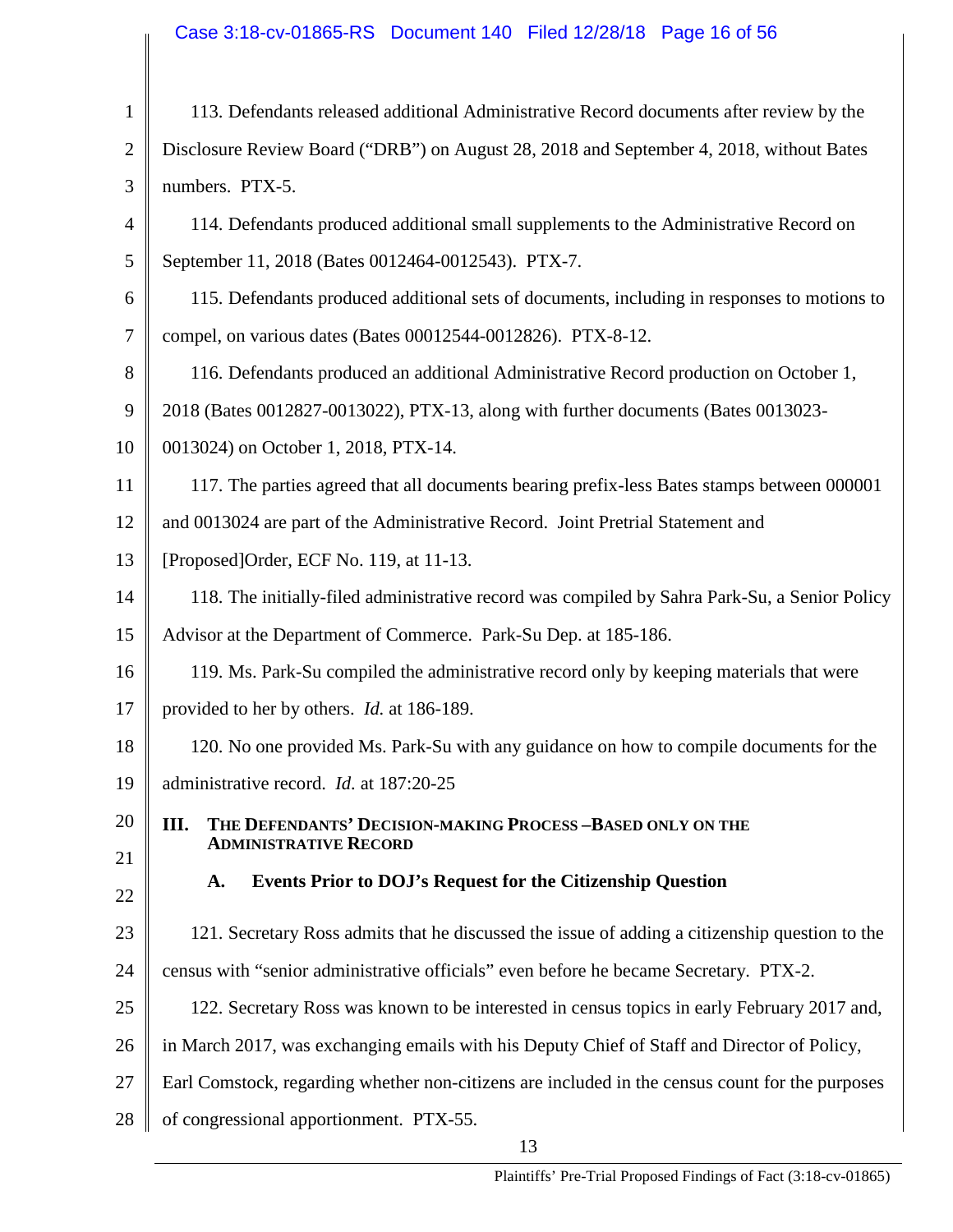### Case 3:18-cv-01865-RS Document 140 Filed 12/28/18 Page 17 of 56

1 2 3 4 5 6 7 123. In March 2017, Secretary Ross submitted a report to Congress identifying the subjects planned for the 2020 Census. PTX 264. The subjects did not include citizenship or immigration status. *Id.* at 5-15. 124. In early April, 2017, Steven Bannon contacted Secretary Ross and connected him with Kris Kobach to discuss adding a citizenship question to the census. PTX 19, 58. 125. Mr. Kobach communicated to Secretary Ross that a citizenship question was necessary to address the "problem that aliens who do not actually 'reside' in the United States are still

8 counted for congressional apportionment purposes." PTX-19.

9 10 11 12 13 126. A few days after Secretary Ross was contacted by Bannon, Mark Neuman email Earl Comstock with the subject line "One of the Supreme Court cases that informs planning for the 2020 Census….." PTX-182. The email contained only a link to the Supreme Court's decision in LULAC v. Perry, which considered citizen voting age population in assessing claims under section 2 of the VRA. *Id.* 

14 15 127. On April 13, 2017 Mr. Comstock emailed Mr. Neuman, asking when the Census Bureau would need to notify Congress regarding census questions. PTX-88; PTX-181.

16 17 18 128. Mr. Neuman responded to Mr. Comstock on April 14, 2017, that the notification deadline for topics had already passed, and that "[t]here would be another opportunity next year." PTX-88.

19 20 21 22 23 24 129. By May 2, 2017, in an email to Comstock with the subject line "Census," Ross complained "Worst of all they emphasize that they have settled with congress on the questions to be asked. I am mystified why nothing have [*sic*] been done in response to my months old request that we include the citizenship question. Why not?" PTX-89. Mr. Comstock responded in part, "On the citizenship question we will get that in place…We need to work with Justice to get them to request that citizenship be added back as a census question…." *Id.*

25 26 27 130. Other than the emails above, there is no mention in the administrative record of the Secretary's obligations under 13 U.S.C. § 141(f)(1) and (3) with respect to adding a citizenship question. *See* AR.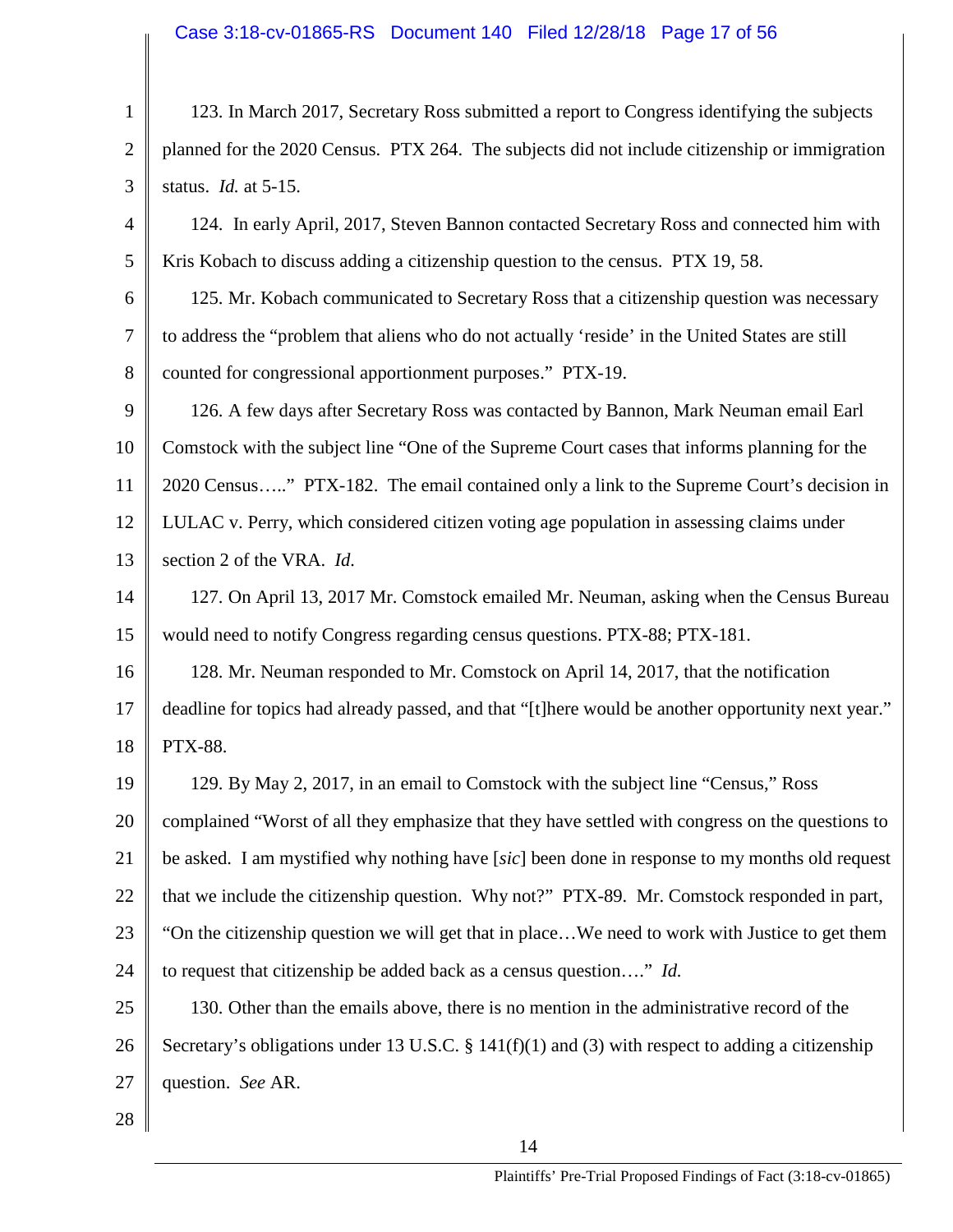# Case 3:18-cv-01865-RS Document 140 Filed 12/28/18 Page 18 of 56

| $\mathbf{1}$   | 131. Comstock subsequently reached out to DOJ to do just that. PTX-85, 370. In a                      |
|----------------|-------------------------------------------------------------------------------------------------------|
| $\overline{2}$ | subsequent memo to Ross, Comstock detailed that he spoke "several times" with James McHenry           |
| 3              | of DOJ about adding a citizenship question to the census. PTX-370.                                    |
| 4              | 132. McHenry ultimately informed Comstock that the DOJ did not want to request the                    |
| 5              | citizenship question and referred Comstock to the Department of Homeland Security. Id.                |
| 6              | 133. Department of Homeland Security likewise declined to request the citizenship question.           |
| $\overline{7}$ | Id.                                                                                                   |
| 8              | 134. The Commerce Department next looked into whether it could request the citizenship                |
| 9              | question itself. Id.                                                                                  |
| 10             | 135. On August 8, 2017, Secretary Ross emailed Comstock, asking "where is DOJ in their                |
| 11             | analysis" of whether to request the addition of a citizenship question to the 2020 census, and        |
| 12             | advising "[i]f they still have not come to a conclusion please let me know your contact person and    |
| 13             | I will call the AG." PTX-98.                                                                          |
| 14             | 136. On August 9, Mr. Comstock emailed Ross, stating "we are preparing a memo and full                |
| 15             | briefing for you on a citizenship question. The memo will be ready by Friday $\dots$ Since this issue |
| 16             | will go to the Supreme Court we need to be diligent in preparing the administrative record." PTX-     |
| 17             | 96, 362.                                                                                              |
| 18             | 137. Secretary Ross responded to Mr. Comstock the next day, "I would like to be briefed on            |
| 19             | Friday by phone we should be very careful about everything, whether or not it is likely to end        |
| 20             | up in the SC." PTX-96, 362.                                                                           |
| 21             | 138. On August 11, Mr. Comstock and Mr. Uthmeier exchanged edits on briefing materials                |
| 22             | on a citizenship question for Secretary Ross. During this exchange, Mr. Uthmeier wrote that he        |
| 23             | had "recommendations on execution," stating that he thought "our hook" was "ultimately, we do         |
| 24             | not make decisions on how the [citizenship] data will be used for apportionment, that is for          |
| 25             | Congress (or possibly the President) to decide." PTX-437.                                             |
| 26             | 139. On August 11, Mr. Comstock emailed Secretary Ross and Ms. Teramoto a memorandum                  |
| 27             | prepared by James Uthmeier concerning the addition of a citizenship question to the Decennial         |
| 28             |                                                                                                       |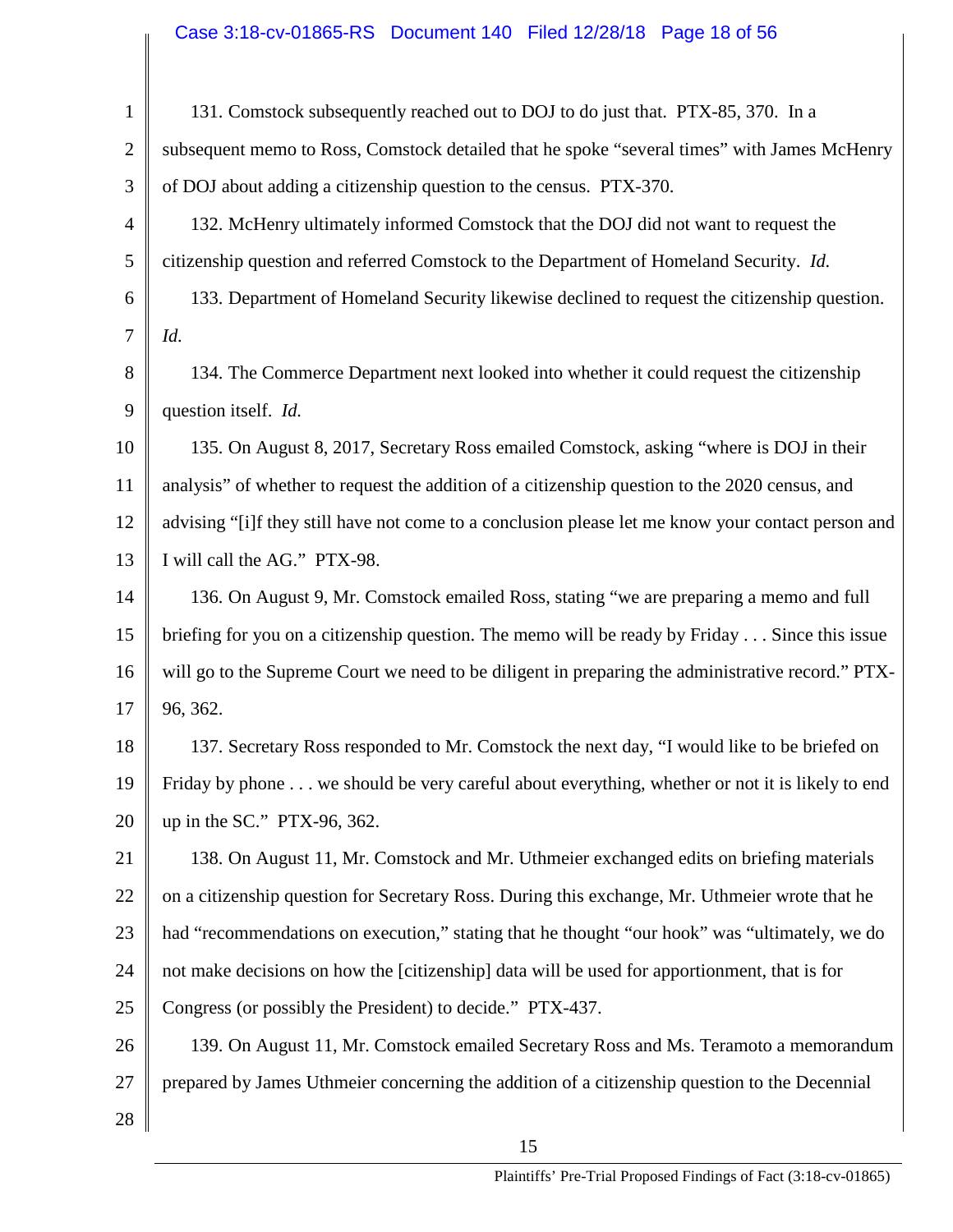1 2 3 4 5 6 7 8 9 10 11 12 13 14 15 16 17 18 19 20 21 22 23 24 25 26 27 28 16 Census. PTX-3 at AR 2461; PTX-147. The memorandum has not been produced, including as part of the administrative record. 140. On September 1, Secretary Ross complained to Mr. Comstock and Ms. Teramoto about a number of issues, including that he had "received no update [on] the issue of the census question" and Mr. Comstock responded, "Understood. Wendy and I are working on it." PTX-45, 97. 141. On September 6, Secretary Ross and his senior staff (including Messrs. Comstock, Hernandez, Davidson, Uthmeier, and Ms. Teramoto, Undersecretary Kelley, and Ms. Park-Su) had a meeting to discuss the addition of a citizenship question. PTX-31; PTX-35; PTX-36; PTX-46; PTX-47; PTX-187 at 11. 142. The next day, September 7, Secretary Ross requested from his staff an update on "progress since the discussion yesterday regarding the citizenship question." PTX-37, PTX-49. 143. During the responding email exchange, Mr. Davidson wrote to Mr. Comstock, Mr. Uthmeier and Ms. Teramoto that, in a meeting the day before regarding the citizenship question, Secretary Ross had discussed Mr. Kobach, but Mr. Davidson was "concerned about" contacting Mr. Kobach directly, and recommended contacting a trusted advisor, such as Mark Neuman, "before we do anything externally." PTX-444. 144. The following day (September 8, 2017), Mr. Uthmeier contacted Mr. Neuman to discuss "some Census legal questions for the Secretary." PTX-38. 145. Also on September 8, 2017, Mr. Comstock sent Secretary Ross a memo reporting on his efforts to identify someone who would request the addition of a citizenship question to the 2020 Census, and advising that, as of that date, he had not been successful. PTX-48; PTX-134. 146. Mr. Comstock later forwarded that memorandum to Ms. Teramoto, PTX-58; PTX-134; PTX-363; PTX-370, presumably to prepare her for an upcoming call she was to have with DOJ regarding a citizenship question. 147. In mid-September, John Gore of DOJ contacted and later had a phone call with Ms. Teramoto "about a DOJ-DOC" issue. PTX-59; PTX-60; Gore Dep. at 95-96. Because Mr. Gore's email to Ms. Teramoto was produced as part of the administrative record for this case, and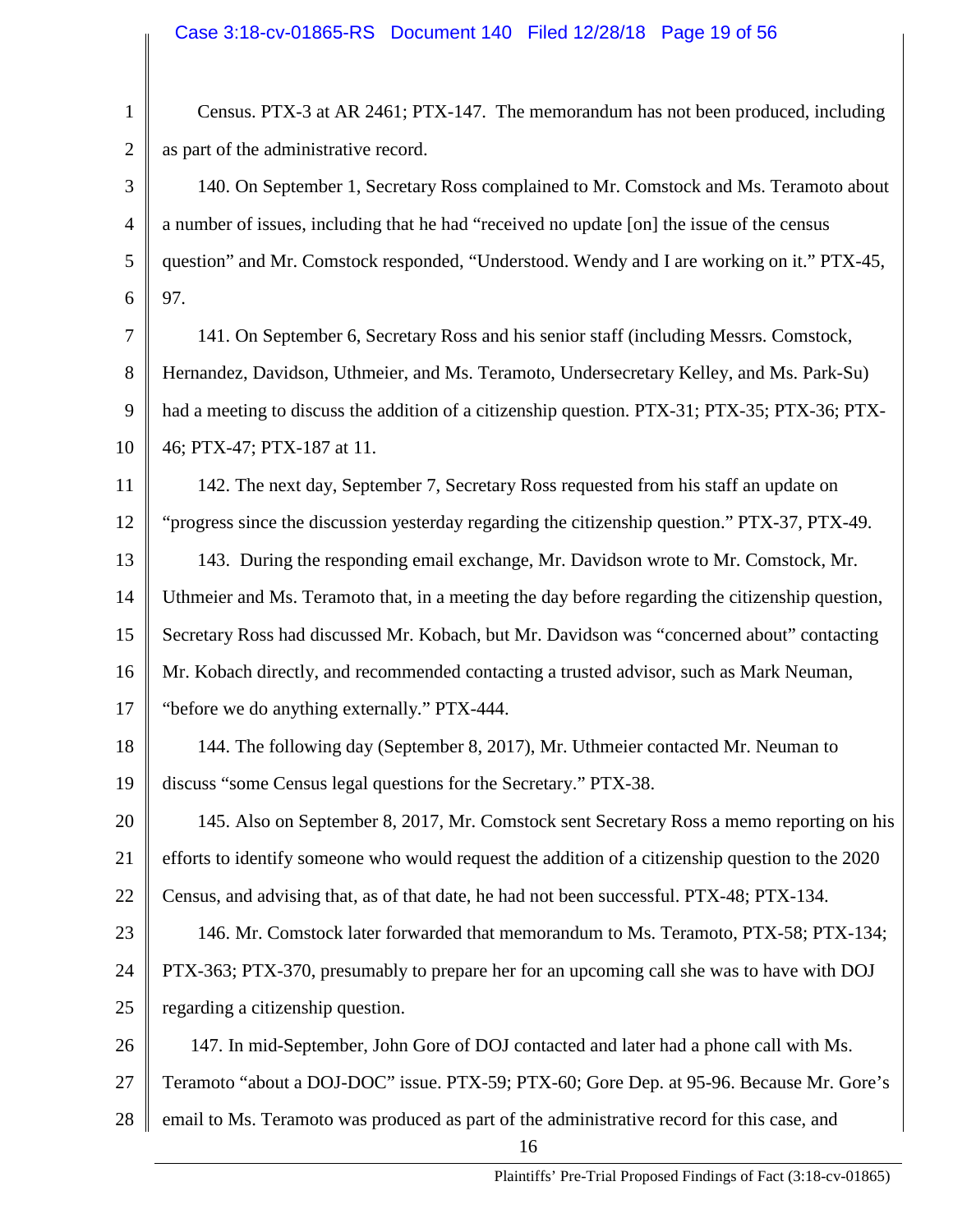# Case 3:18-cv-01865-RS Document 140 Filed 12/28/18 Page 20 of 56

| 1              | considering all of the circumstances, it is apparent that the "DOJ-DOC" issue was the citizenship |
|----------------|---------------------------------------------------------------------------------------------------|
| $\overline{2}$ | question.                                                                                         |
| 3              | 148. Following that conversation, Ms. Gore worked with an aide to Attorney General                |
| $\overline{4}$ | Sessions to set up a phone call between Ross and Sessions. PTX-63, 67, 68                         |
| 5              | 149. Attorney General Sessions' aide emailed, "From what John [Gore] told me, it sounds           |
| 6              | like we can do whatever you all need us to do and the delay was due to a miscommunication. The    |
| $\overline{7}$ | AG is eager to assist." PTX-67, 68.                                                               |
| 8              | 150. Secretary Ross and Attorney General Sessions proceeded to speak on the phone                 |
| 9              | regarding the subject of Mr. Gore and Ms. Teramoto's earlier conversation, presumably about       |
| 10             | adding the citizenship question to the census. PTX-57, 61, 62.                                    |
| 11             | 151. On Sunday October 8, Secretary Ross sent an email to Mr. Davidson with the subject           |
| 12             | line "Letter from DOJ" and asking "what is its status." PTX-52.                                   |
| 13             | 152. Mr. Davidson responded "I'm on the phone with Mark Neuman right now he is                    |
| 14             | giving me a readout of his meeting last week." PTX-52.                                            |
| 15             | 153. On the evening of November 27, 2017, Secretary Ross sent Mr. Davidson, General               |
| 16             | Counsel of the Department of Commerce, an email with the subject "Census Question" stating        |
| 17             | that "Census is about to begin translating the questions into multiple languages and has let the  |
| 18             | printing contract. We are out of time. Please set up a call for me tomorrow with whoever is the   |
| 19             | responsible person at Justice. We must get this resolved." PTX-144.                               |
| 20             | The DOJ Letter Requesting the Citizenship Question and Defendants'<br><b>B.</b>                   |
| 21             | <b>Formal Review</b>                                                                              |
| 22             | 154. On December 12, 2017, Arthur Gary of DOJ sent a formal letter to Ron Jarmin,                 |
| 23             | Acting Director of the Census Bureau, requesting the addition of a citizenship question to the    |
| 24             | 2020 census (December 12 Letter). PTX-32.                                                         |
| 25             | 155. The December 12 Letter requests the addition of a citizenship question on the basis          |
| 26             | of VRA enforcement, and provides no other justification. Id.                                      |
| 27             |                                                                                                   |
| 28             |                                                                                                   |
|                |                                                                                                   |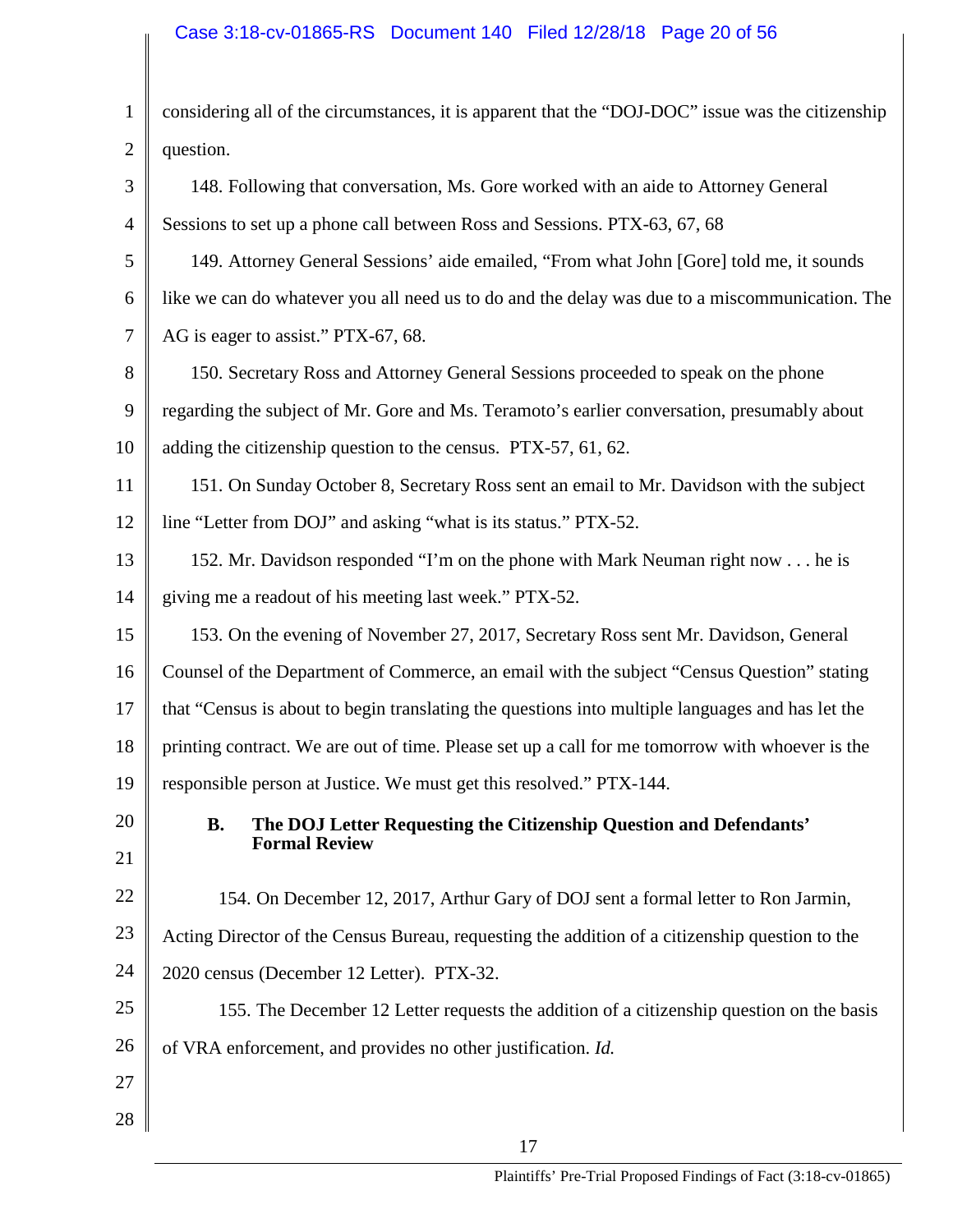| $\mathbf{1}$   | 156. The December 12 Letter sent to the Census Bureau requesting a citizenship question             |
|----------------|-----------------------------------------------------------------------------------------------------|
| $\overline{2}$ | does not state that a citizenship question is necessary for the purposes of VRA enforcement to      |
| 3              | collect CVAP data through the census questionnaire. Id.                                             |
| 4              | 157. Rather, the letter contends, "the Department [of Justice] believes that decennial              |
| 5              | census questionnaire data regarding citizenship, if available, would be more appropriate for use in |
| 6              | redistricting and in Section 2 litigation than the ACS citizenship estimates. Id. at 2.             |
| 7              | 158. The December 12 Letter cites numerous published cases purportedly for the                      |
| 8              | proposition that, "in order to assess and enforce compliance with Section 2's protection against    |
| 9              | discrimination in voting, the Department needs to be able to obtain citizen voting-age population   |
| 10             | data for census blockswhere potential Section 2 violations are alleged or suspected." Id.           |
| 11             | 159. The December 12 Letter states that one of the stated reasons that decennial census             |
| 12             | data on citizenship would be preferable to ACS data concerns the margin of error. The Letter        |
| 13             | states, "The ACS estimates are reported at a ninety percent confidence level, and the margin of     |
| 14             | error increases as the sample size—and, thus, the geographic area—decreases $\dots$ . By contrast,  |
| 15             | decennial census data is a full count of the population." <i>Id.</i> at 3.                          |
| 16             | 160. The December 12 Letter does not state that any plaintiffs had lost any Section 2               |
| 17             | enforcement action due to insufficient CVAP from the ACS. Id. at 1-2.                               |
| 18             | 161. No other evidence in the administrative record indicates that any plaintiffs have lost         |
| 19             | any Section 2 enforcement action due to insufficient CVAP from the ACS. See AR.                     |
| 20             | 162. The December 12 Letter does not state that DOJ had declined to bring any Section 2             |
| 21             | enforcement actions due to insufficient CVAP from the ACS. PTX-32                                   |
| 22             | 163. No other evidence in the administrative record indicates that DOJ has declined to              |
| 23             | bring any Section 2 enforcement actions due to insufficient CVAP from the ACS. See AR.              |
| 24             | $\mathbf{C}$ .<br>The Census Bureau's Review of and Recommendation Against Adding a                 |
| 25             | <b>Citizenship Question to the Census</b>                                                           |
| 26             | 164. Soon after the Census Bureau received the December 12 Letter, Dr. Abowd directed               |
| 27             | senior professional staff at the Census Bureau (nicknamed the "SWAT Team"), to formulate a          |
| 28             | response to the suggestion that a citizenship question be added, which Dr. Abowd managed and        |
|                | 18                                                                                                  |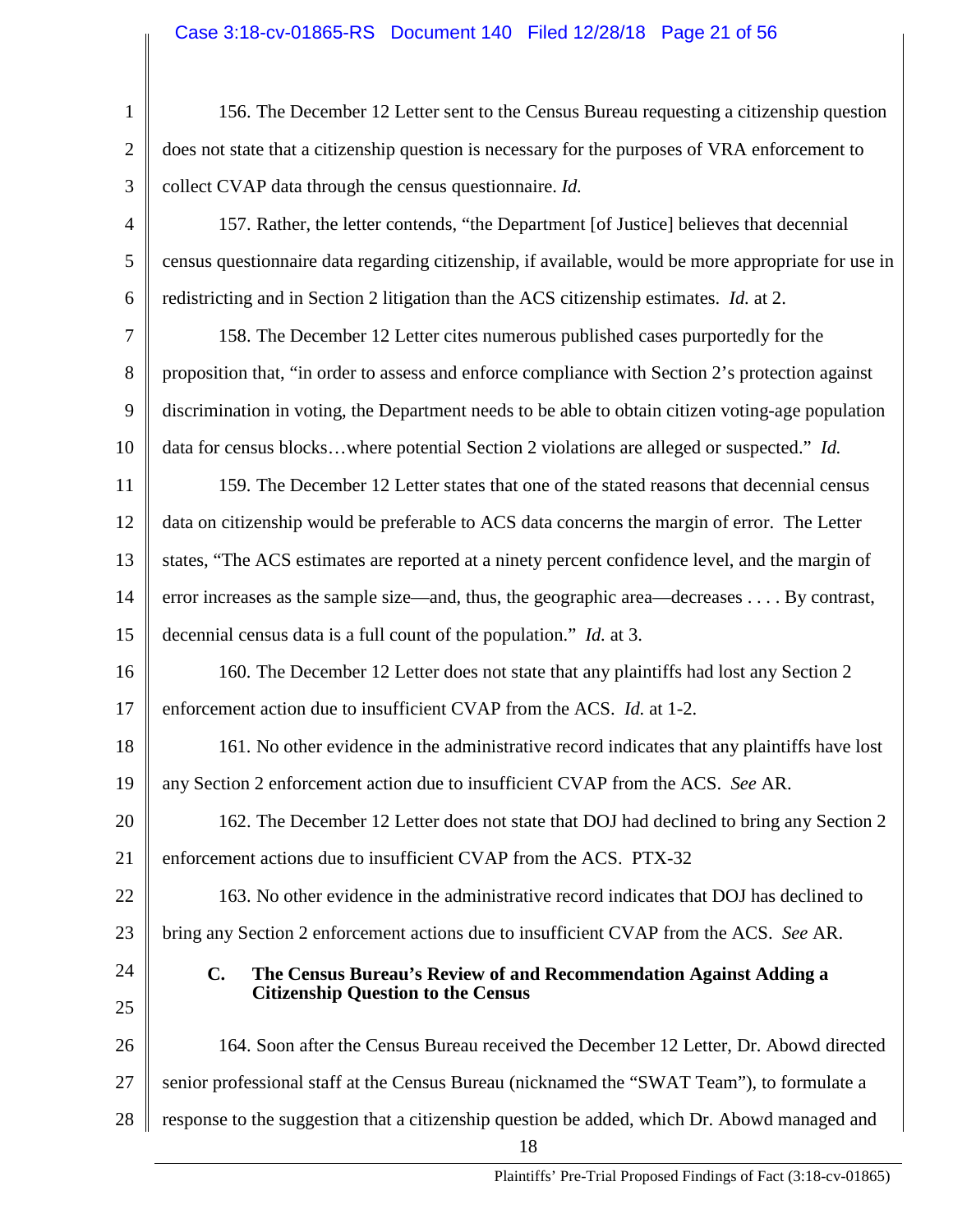1 2 3 4 5 6 7 8 9 10 11 12 13 14 15 16 17 18 19 20 21 22 23 24 25 26 27 28 reviewed. PTX-75; PTX-4 at AR 9339; PTX-148; PTX-101; PTX-22, PTX-133 ; PTX-160; Undisputed Fact 19. 165. In a series of technical reports, responses to questions posed by Secretary Ross, and other briefing documents, the Census Bureau repeatedly and consistently recommended against the addition of a question. PTX-148; PTX-101; PTX-22, PTX-133; PTX-160. 166. The Census Bureau repeatedly and consistently concluded that the stated goals of DOJ with respect to enforcement of the VRA could be accomplished, in a less costly and more effective manner, by linking Census responses to other administrative data sets available to the federal government. PTX-148; PTX-101; PTX-22; PTX-133; PTX-160. 167. The Census Bureau did not believe that inclusion of a citizenship question is necessary to provide complete and accurate data in response to DOJ's request. PTX-22, PTX-101, PTX-148. 168. The Census Bureau repeatedly and consistently concluded that adding a citizenship question would involve substantial additional cost as opposed to non-action and the use of administrative records. PTX-148; PTX-101; PTX-22, PTX-133; PTX-160. 169. The Census Bureau concluded using administrative records would result in more accurate citizenship data than adding a citizenship question to the census. PTX-22, PTX-101, PTX-148. 170. The Census Bureau also concluded that using administrative records alone would result in more accurate citizenship data than using administrative records and adding a citizenship question to the census. PTX-24-25. 171. The Census Bureau examined the initial drop in self-response due to the citizenship question, as well as the potential costs of NRFU as a result of that drop. PTX-148; PTX-101; PTX-22, PTX-133; PTX-160. However, the Census Bureau analyses in the administrative record do not show that the Bureau ever analyzed whether, in fact, NRFU would fully mitigate the nonresponse or whether the question would cause an undercount. *See AR*; PTX-148; PTX-101; PTX-22, PTX-133; PTX-160.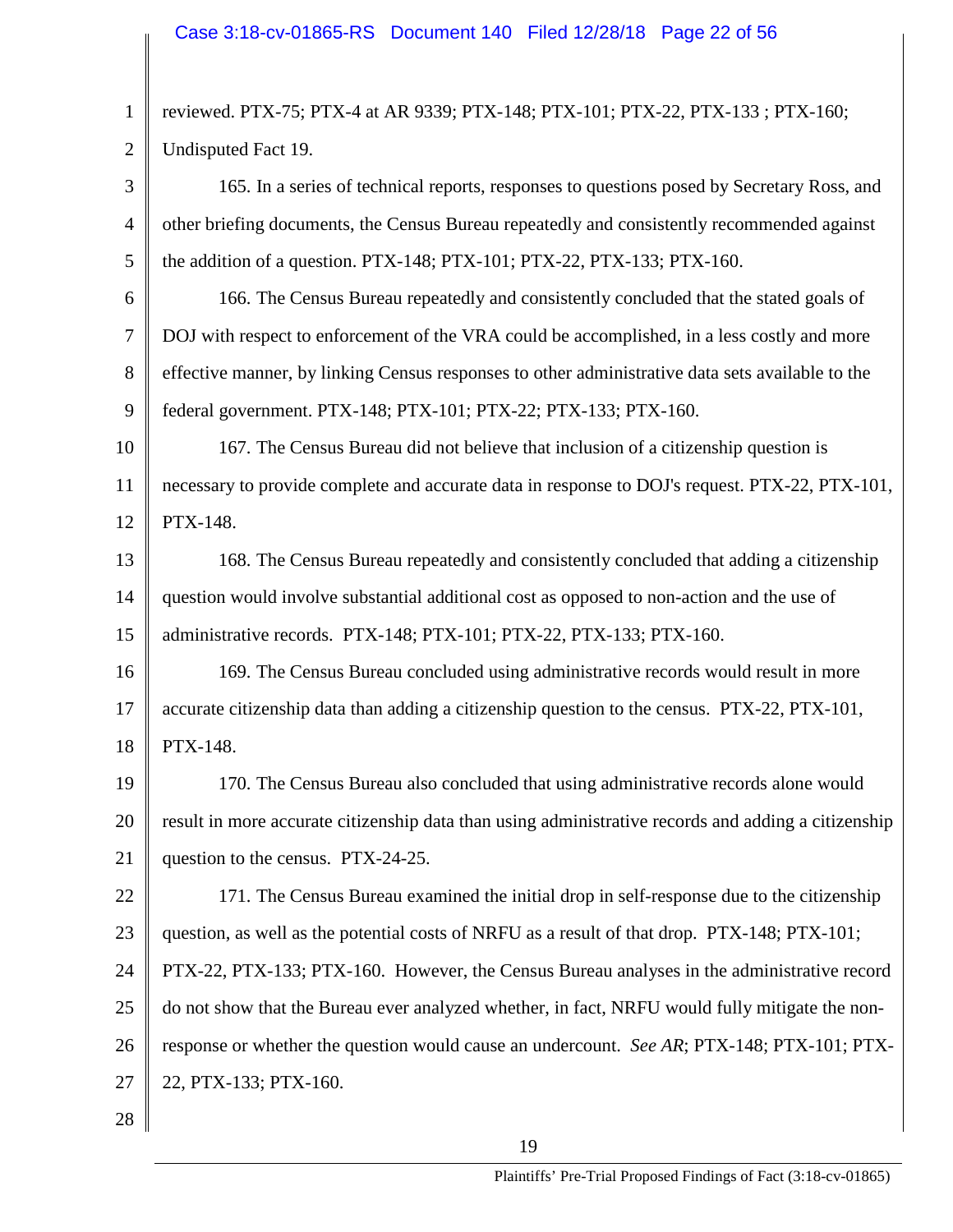2

1

#### **D. The Census Bureau Repeatedly Communicated its Recommendation Against the Citizenship Question to the Commerce Department**

3 4 5 6 7 8 9 10 11 12 13 14 15 16 17 18 19 20 21 22 23 24 25 26 27 28 172. On or about December 15, 2017, Dr. Abowd directed senior executives and expert employees of the Census Bureau to evaluate alternative methods of providing estimates of the Citizen Voting Age Population to support redistricting under Public Law 94 -171 (PL94) and Section 2 of the VRA. PTX-4 at AR 9339; PTX-148. **1. December 22 Memo (PTX-148)** 173. This evaluation is reflected in a memorandum dated December 22, 2017 and provided to the Commerce Department (the "December 22 Memo"). PTX-4 at AR 9339; PTX-4 at AR 11634); PTX-148. 174. The December 22 Memo reflected the work of six professional Census Bureau employees: Michael Berning, J. David Brown, Misty Heggeness, Shawn Klimek, Lawrence Warren, and Moises Yi, who analyzed two potential sources of citizenship data requested by the DOJ in its December 12, 2017 letter to Director Jarmin. PTX-148. 175. The December 22 Memo identified eight administrative sources of citizenship information either already in use by the Census Bureau or available for acquisition by the Census Bureau. PTX-148 at 3. 176. The December 22 Memo included the following conclusions: a. Numident, an administrative source already in use by the Census Bureau, was "the most complete and reliable administrative record source of citizenship data currently available." PTX-148 at 3. b. Use of these administrative records to assess CVAP was "potentially a more accurate measure of citizenship" and was also "cost efficient." PTX-148 at 11. c. Including a citizenship question in the 2020 Census could affect response rates for the 2020 Census because "[h]ouseholds with noncitizens could be particularly sensitive to the inclusion of citizenship questions." PTX-148 at 6.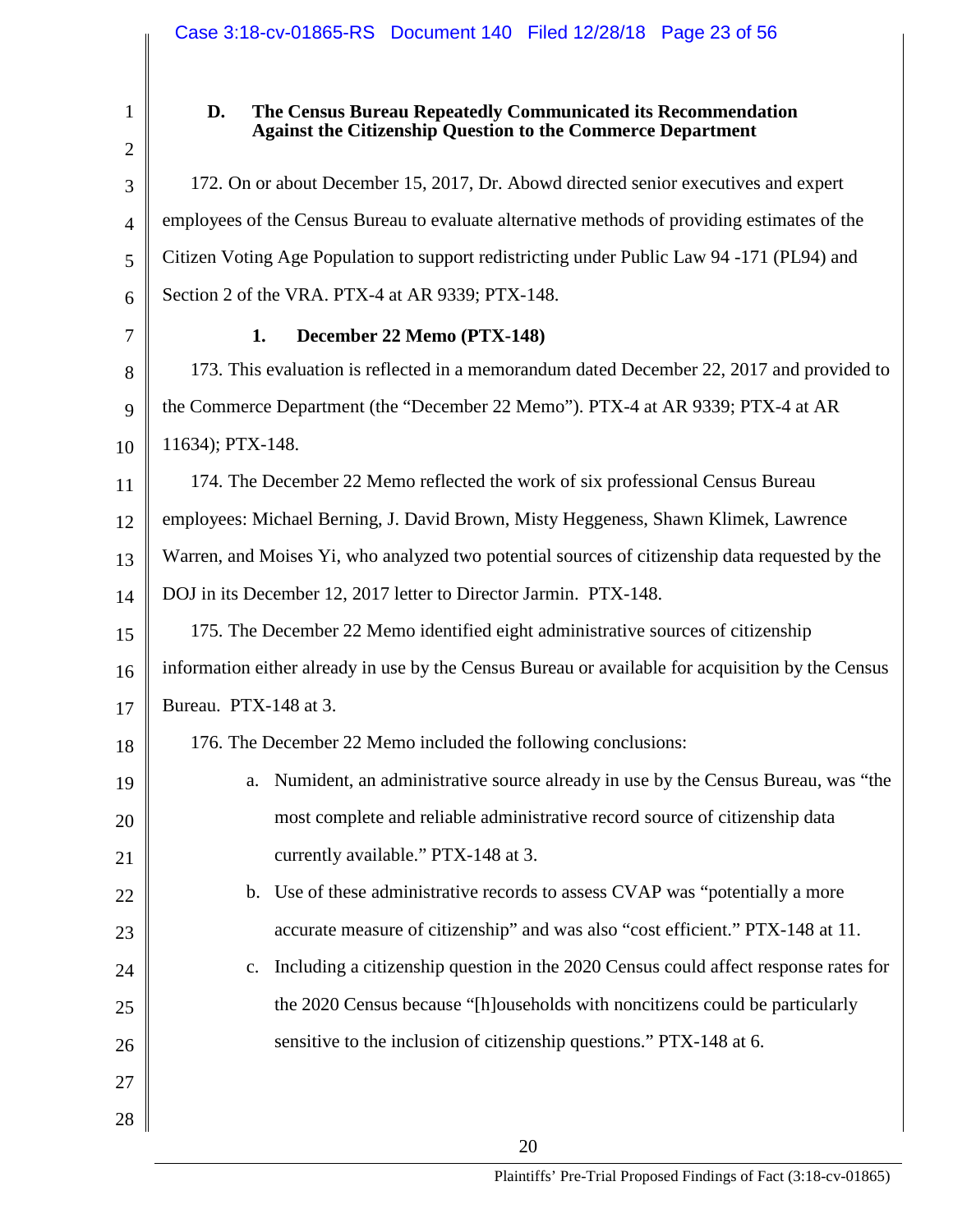|                                        | Case 3:18-cv-01865-RS Document 140 Filed 12/28/18 Page 24 of 56                                    |
|----------------------------------------|----------------------------------------------------------------------------------------------------|
|                                        |                                                                                                    |
| $\mathbf{1}$                           | d. "[t]o collect [citizenship] information through self-report by adding questions to              |
| $\overline{2}$                         | the 2020 decennial would require addition unnecessary costs and burden to the                      |
| 3                                      | Bureau." PTX-148 at 11.                                                                            |
| $\overline{4}$                         | e. including a citizenship question in the 2020 Census could lower the rate of                     |
| 5                                      | voluntary compliance and would require expanded field operations for the                           |
| 6                                      | implementation of the 2020 Census. PTX-148 at 12.                                                  |
| 7                                      | 177. As a result of the conclusions, the December 22 Memo recommended that the best way            |
| 8                                      | to meet DOJ's stated need was to provide it with citizenship data from administrative records.     |
| 9                                      | PTX-148 at 11.                                                                                     |
| 10                                     | 178. The memo concluded that, if the recommendation were followed, "[t]he 2020 Census              |
| 11                                     | questionnaire would not be altered, and the field operations would not have to be expanded to      |
| 12                                     | compensate for the lower rate of voluntary compliance predicted for a census that asks the         |
| 13                                     | citizenship question directly." PTX-148 at 12.                                                     |
|                                        |                                                                                                    |
|                                        | 2.<br>January 3 and January 19 Memos (PTX-101 and 22)                                              |
| 14<br>15                               | 179. Following the December 22 Memo, the Census Bureau further memorialized its research           |
|                                        | and analysis of potential sources of citizenship data in a January 3, 2018 memorandum from Dr.     |
|                                        | Abowd to Director Jarmin (hereinafter the "January 3 Memo"). PTX-101.                              |
| 16<br>17<br>18                         | 180. The January 3 Memo analyzed three alternative methods of meeting DOJ's request for            |
|                                        | census block level estimates of the citizen voting age population ("CVAP"). PTX-101.               |
|                                        | 181. The January 3 Memo concludes that Alternative A—maintaining the status quo and                |
|                                        | providing improved statistical modeling techniques—would result in only an incremental cost of     |
|                                        | approximately \$200,000. PTX-101.                                                                  |
|                                        | 182. The January 3 Memo concludes that Alternative B—adding a citizenship question to the          |
|                                        | 2020 Census—would increase census non-response rates by at least 5.1% of all households with       |
| 19<br>20<br>21<br>22<br>23<br>24<br>25 | one or more non-citizens and increase the cost of the 2020 Census by at least \$27.5 million. PTX- |
| 26                                     | 101.                                                                                               |
| 27                                     |                                                                                                    |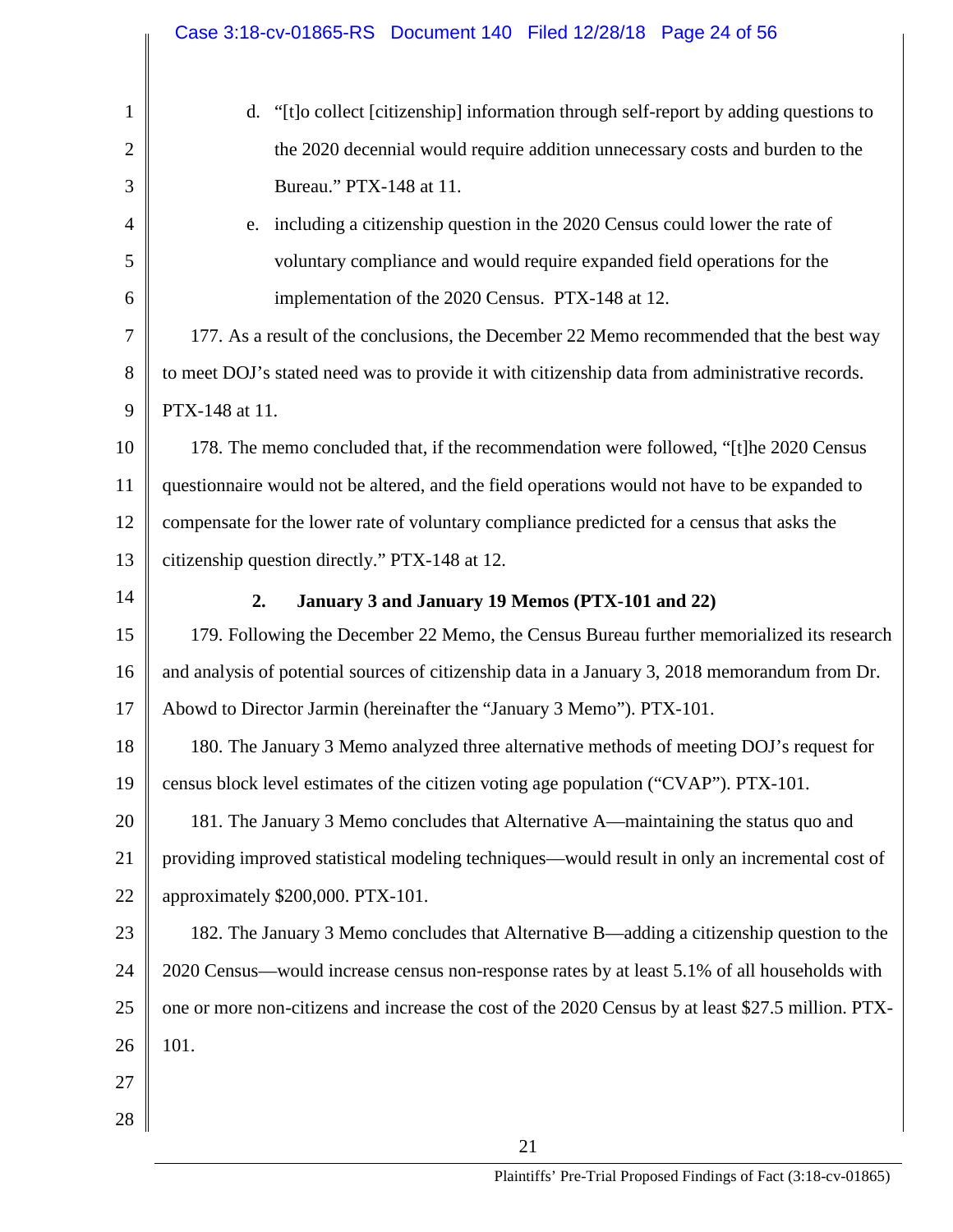# Case 3:18-cv-01865-RS Document 140 Filed 12/28/18 Page 25 of 56

| $\mathbf{1}$   | 183. The January 3 Memo concludes that Alternative C—using administrative sources to                 |
|----------------|------------------------------------------------------------------------------------------------------|
| $\overline{2}$ | provide CVAP at a census block level—would result in an incremental cost of less than \$1            |
| 3              | million. PTX-101.                                                                                    |
| $\overline{4}$ | 184. In the January 3 Memo, the Census Bureau recommends using Alternative C because it              |
| 5              | was far less costly than adding a citizenship question to the 2020 Census, and would not harm the    |
| 6              | quality of the census count. PTX-101.                                                                |
| 7              | 185. On January 4, 2018, Dr. Abowd wrote to various census officials, including Director             |
| 8              | Ron Jarmin, that "Ron reports that he has discussed this with the Under Secretary and she agrees     |
| 9              | with the recommendation of alternative C, but Alternative A remains a possibility as well." PTX-     |
| 10             | 121.                                                                                                 |
| 11             | 186. On January 19, 2018, Dr. Abowd sent a memorandum to Secretary Ross on the                       |
| 12             | "Technical Review of the Department of Justice Request to Add Citizenship Question to the 2020       |
| 13             | Census" (hereinafter "January 19 Memo"). PTX-22.                                                     |
| 14             | 187. The January 19 Memo presents the view of Dr. Abowd and his technical team evaluating            |
| 15             | Alternatives A, B and C. Id.                                                                         |
| 16             | 188. In the January 19 Memo, the Census Bureau concluded that adding a citizenship question          |
| 17             | to the decennial census, "is very costly, harms the quality of the census count, and would use       |
| 18             | substantially less accurate citizenship status data than are available from administrative sources." |
| 19             | <i>Id.</i> at 1.                                                                                     |
| 20             | 189. According to the January 19 Memo, Alternative C would yield more accurate citizenship           |
| 21             | data than Alternative B because based on historical census and ACS data, non-citizens misreport      |
| 22             | themselves as citizens "for no less than 23.8% of the cases, and often more than 30%." Id. at 7.     |
| 23             | 190. According to the January 19 Memo, Alternative B would increase the burden on census             |
| 24             | respondents, whereas Alternative C would not. PTX-22 at AR 1277, 1281.                               |
| 25             |                                                                                                      |
| 26             |                                                                                                      |
| 27             |                                                                                                      |
| 28             |                                                                                                      |
|                | 22                                                                                                   |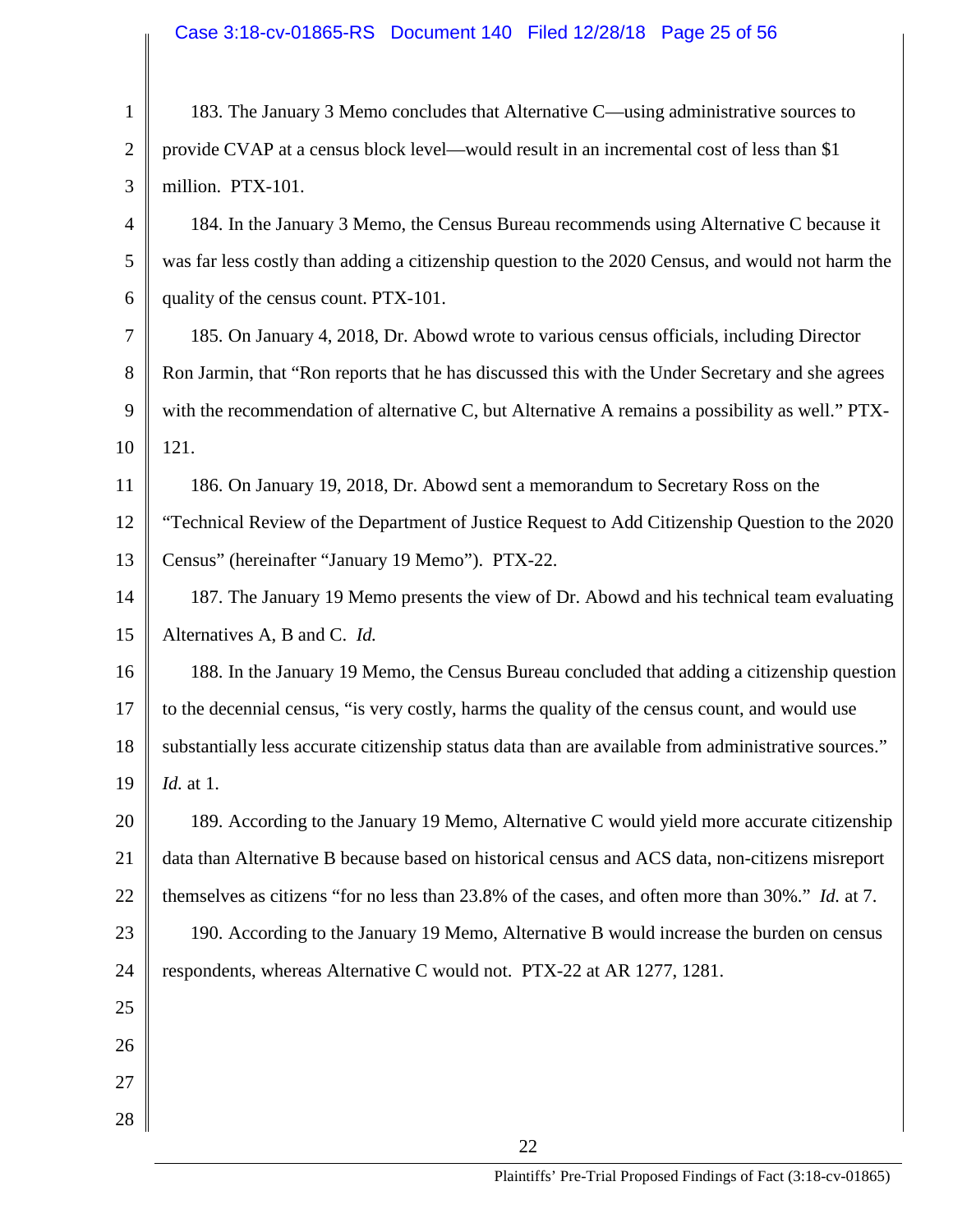|                                | Case 3:18-cv-01865-RS Document 140 Filed 12/28/18 Page 26 of 56                                                                                |
|--------------------------------|------------------------------------------------------------------------------------------------------------------------------------------------|
| $\mathbf{1}$<br>$\overline{2}$ | 3.<br>The Set of 35 Questions from Commerce to the Census Bureau and<br><b>Commerce's Changes to the Census Bureau's Answer to Question 31</b> |
| 3                              | 191. Following the January 19 Memo, Mr. Comstock and Mr. Uthmeier developed and sent to                                                        |
| $\overline{4}$                 | the Census Bureau a set of 35 questions for the Census Bureau to answer about the January 19                                                   |
| 5                              | analysis. PTX-377.                                                                                                                             |
| 6                              | 192. The Census Bureau's responses to the questions was submitted to the Commerce                                                              |
| $\overline{7}$                 | Department on March 1, 2018, along with Dr. Abowd's March 1 memo to Secretary Ross (see                                                        |
| 8                              | <i>infra</i> ). PTX-133.                                                                                                                       |
| 9                              | 193. Question 31 asked, "What was the process that was used in the past to get questions                                                       |
| 10                             | added to the decennial Census or do we have something similar where a precedent was                                                            |
| 11                             | established? PTX-133.                                                                                                                          |
| 12                             | 194. The Census Bureau answered Question 31:                                                                                                   |
| 13                             | The Census Bureau follows a well-established process when adding                                                                               |
| 14                             | or changing content on the census or ACS to ensure the data fulfill                                                                            |
| 15                             | legal and regulatory requirements established by Congress. Adding a<br>question or making a change to the Decennial Census or the ACS          |
| 16                             | involves extensive testing, review, and evaluation. This process<br>ensures the change is necessary and will produce quality, useful           |
| 17                             | information for the nation.                                                                                                                    |
| 18                             | The Census Bureau and the Office of Management and Budget                                                                                      |
| 19                             | (OMB) have laid out a formal process for making content changes.                                                                               |
| 20                             | First, federal agencies evaluate their data needs and propose<br>$\bullet$<br>additions or changes to current questions through OMB.           |
| 21                             | In order to be included, proposals must demonstrate a clear<br>$\bullet$<br>statutory or regulatory need for data at small geographies or      |
| 22                             | for small populations.                                                                                                                         |
| 23                             | Final proposed questions result from extensive cognitive and<br>$\bullet$<br>field testing to ensure they result in proper data, with an       |
| 24                             | integrity that meets the Census Bureau's high standards.<br>This process includes several opportunities for public<br>$\bullet$                |
| 25                             | comment.<br>The final decision is made in consultation with OMB.                                                                               |
| 26                             |                                                                                                                                                |
| 27                             | PTX-133 at 0009832-9833.                                                                                                                       |
| 28                             | 23                                                                                                                                             |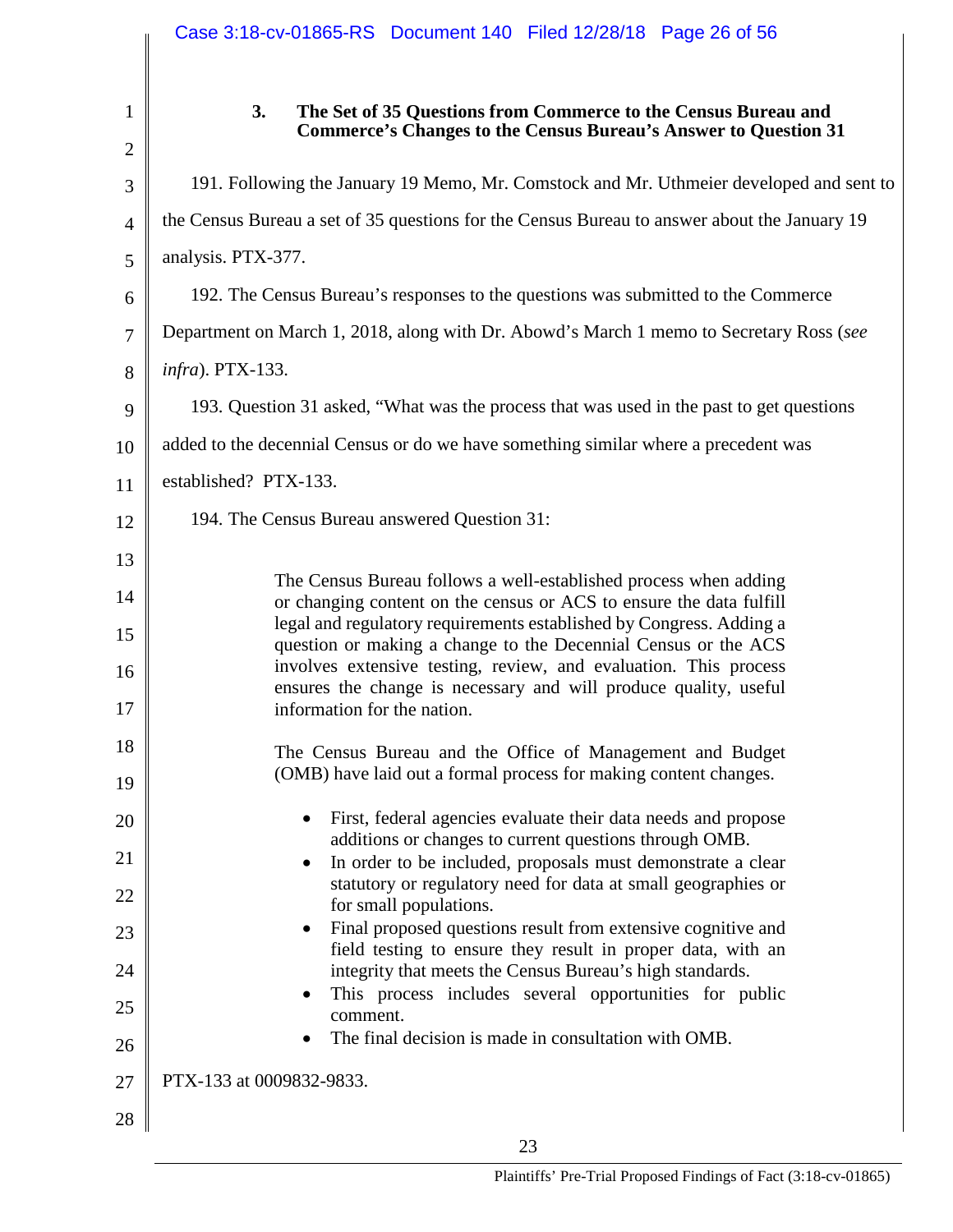# Case 3:18-cv-01865-RS Document 140 Filed 12/28/18 Page 27 of 56

| $\mathbf{1}$                         | 195. The description of the "well-established" process in the Census Bureau's response to                                                                                                                                                                                                                                                                                                                                                                                                                                                                                                                                                                                                      |
|--------------------------------------|------------------------------------------------------------------------------------------------------------------------------------------------------------------------------------------------------------------------------------------------------------------------------------------------------------------------------------------------------------------------------------------------------------------------------------------------------------------------------------------------------------------------------------------------------------------------------------------------------------------------------------------------------------------------------------------------|
| $\mathfrak{2}$                       | Question 31 is consistent with other Census Bureau documents describing the process to add a                                                                                                                                                                                                                                                                                                                                                                                                                                                                                                                                                                                                   |
| 3                                    | question or change the content of the decennial census. PTX-4 at AR 3890, 3560, 9867; PTX-                                                                                                                                                                                                                                                                                                                                                                                                                                                                                                                                                                                                     |
| $\overline{4}$                       | 135, 141.                                                                                                                                                                                                                                                                                                                                                                                                                                                                                                                                                                                                                                                                                      |
| 5                                    | 196. The administrative record shows that, despite the fact that the questions were directed to                                                                                                                                                                                                                                                                                                                                                                                                                                                                                                                                                                                                |
| 6                                    | the Census Bureau, Commerce Department Deputy General Counsel Michael Walsh (and now                                                                                                                                                                                                                                                                                                                                                                                                                                                                                                                                                                                                           |
| $\tau$                               | Ross Chief of Staff) drafted a different answer to Question 31. That answer states:                                                                                                                                                                                                                                                                                                                                                                                                                                                                                                                                                                                                            |
| 8<br>9<br>10<br>11<br>12<br>13<br>14 | No new questions were added to the 2010 Decennial Census, so<br>there is no recent precedent for considering a request to add<br>questions to a Decennial Census. Consistent with longstanding<br>practice for adding new questions to the ACS survey, the Census<br>Bureau is working with relevant stakeholders to ensure that legal<br>and regulatory requirements are fulfilled and that the question would<br>produce quality, useful information for the nation. As you are aware,<br>that process is ongoing. Upon its conclusion, you will have all of the<br>relevant data at your disposal to make an informed decision about<br>the pending request from the Department of Justice. |
|                                      |                                                                                                                                                                                                                                                                                                                                                                                                                                                                                                                                                                                                                                                                                                |
| 15                                   | PTX 14; PTX 1 at AR 1296.                                                                                                                                                                                                                                                                                                                                                                                                                                                                                                                                                                                                                                                                      |
| 16                                   | 197. In Defendants' first production of documents in the administrative record, which they                                                                                                                                                                                                                                                                                                                                                                                                                                                                                                                                                                                                     |
| 17                                   | represented at the time constituted the complete administrative record, they included only a                                                                                                                                                                                                                                                                                                                                                                                                                                                                                                                                                                                                   |
| 18                                   | version of the 35 questions and answers that included only Mr. Walsh's answer to Question 31.                                                                                                                                                                                                                                                                                                                                                                                                                                                                                                                                                                                                  |
|                                      | PTX 1 at AR 1-1320. The Census Bureau's March 1 response to Question 31 was produced later                                                                                                                                                                                                                                                                                                                                                                                                                                                                                                                                                                                                     |
| 19<br>20                             | and only as a result of the New York court's order to supplement the record. PTX-132.                                                                                                                                                                                                                                                                                                                                                                                                                                                                                                                                                                                                          |
| 21                                   | 198. Question 1 of the 35 questions asked, "With respect to Alternatives B and C, what is the                                                                                                                                                                                                                                                                                                                                                                                                                                                                                                                                                                                                  |
| 22                                   | difference, if any, between the time when the data collected under each alternative would be                                                                                                                                                                                                                                                                                                                                                                                                                                                                                                                                                                                                   |
| 23                                   | available to the public?" PTX-133 at AR 9822.                                                                                                                                                                                                                                                                                                                                                                                                                                                                                                                                                                                                                                                  |
| 24                                   | 199. The Census Bureau answered Question 1 by stating, between Alternatives B and C, there                                                                                                                                                                                                                                                                                                                                                                                                                                                                                                                                                                                                     |
| 25                                   | was no difference in the timing in which the citizenship data could be offered to the public. Id.                                                                                                                                                                                                                                                                                                                                                                                                                                                                                                                                                                                              |
| 26                                   | 200. There is no evidence in the administrative record indicating that it would take longer to                                                                                                                                                                                                                                                                                                                                                                                                                                                                                                                                                                                                 |
| 27                                   | provide citizenship data using administrative records than a citizenship question.                                                                                                                                                                                                                                                                                                                                                                                                                                                                                                                                                                                                             |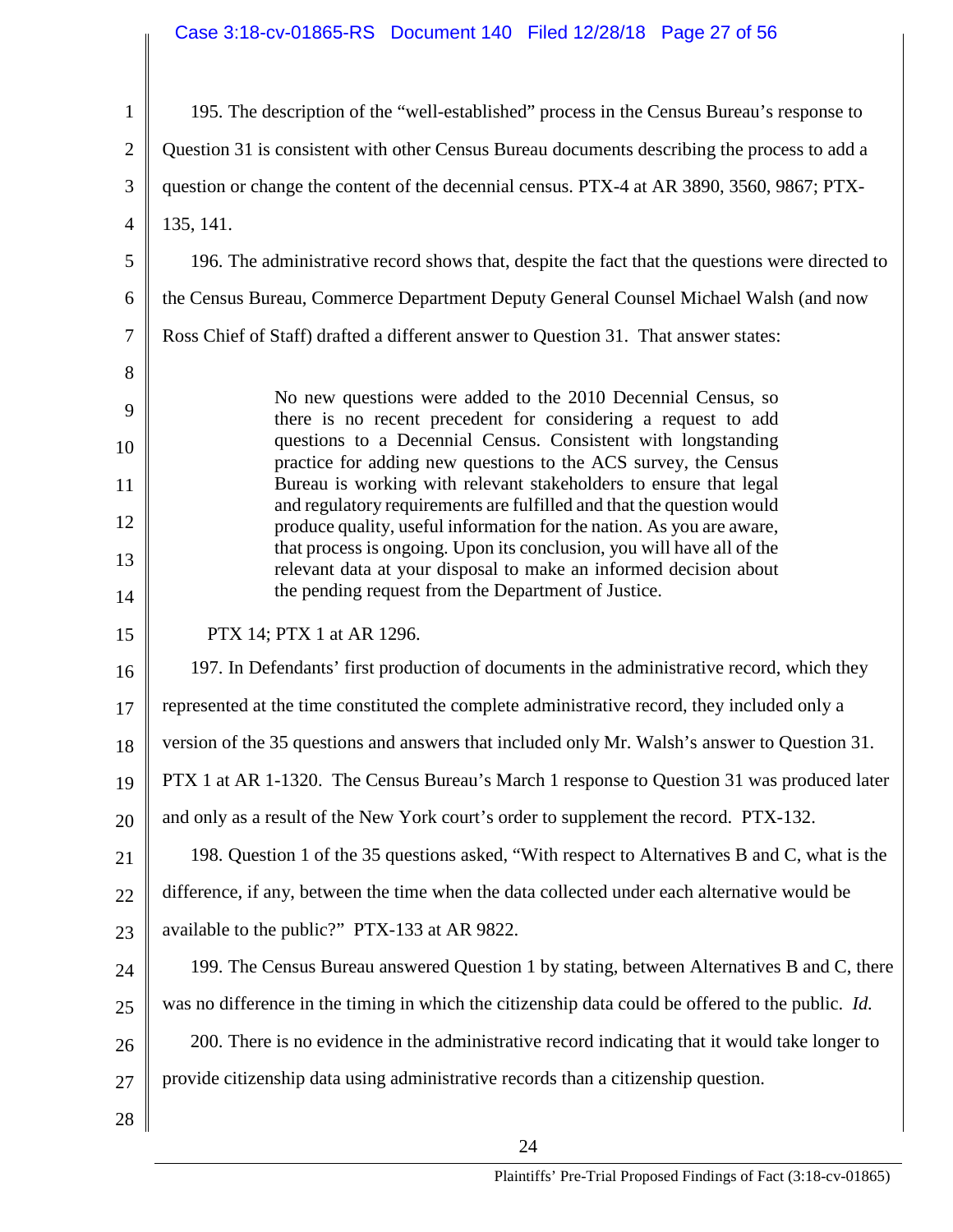| 1              | 4.<br>March 1 Memo (PTX 25)                                                                          |
|----------------|------------------------------------------------------------------------------------------------------|
| $\overline{2}$ | 201. Subsequent to his receipt of the January 19 memo regarding Alternatives A, B, and C,            |
| 3              | Secretary Ross directed the Census Bureau to consider a fourth alternative combining                 |
| $\overline{4}$ | Alternatives B (adding a citizenship question to the census) and Alternative C (obtaining            |
| 5              | citizenship data from administrative records. PTX 25, 133.                                           |
| 6              | 202. On March 1, 2018, Dr. Abowd sent an additional recommendation memorandum to Ross                |
| $\overline{7}$ | performing this analysis of the fourth alternative, which he called "Alternative D." PTX 25, 133.    |
| 8              | 203. In the March 1 Memo, just as in all previous Census Bureau memos on the subject, the            |
| 9              | Census Bureau continued to recommend against the addition of a citizenship question to the           |
| 10             | census. PTX 25, 133.                                                                                 |
| 11             | 204. In the March 1 Memo, the Census Bureau concludes that, "Alternative D would result in           |
| 12             | poorer quality citizenship data than Alternative C. It would still have all the negative cost and    |
| 13             | quality implications of Alternative B outlined in the draft January 19, 2018 memo to the             |
| 14             | Department of Commerce." PTX-25; PTX-133.                                                            |
| 15             | 5.<br>Memorandum Addressing Key Differences Between Alternative C                                    |
| 16             | and Alternative D (PTX 24)                                                                           |
|                | 205. The administrative record also includes a memorandum entitled "Summary Analysis of              |
| 17             |                                                                                                      |
| 18             | the Key Differences Between Alternative C and Alternative D. PTX-24                                  |
| 19             | 206. Like the March 1 Memo, this memorandum also recommends using administrative data                |
| 20             | alone (Alternative C) and not adding a citizenship question, and it is otherwise consistent with the |
| 21             | Census Bureau's other memoranda on the issue. PTX-24.                                                |
| 22             | 207. None of the memoranda above analyzed whether NRFU would fully mitigate the non-                 |
| 23             | response. See PTX-148; PTX-101; PTX-22, PTX-133; PTX-160. No other evidence the                      |
| 24             | administrative record shows that the Defendants analyzed this issue, or whether such an              |
| 25             | undercount would have any effects on federal funding or congressional apportionment. See AR.         |
| 26             | 208. None of the memoranda above analyzed the effect of the drop in self-response on count           |
| 27             | and characteristic data quality at the local level, including its effect on local governments.       |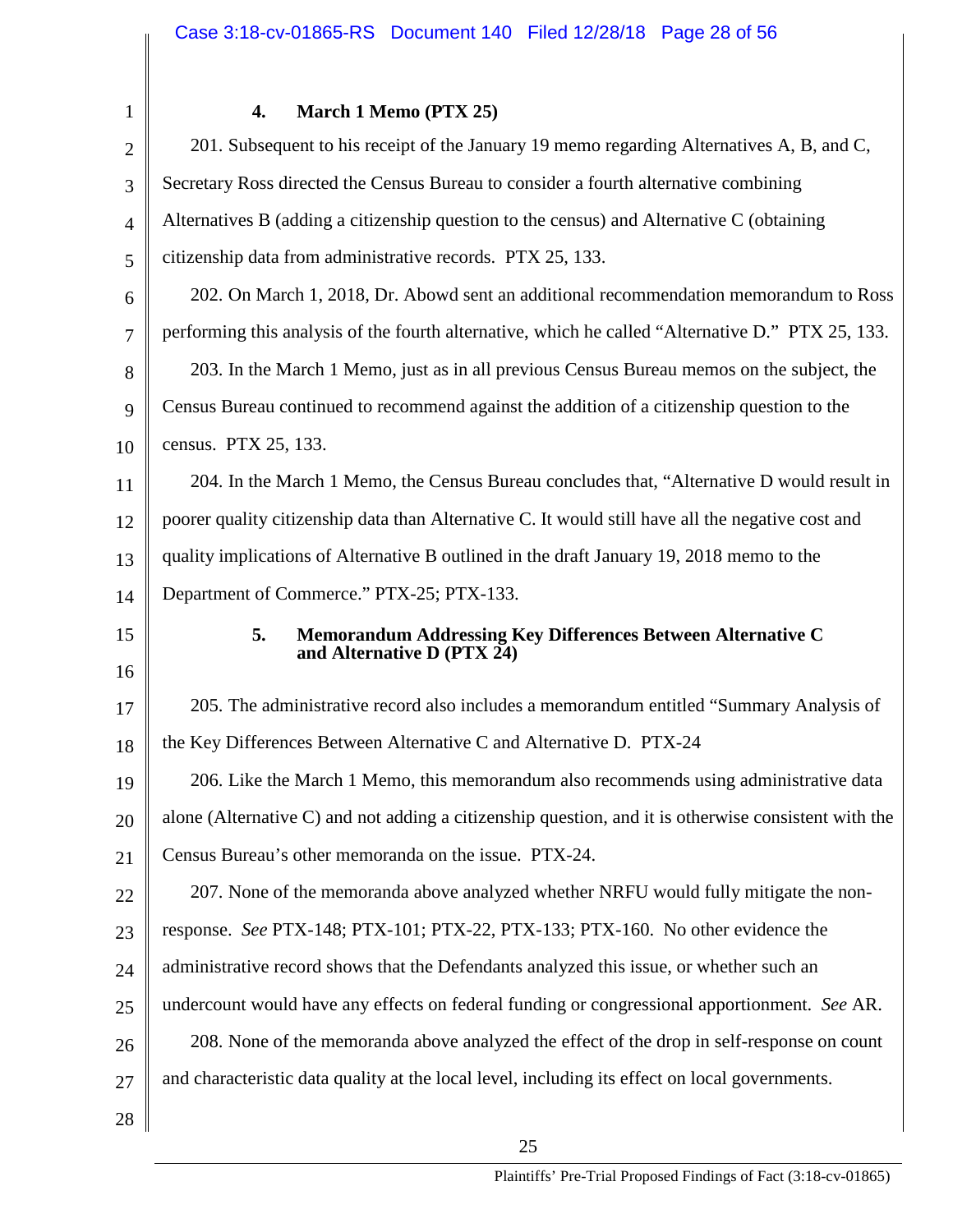1 2 3 4 5 6 7 8 9 10 11 12 13 14 15 16 17 18 19 20 21 22 23 24 25 26 27 28 26 **E. DOJ Refused to Discuss its Request with the Census Bureau** 209. In December 2017 and January 2019, the Census Bureau sought to meet with DOJ to discuss DOJ's stated need for block-level citizenship data. PTX-72; PTX 4 at AR 8651. 210. Dr. Jarmin emailed an initial response to the December 12 Letter on December 22. PTX-72. In that letter, he advised Gary that "the best way to provide PL94 block-level data with citizen voting population by race and ethnicity would be through utilizing a linked file of administrative and survey data the Census Bureau already possesses. This would result in higher quality data produced at a lower cost." PTX-72. 211. In Dr. Jarmin's December 22 letter, he suggested to Mr. Gary a "meeting of Census and DOJ technical experts to discuss the details of this proposal." *Id.* 212. On January 2, 2018, Director Jarmin sent a follow-up email to Mr. Gary requesting for a meeting during the following week. PTX-102. 213. On January 9, 2018, Director Jarmin emailed Mr. Gary and again requested to meet, stating that they "have a pretty short clock to resolve the request" and that it would be "good to meet with your team as soon as possible." PTX-192. 214. On January 10, Jarmin and Gary exchanged emails agreeing to a time and place for the meeting. PTX-191. 215. However, on February 6, 2018, Dr. Jarmin reported to Karen Dunn Kelley at Commerce, "I spoke with Art Gary. He has spoken with DOJ leadership. They believe the letter requesting citizenship to be added to the 2020 Census fully describes their request. They do not want to meet." PTX-3 at AR 3460. 216. The administrative record contains no evidence that before Secretary Ross's decision memo on March 26, 2018, the Census Bureau and DOJ ever met to discuss DOJ's request in the December 12 Letter. *See* AR. **F. Outside Stakeholders Urged Secretary Ross Not to Add the Citizenship Question to the Census**  217. Prior to issuing his March 26 decision memorandum, Secretary Ross received a large number of communications from outside stakeholders expressing concern that the addition of the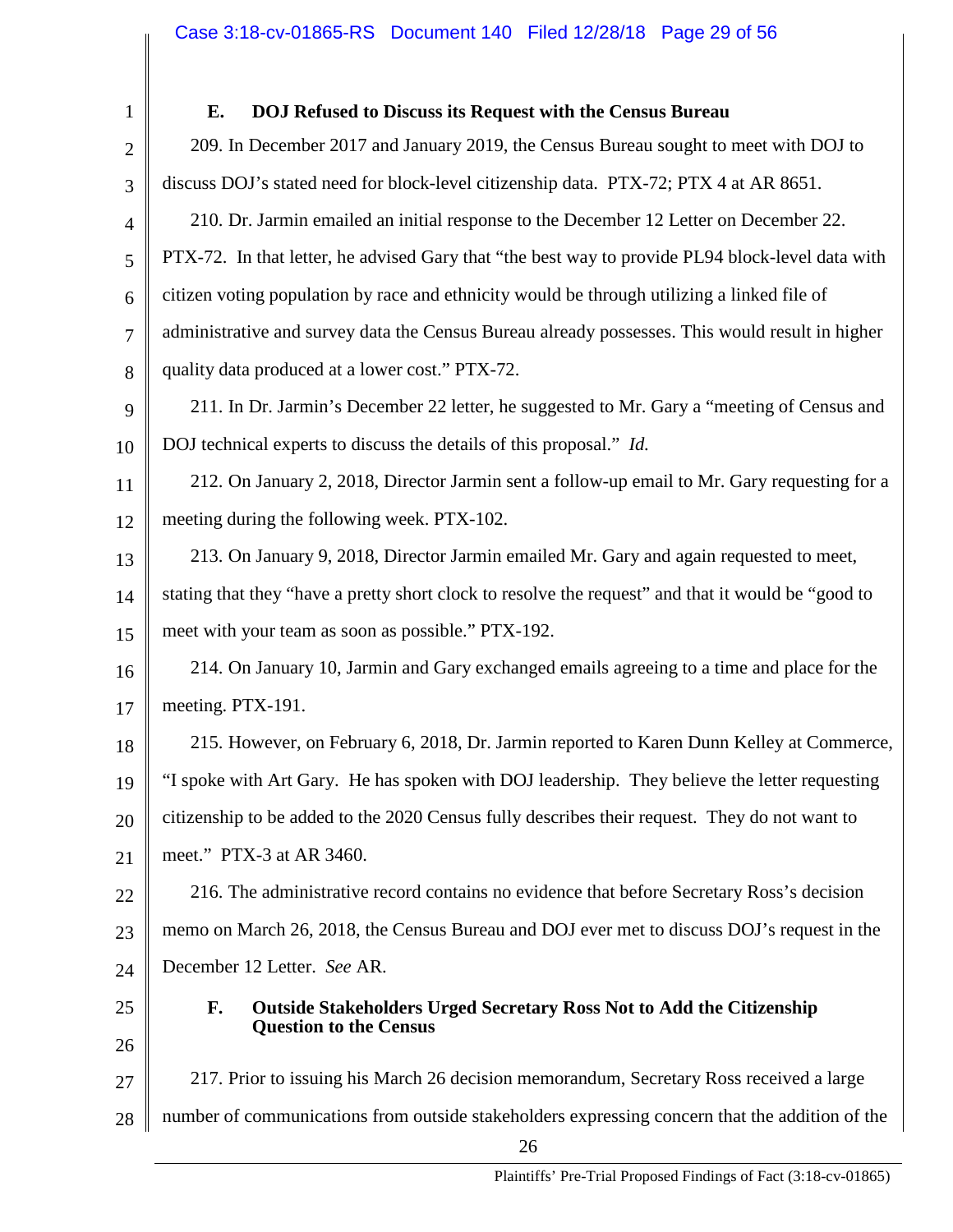# Case 3:18-cv-01865-RS Document 140 Filed 12/28/18 Page 30 of 56

| $\mathbf{1}$   | citizenship question would put at risk a complete and accurate census count. These included      |
|----------------|--------------------------------------------------------------------------------------------------|
| $\overline{2}$ | communications from:                                                                             |
| 3              | • Six former Directors of the Census Bureau (PTX-1 at AR 1057 ("There is a well-proven           |
| 4              | multi-year process to suggest and test new questions. We strongly believe that adding an         |
| 5              | untested question on citizenship status at this late point in the decennial planning process     |
| 6              | would put the accuracy of the enumeration and success of the Census in all communities           |
| 7              | at grave risk.");                                                                                |
| 8              | • Members of the Census Bureau's Census Scientific Advisory Committee (PTX-1 at AR 794           |
| 9              | ("We hold the strong opinion that including citizenship in the 2020 Census would be a            |
| 10             | serious mistake which would result in a substantial lowering of the response rate."));           |
| 11             | • Arturo Vargas of NALEO Educational Fund (PTX-1 at AR 778);                                     |
| 12             | • Senators Feinstein, Harris, Carper, Schatz, and Cortez Masto, as well as numerous other        |
| 13             | members of Congress (PTX-1 at AR 780, 840, 908, 1086, 1223).                                     |
| 14             | See also, e.g., PTX-1 at AR 787, 798, 1053, 1073, 1082, 1090, 1122, 1150, 1222, 1235, 1239,      |
| 15             | 1269; PTX-3 at AR 3605, 3608.                                                                    |
| 16             | 218. Numerous stakeholder letters advised that a citizenship question was not necessary for      |
| 17             | Section 2 VRA enforcement. See e.g. PTX-1 at AR 799, 1122; PTX-3 at 3605-06                      |
| 18             | 219. Conversely, Defendants attempted to enlist stakeholders to express support for the          |
| 19             | citizenship question, but had trouble doing so. PTX-71, PTX-1 at AR 1206, 1261; PTX-3 at         |
| 20             | AR4849.                                                                                          |
| 21             | 220. On February 13, 2018, Director Jarmin wrote to an individual at the American Enterprise     |
| 22             | Institute (AEI) that "We are trying to set up some meetings for Secretary Ross to discuss the    |
| 23             | proposed citizenship question on the 2020 Census with interested stakeholders. Most stakeholders |
| 24             | will speak against the proposal. We're looking for someone thoughtful who can speak to the pros  |
| 25             | of adding such a question " PTX-71.                                                              |
| 26             | 221. On the same day, Michael Strain of the AEI responded that "None of my colleagues at         |
| 27             | AEI would speak favorably about the proposal." PTX-71.                                           |
| 28             |                                                                                                  |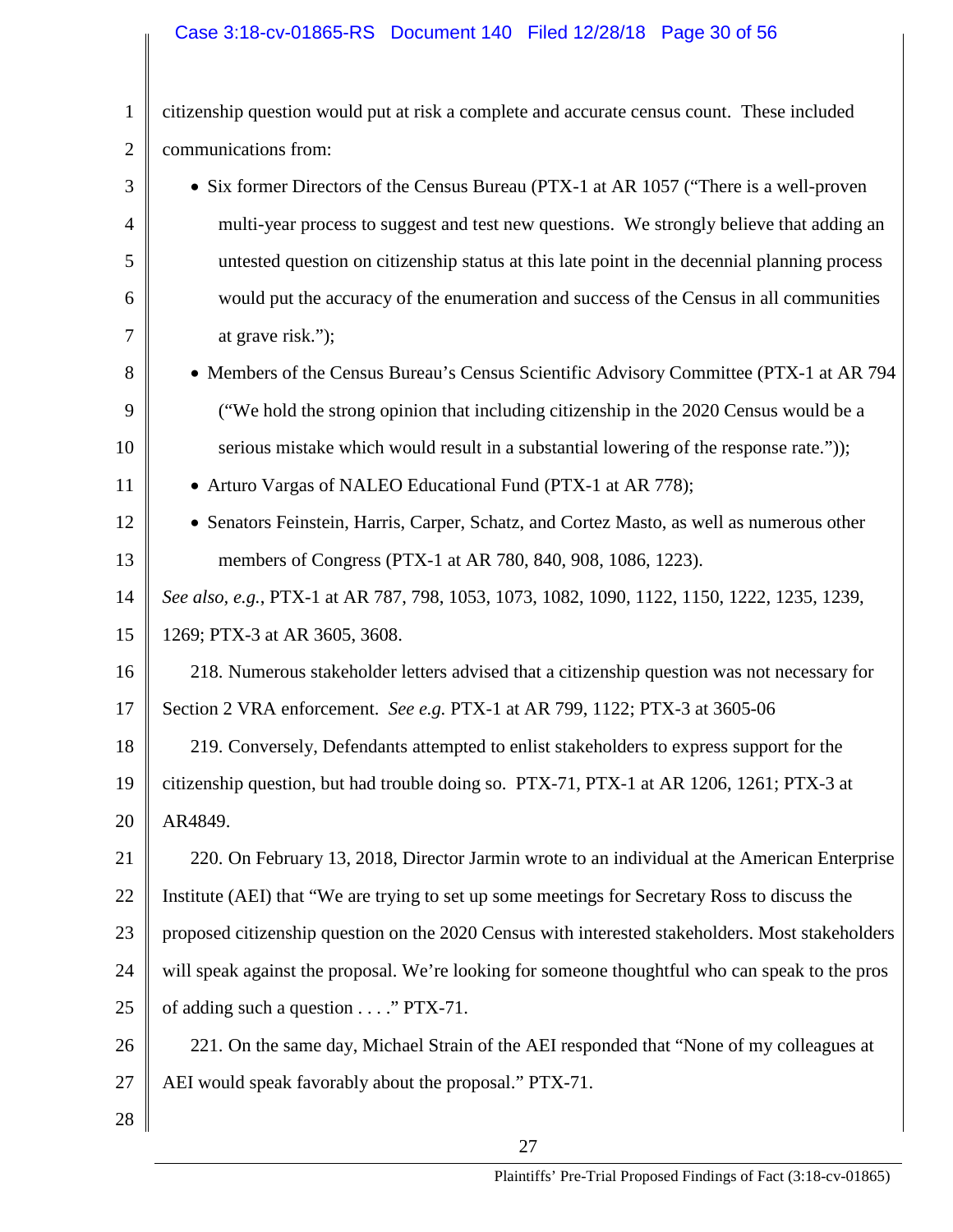1 2 3 222. On the same day, Director Jarmin wrote to Under Secretary Kelley that "Please see the thread below. Appears no one at AEI is willing to speak in favor of putting question on the 2020." PTX-71 (AR).

4 5 6 7 223. Director Jarmin later reported that Census Bureau personnel were unable to find any supporting organizations other than individuals associated with the Center for Immigration Studies and the Heritage Foundation. PTX-1 at AR 1206, 1261; PTX-3 at AR 4849; PTX-4 at AR 8325.

8

9

### **G. The Citizenship Question Was Not Tested or Publicly Noticed Prior to Ross's Decision to Add it to the Census**

10 11 12 13 224. The administrative record contains no evidence that there was any cognitive or field testing of the citizenship question as required by the Census Bureau's "well-established" process described with the Census Bureau's answer to Question 31, and in other documents in the administrative record. *See* AR. *See also* PTX-4 at AR 3890, 3560, 9867; PTX-135, 141.

14 15 16 225. The administrative record contains no evidence Defendants discussed pretesting of the citizenship question with the Census Bureau advisory committees, the Office of Management and Budget, or any outside researchers. *See* AR.

17 226. The administrative record contains no evidence related to what testing was performed,

18 and how the citizenship question performed, before it was added to the ACS. *See* AR.

19 20 21 22 23 227. The administrative record contains no evidence that the Census Bureau publicly noticed and provided a period for public comment about the citizenship question before Secretary Ross made the decision to add it to the Census, as required by the Census Bureau's "well-established" process described with the Census Bureau's answer to Question 31, and in other documents in the administrative record. *See* AR. *See also* PTX-4 at AR 3890, 3560, 9867; PTX-135, 141.

24 25

28

### **H. Defendants Did Not Evaluate DOJ's Voting Rights Act Rationale for the Citizenship Question**

26 27 228. The administrative record contains no evidence that, following the December 12 Letter, any of the Defendants analyzed DOJ's Section 2 rationale for the citizenship question. *See* AR.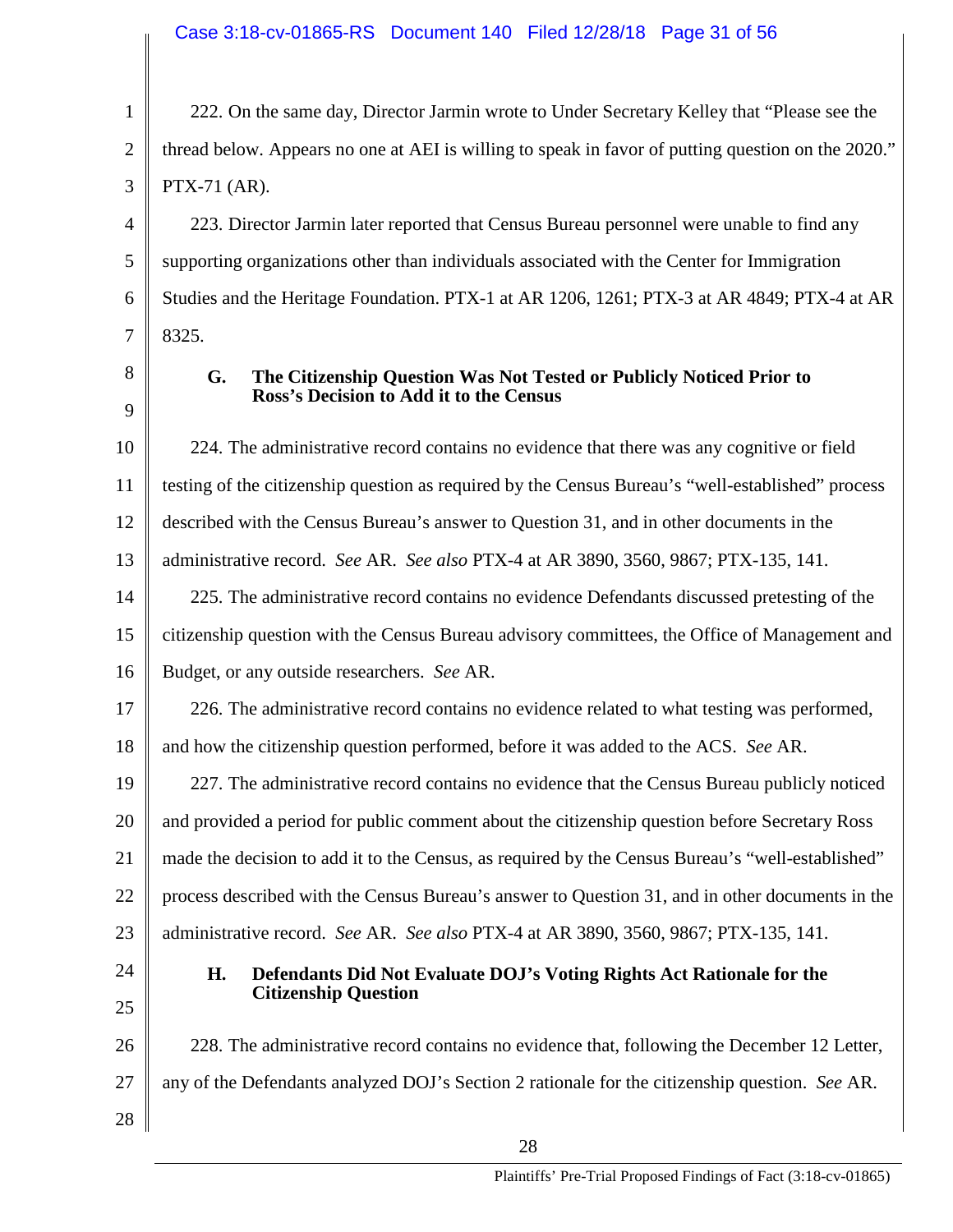1 2 3 4 229. The administrative record contains no evidence that, following the December 12 Letter, any of the Defendants ever had any substantive communications with DOJ about the whether the use of administrative records would better suit assist with Section 2 enforcement than a citizenship question on the census. *See* AR.

5 6 7 8 230. The administrative record contains no evidence that, following the December 12 Letter, DOJ was informed that non-citizens misreport their citizenship status approximately 30% of the time, as reported in the Census Bureau's January 19 memo to Secretary Ross. *See* AR; *see also*  PTX-22 at 7.

9

### **I. Ross's March 26 Decision Memorandum**

10 11 12 231. On March 26, 2018, Secretary Ross issued his formal decision memorandum ("Decision Memo") announcing and explaining his decision to add a citizenship question to the decennial census. PTX-1 at AR 1313.

13 14 15 16 17 232. The Decision Memo states that Secretary Ross "set out to take a hard look" at the citizenship question "[f]ollowing receipt of the DOJ request" for it. PTX-26 at 1. However, the evidence in the administrative record is clear that, well before DOJ's request, Secretary Ross was considering and then directing his staff to take the necessary steps to add a citizenship question to the census.

18 19 20 21 22 23 233. The Decision Memo states that DOJ seeks to obtain CVAP data for census blocks "where potential Section 2 violations are alleged or suspected, and DOJ states that the current data collected under the ACS are insufficient in scope, detail, and certainty to meet its purpose under the VRA." However, nothing in either the December 12 Letter or anything else in the administrative record provides evidence that DOJ had been unable to bring any case because of a lack of block-level CVAP data. PTX-26 at 1.

24 25 26 234. The Decision Memo makes repeated statements inconsistent with the Census Bureau's estimate that the citizenship question would cause a drop in self-response rates of 5.1% of all households with at least one non-citizen. PTX-26 at 3. *See also* PTX-101. These include:

- 27 28
- a. The statement that, with respect to "Option B" (the option of adding a citizenship question and referred to in the Census Bureau memoranda as "Alternative B") that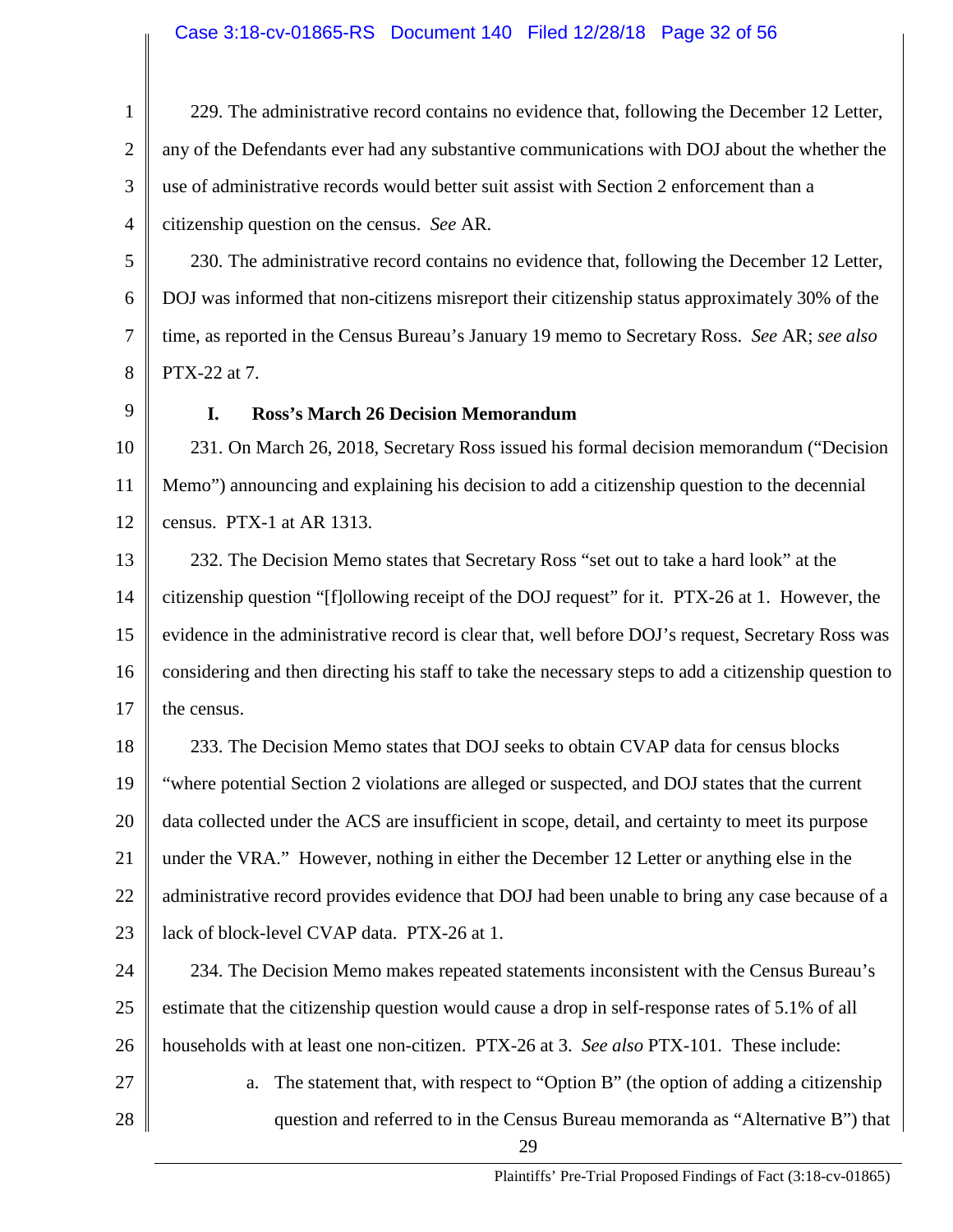| 1  | neither the Census Bureau nor the concerned stakeholders could document that the                        |
|----|---------------------------------------------------------------------------------------------------------|
| 2  | response rates would in fact decline materially. PTX-26 at 3.                                           |
| 3  | b. The statement that a former Chief Operating Officer of the Census Bureau                             |
| 4  | confirmed that to the best of his knowledge, "no empirical data existed on the                          |
| 5  | impact of a citizenship question on responses." Id.                                                     |
| 6  | A description of numerous statistics not representing the Census Bureau's actual<br>c.                  |
| 7  | estimate of the drop-off from the citizenship question. <i>Id.</i> at 3-4.                              |
| 8  | d. Ross's conclusion that "[s] o while there is widespread belief among many parties                    |
| 9  | that adding a citizenship question could reduce response rates, the Census                              |
| 10 | Bureau's analysis did not provide definitive, empirical support for that belief." Id.                   |
| 11 | at 4.                                                                                                   |
| 12 | The statement that "the Department's review found that limited empirical evidence<br>e.                 |
| 13 | exists about whether adding a citizenship question would decrease response rates                        |
| 14 | materially." <i>Id.</i> at 5.                                                                           |
| 15 | The statement that "there is no information available to determine the number of<br>f.                  |
| 16 | people who would in fact not respond due to a citizenship question being added,                         |
| 17 | and no one has identified any mechanism for making such a determination." Id.                           |
| 18 | 235. The Decision Memo states that the citizenship question is "well tested" because it has             |
| 19 | been on the ACS since 2005. Id. at 2. However, it does not acknowledge the "well-established"           |
| 20 | process requiring any new question to the census to first be tested, nor the fact that the Census       |
| 21 | Bureau's examination of the citizenship question on the ACS showed that it causes a marked drop         |
| 22 | in self-response and that non-citizens misreport their status approximately 30% of the time. PTX-       |
| 23 | 22 at 7; PTX-133 at 0009832-9833.                                                                       |
| 24 | 236. The Decision Memo did not address whether the addition of the citizenship question                 |
| 25 | meets the Census Bureau's Statistical Policy standards, including whether the question was              |
| 26 | performing adequately on the ACS or whether a waiver had been obtained.                                 |
| 27 | 237. The Decision Memo states that asking the citizenship question of all people, "may                  |
| 28 | eliminate the need for the Census Bureau to have to impute an answer for millions of people." Id.<br>30 |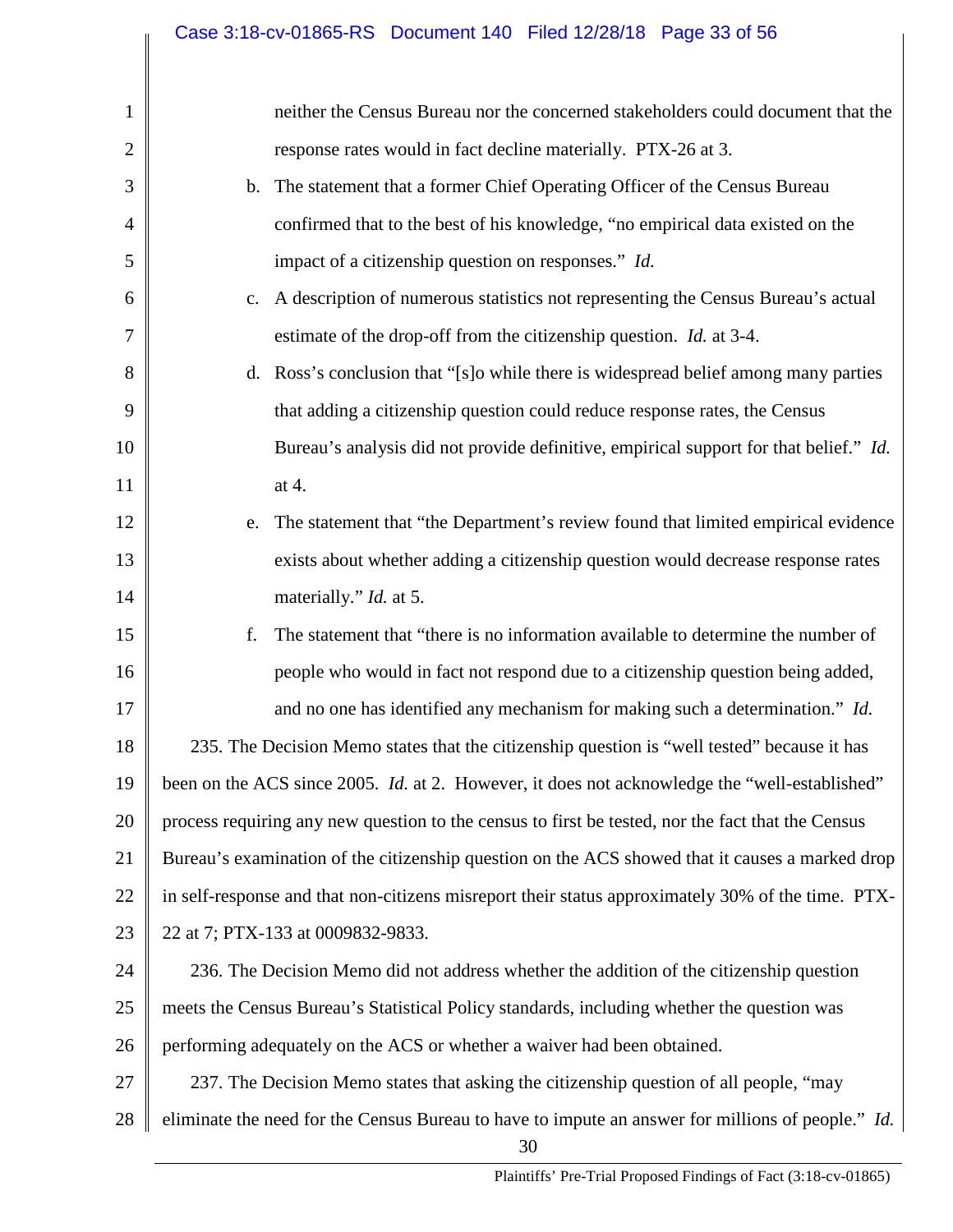- 1 2 3 at 5. However, the Census Bureau estimated that with a citizenship question on the census, it will have to impute the citizenship data of 13.8 million people. PTX 24 at 2. Nothing in the administrative record supports a contrary conclusion.
- 4 5 6 7 8 9 238. The Decision Memo states that Option D "would maximize the Census Bureau's ability to match the decennial census responses with administrative records," PTX-26 at 4, so as to allow for "more complete" citizenship data. However, the administrative record reflects that because adding a citizenship question would drive down the self-response rate and put more households into NRFU operations, Option D actually reduces the Census Bureau's ability to match survey responses with administrative records. PTX-25 at AR 1311.
- 10 11 12 13 14 239. The Decision Memo states that stakeholders' concerns were invalid when premised upon the adequacy of ACS data for Section 2 VRA enforcement because approximately 30% of noncitizens' citizenship responses to the ACS were incorrect. *Id.* at 6. However, Secretary Ross does not represent, and no evidence in the administrative record supports, that those responses will be more accurate to the question on the decennial census.
- 15 16 17 18 19 20 21 240. The Decision Memo states that the Department of Commerce and Census Bureau's review of the DOJ request prioritized the goal of "obtaining *complete and accurate data*," and concludes that adding the citizenship question is the best way to obtain the most complete and accurate data. PTX-26 at 1, 7. In fact, the Census Bureau had consistently concluded and informed Ross that use of a citizenship question would result in *less* accurate data than administrative records alone (PTX 22, 25) and nothing in the administrative record supports a contrary conclusion.
- 22 23 24 241. The Decision Memo does not address whether the Census Bureau's Non-Response Follow-up and imputation process would fully mitigate any drop in self-response cause by the citizenship question. PTX-26.
- 25 26 27 28 242. The Decision Memo does not address Secretary Ross's legal obligation "to the maximum extent possible and consistent with the kind, timeliness, quality and scope of the statistics required" to acquire and use information available from other governmental entities instead of conducting direct inquiries, as required by 13 U.S.C. § 6(c). *Id.*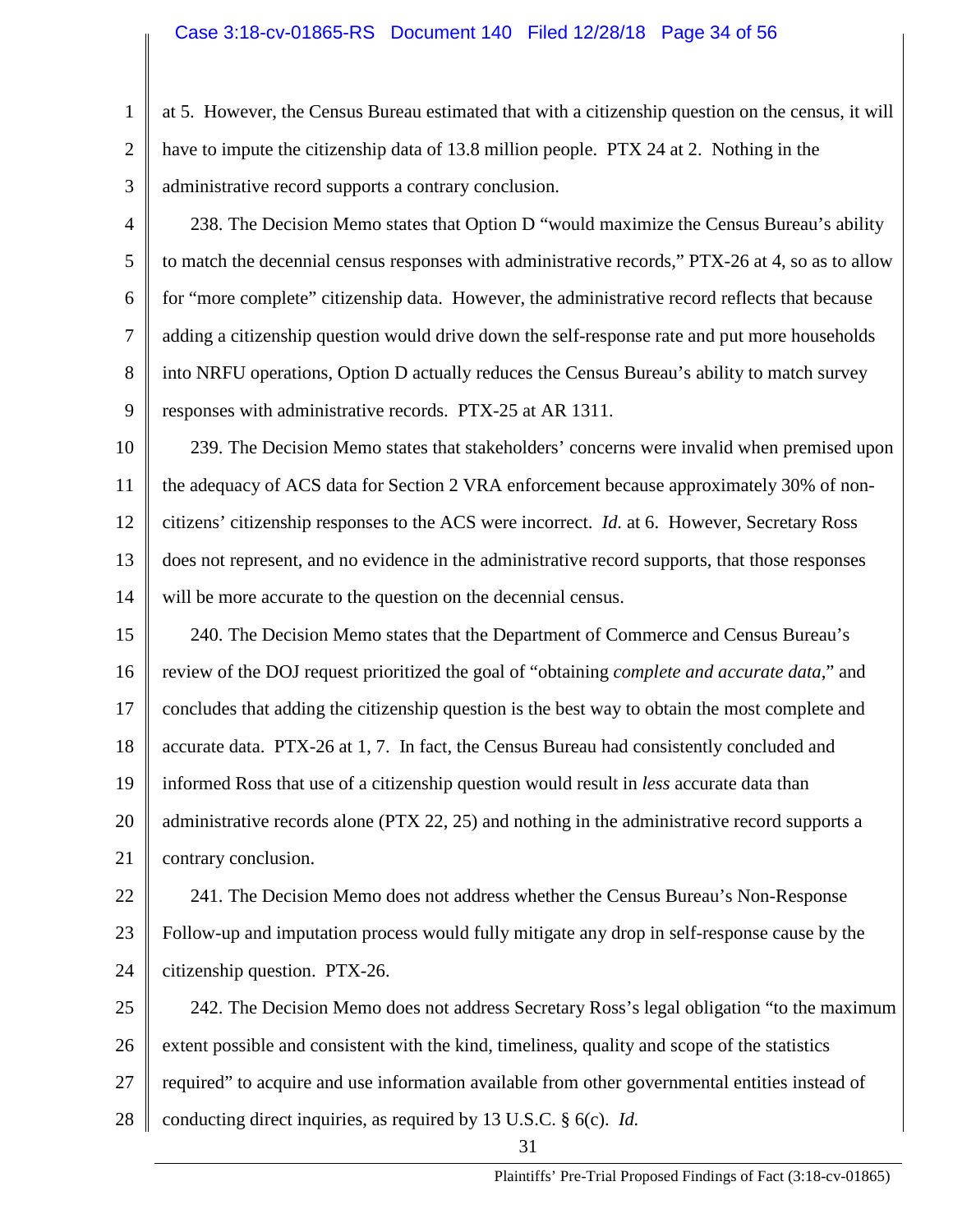| $\mathbf{1}$   | 243. No other evidence in the administrative record indicates that Defendants considered           |
|----------------|----------------------------------------------------------------------------------------------------|
| $\overline{2}$ | Secretary Ross's legal obligation under section 6(c) during their decision-making process.         |
| 3              | 244. The Decision Memo does not address the fact that the Department of Justice was not            |
| $\overline{4}$ | advised of any details of the Census Bureau's analysis of the pros and cons of adding a            |
| 5              | citizenship question to the census or using administrative records alone. Id.                      |
| 6              | 245. The Decision Memo does not address whether the citizenship question was among the             |
| $\overline{7}$ | census subjects he reported to Congress in March of 2017.                                          |
| 8              | 246. The Decision Memo does not address whether new circumstances have occurred that               |
| 9              | have necessitated adding the citizenship question to the census. Id.                               |
| 10             | Secretary Ross's Purpose in Adding the Citizenship Question to the Census<br>J.                    |
| 11             | 247. The weight of the evidence demonstrates that the Secretary made the decision to add a         |
| 12             | citizenship question before knowing whether DOJ had any need or even desire for the addition of    |
| 13             | the question. See, e.g., PTX-44, PTX-49, PTX-73, PTX-89, PTX-96, PTX-98, PTX-362.                  |
| 14             | 248. Secretary Ross did not decide to add the citizenship question to the decennial census to      |
| 15             | aid in enforcement of Section 2 of the Voting Rights Act.                                          |
| 16             | 249. There is no writing of any kind either in the Administrative Record authored by the           |
| 17             | Secretary or anyone at the Commerce Department (or anyone else) that expressly and directly        |
| 18             | describes the reasons why the Secretary wanted to add a citizenship question as early as the first |
| 19             | quarter of 2017. PTX-1 to PTX-14.                                                                  |
| 20             | 250. However, there is enough evidence in the administrative record to infer that Secretary        |
| 21             | Ross was motivated to add the citizenship question for the partisan purpose of facilitating the    |
| 22             | exclusion of non-citizens from the population count for congressional apportionment. See e.g.      |
| 23             | PTX 19, 55, 58, 437.                                                                               |
| 24             | 251. This finding is particularly supported by the facts that: 1) Secretary Ross admits that he    |
| 25             | discussed a citizenship question with "senior administration officials" before he became Secretary |
| 26             | of Commerce; 2) Steve Bannon, the Chief Strategist and Senior Counselor to the President, then     |
| 27             | asked him to speak with Kris Kobach, who wanted a citizenship question on the census to exclude    |
| 28             | non-citizens from the apportionment count; and 3) by August of 2017, when Ross's staff was<br>32   |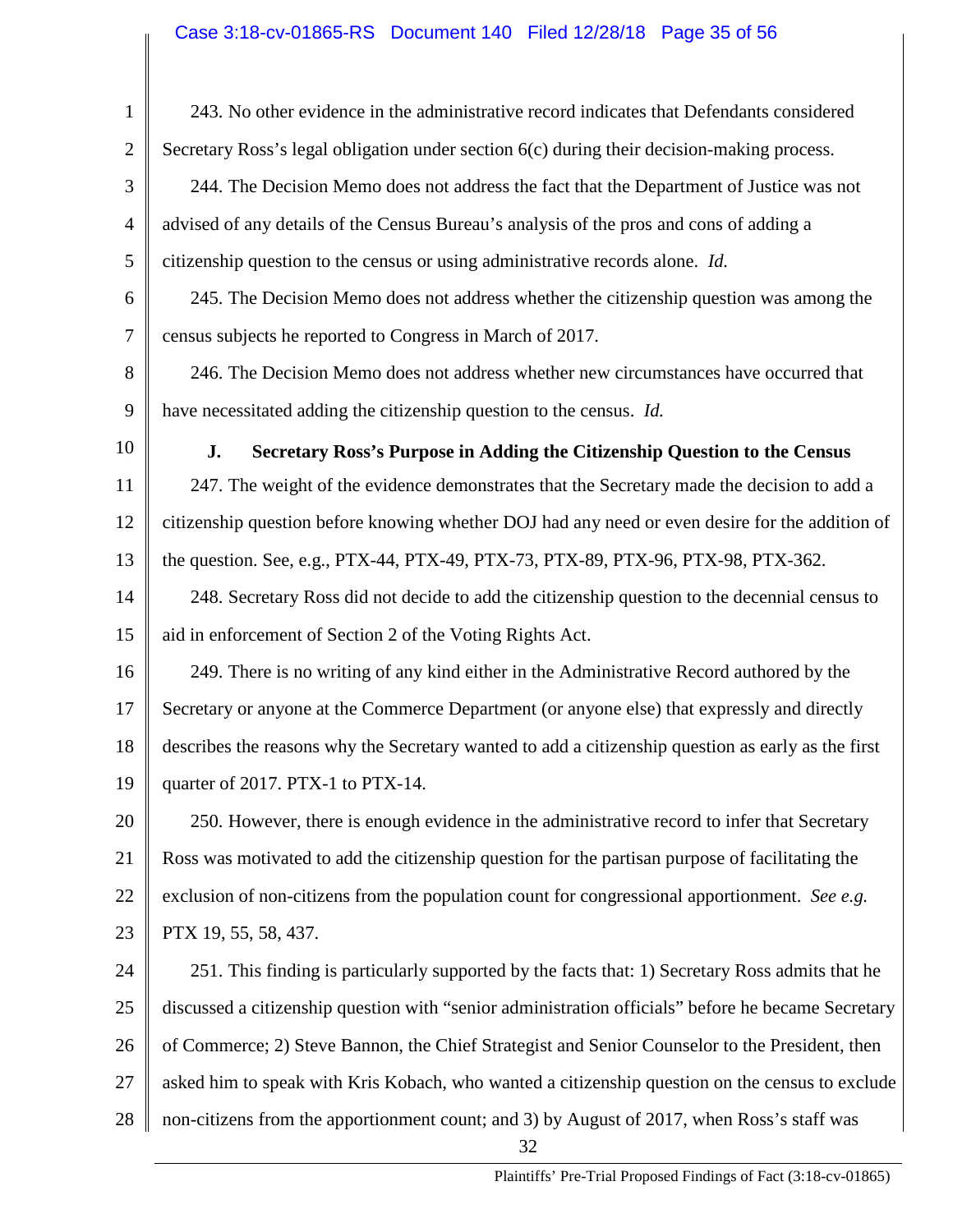### Case 3:18-cv-01865-RS Document 140 Filed 12/28/18 Page 36 of 56

1 2 3 4 preparing "a memo and full briefing…on a citizenship question" (which was not disclosed in the administrative record), Commerce Department legal counsel emailed that their "hook" was that the Department "do[es] not make decisions on how the [citizenship] data will be used for apportionment…."

6 7 8 252. Secretary Ross did not publicly disclose in the Decision Memo or anywhere else that his purpose for adding the citizenship question was so that non-citizens could be excluded from the apportionment count. Nor did Secretary Ross publicly disclose in the Decision Memo or anywhere also any reason for adding the citizenship question other than Section 2 enforcement.

9 10 11 253. The finding that Secretary Ross did not add the citizenship question for Section 2 enforcement is also supported by a dearth of evidence explaining why he would go to such lengths to persuade the Department of Justice to add the question for that purpose.

12 13 14 15 254. There is no evidence in the administrative record, other than Mr. Gary's unsupported statement, that DOJ needs block level citizenship data for Section 2 enforcement. There is no evidence in the administrative record that any Section 2 case had ever failed due to the lack of such data, or that DOJ had ever declined to bring such an action due to the lack of data.

16 17 18 19 255. Further, the fact that the Commerce Department considered, but opted not to request the citizenship question itself, indicates that it had no legitimate need for the data for that purpose. PTX 370. Nor is Section 2 enforcement a likely rationale to explain why Mr. Comstock would have gone to the Department of Homeland Security after initially being turned away by DOJ. *Id.* 

20 Moreover, the administrative record evidences no effort by Ross to obtain DOJ's input after the

21 Census Bureau had advised him of the potential pitfalls of the citizenship question.

22 23 24 25 256. The Defendants' decision-making process itself also supports the finding that Ross was not motivated by Voting Rights Act enforcement. The administrative record contains no disclosure by the Commerce Department to the Census Bureau about the possibility of adding a citizenship question until the December 12 Letter.

26 257. This was despite the fact that Ross and his staff spent the better part of 2017

- 27 communicating about the citizenship question and strategizing about how to elicit a request for it.
- 28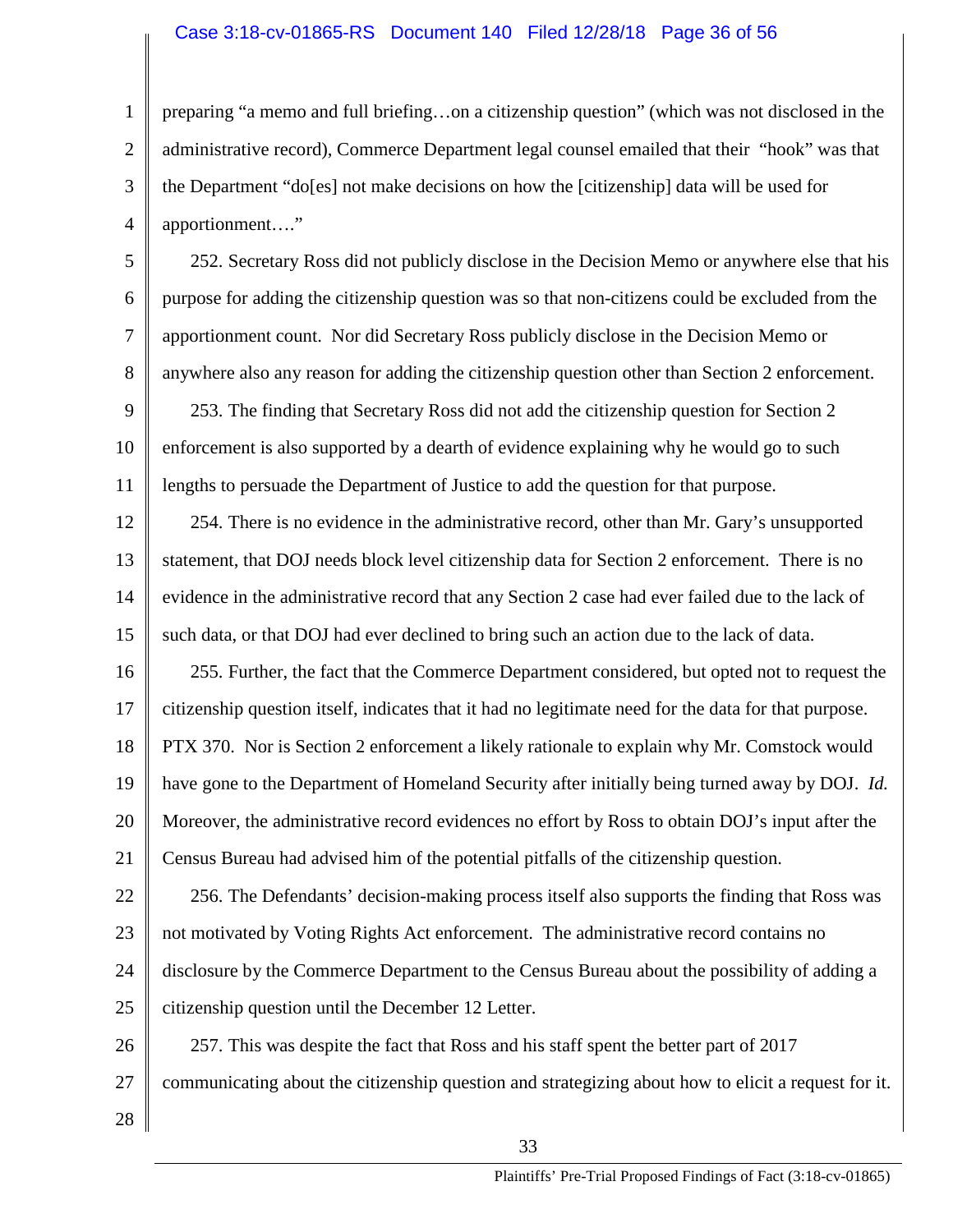# Case 3:18-cv-01865-RS Document 140 Filed 12/28/18 Page 37 of 56

| $\mathbf{1}$   | 258. The Defendants also did not substantively confer with DOJ about its proffered                                               |
|----------------|----------------------------------------------------------------------------------------------------------------------------------|
| $\overline{2}$ | alternative of using the administrative record, despite the fact that Director Jarmin communicated                               |
| 3              | to DOJ that this would yield better citizenship data. PTX-76; PTX-102.                                                           |
| 4              | 259. The administrative record does not indicate that Secretary Ross or anyone else at the                                       |
| 5              | Commerce Department made any effort to obtain DOJ's feedback on this alternative or advise                                       |
| 6              | DOJ on any details of the Census Bureau's analysis before making his decision. See AR.                                           |
| 7              | 260. Finally, it does not appear that Secretary Ross's true purpose was VRA enforcement                                          |
| 8              | because his Decision Memo includes statements plainly at odds with the evidence in the                                           |
| 9              | administrative record. PTX-26.                                                                                                   |
| 10             | 261. As a result, this court finds that there is very strong evidence that Secretary Ross acted in                               |
| 11             | bad faith in deciding to add the citizenship question to the census and in explaining his decision to                            |
| 12             | do so. The court also finds that there is very strong evidence that Defendants acted in bad faith                                |
| 13             | that compiling the administrative record in this action. Defendants originally disclosed only 1320                               |
| 14             | pages and took the position that this constituted the entire administrative record. See PTX-1 (AR                                |
| 15             | $1-1320$ ).                                                                                                                      |
| 16             | 262. Defendants now concede that the administrative record consists of over 13,000 pages of                                      |
| 17             | documents, but only after being forced to produce them by a court order to supplement the record.                                |
| 18             | Joint Pretrial Statement and [Proposed]Order, ECF No. 119, at 11-13. It is also noteworthy that                                  |
| 19             | Defendants initially failed to produce the Census Bureau's answer to Question 31 (and produced                                   |
| 20             | only the Commerce Department's more favorable version regarding question testing), and that the                                  |
| 21             | administrative record includes correspondence between Ross and Comstock expressing caution                                       |
| 22             | about what ends up in the administrative record PTX-362.                                                                         |
| 23             | THE DEFENDANTS' DECISION-MAKING PROCESS - ADDITIONAL FINDINGS BASED<br>IV.<br>ON EXTRA-RECORD EVIDENCE                           |
| 24             |                                                                                                                                  |
| 25             | <b>Extra-Record Evidence Confirms that Defendants Violated Testing</b><br>A.<br><b>Requirements for the Citizenship Question</b> |
| 26             | 263. Under Congress's direction, the Office of Management and Budget (OMB) has issued                                            |
| 27             | Statistical Policy Directives defining the standards that agencies, including the Bureau, must                                   |
| 28             | follow in developing and pretesting survey content. PTX-821 (Trial Affidavit of Hermann                                          |
|                | 34                                                                                                                               |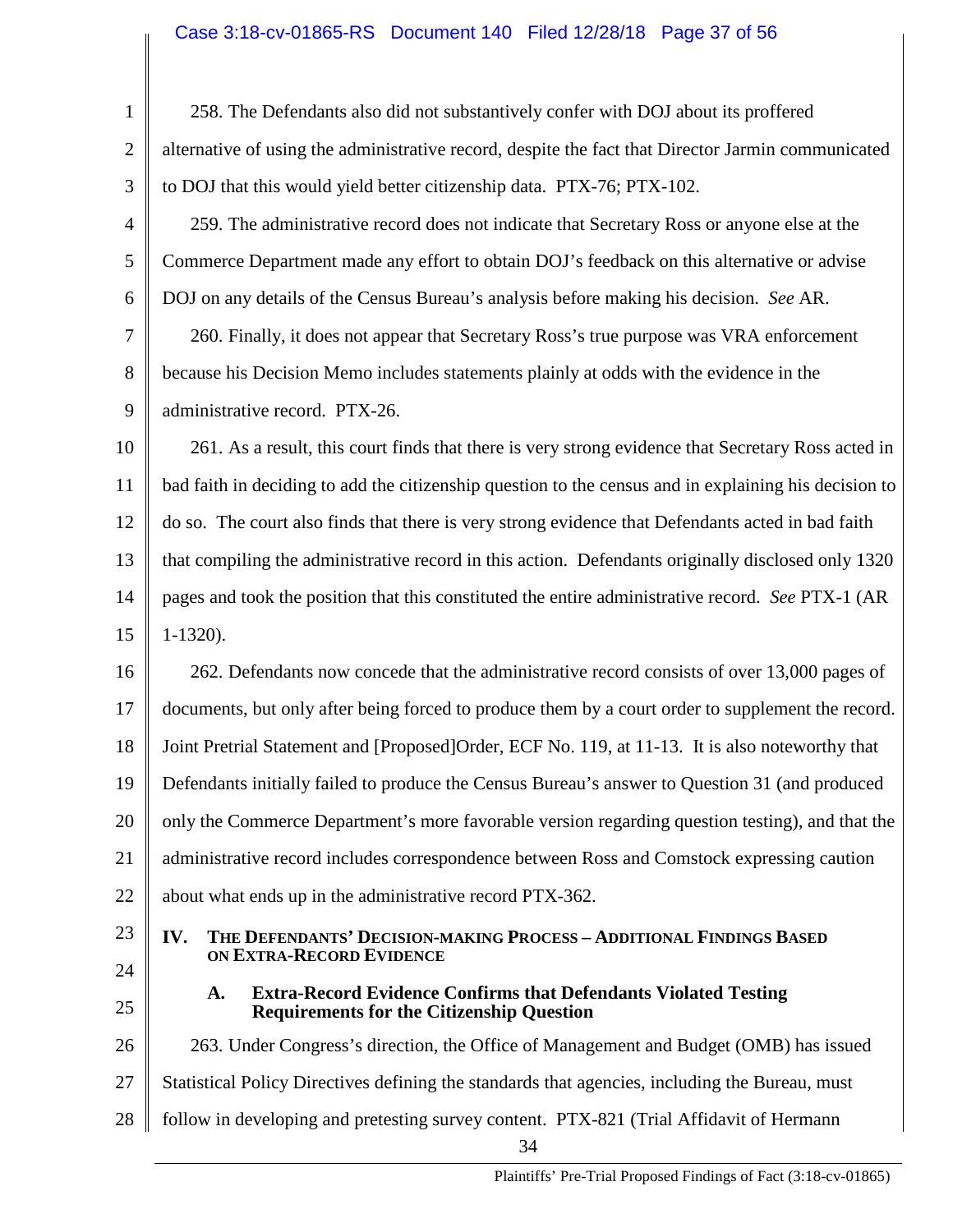# Case 3:18-cv-01865-RS Document 140 Filed 12/28/18 Page 38 of 56

| $\mathbf{1}$   | Habermann (State of New York v. United States Department of Commerce, Case No. 18-cv-2921            |
|----------------|------------------------------------------------------------------------------------------------------|
| $\overline{2}$ | (S.D.N.Y); New York Immigration Coalition, et al. v. United States Department of Commerce,           |
| 3              | No. 18-cv-5025 (S.D.N.Y.))), at $\P$ 55-63; PTX-262, PTX-267.                                        |
| $\overline{4}$ | 264. The Bureau has also imposed rigorous standards by which data collection instruments             |
| 5              | and supporting materials must be "pretested with respondents to identify problems and then           |
| 6              | be refined, prior to implementation." PTX-205 (U.S. Census Bureau, Statistical Quality               |
| $\tau$         | Standards (reissued July 2013)), at i, ii, 8, 10; see also PTX-479; PTX-004-B, at AR 4773-4797;      |
| 8              | PTX-099; PTX-135; PTX-821 [ 56-63; Decl. O'Muircheartaigh 4-7.                                       |
| 9              | 265. These standards and procedures are mandatory: all Bureau employees "must comply"                |
| 10             | with them, and they "apply to all information products released by the Bureau and the activities     |
| 11             | that generate those products," including the decennial census. PTX-205, at ii, 2, 6.                 |
| 12             | 266. When new questions are added to an existing survey, including the decennial census,             |
| 13             | pretesting "must be performed" to evaluate whether additions "cause potential context effects."      |
| 14             | PTX-205, at 8, 12-23.                                                                                |
| 15             | 267. According to Plaintiffs' expert, Dr. Hermann Habermann, federal statistical agencies            |
| 16             | proceed from the premise that there is a burden of proof on the requestors of the question to        |
| 17             | demonstrate the need for the question and to demonstrate that the proposed question will not harm    |
| 18             | the survey instrument nor damage the credibility of the statistical system with the public. PTX-     |
| 19             | 821 ¶ 18.                                                                                            |
| 20             | 268. Pretesting not only concerns the wording or placement of a question on a questionnaire,         |
| 21             | but also tests for respondents' cognitive perception of a question, response rates, and data quality |
| 22             | and accuracy. PTX-205, at 7-8; PTX-821 11 56-60.                                                     |
| 23             | 269. It is vital that questions are tested for the particular question aire on which they will       |
| 24             | appear and under similar circumstances that will govern the survey. O'Muircheartaigh Trial           |
| 25             | Testimony.                                                                                           |
| 26             | 270. This is especially salient for questions like the citizenship question that are deemed          |
| 27             | "sensitive" given the social and political context in which they are to be administered. PTX-205,    |
| 28             | at 8-9; O'Muircheartaigh Trial Testimony.                                                            |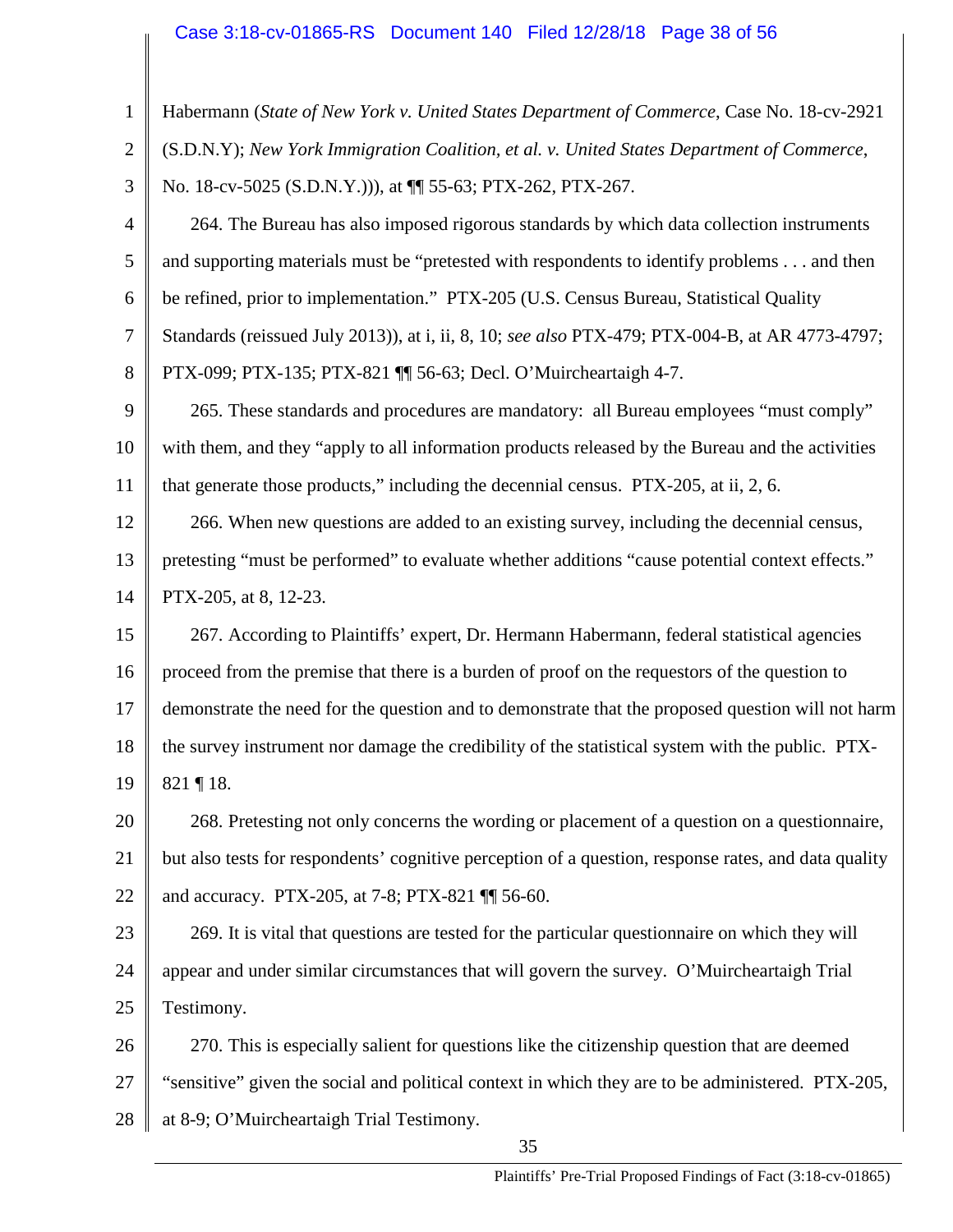| $\mathbf{1}$   | 271. There are vast contextual differences between the ACS and the decennial census.              |
|----------------|---------------------------------------------------------------------------------------------------|
| $\overline{2}$ | O'Muircheartaigh Trial Testimony; PTX-821 \[ 65, 68.                                              |
| 3              | 272. For example, the 2020 Census questionnaire is much shorter than the ACS; a single            |
| 4              | question like the citizenship question could have a much greater impact on the questionnaire as a |
| 5              | whole. O'Muircheartaigh Trial Testimony.                                                          |
| 6              | 273. The 2020 Census is also conducted under far greater scrutiny and publicity than the          |
| 7              | ACS, which could heighten the sensitivity of the citizenship question and impact response rates.  |
| 8              | PTX-821 [ 68; O'Muircheartaigh Trial Testimony.                                                   |
| 9              | 274. And the 2020 Census will be administered under a starkly different social and political      |
| 10             | climate from when the ACS questions were tested. O'Muircheartaigh Trial Testimony. Barreto        |
| 11             | Trial Testimony. PTX-465.                                                                         |
| 12             | 275. The Census Bureau's own nationwide "2020 Census Barriers, Attitudes, and Motivators"         |
| 13             | study concluded that the presence of the citizenship question could be a "major barrier" to       |
| 14             | participation in the 2020 Census due in part to those factors. PTX-465.                           |
| 15             | 276. According to Dr. Abowd, the best way to test the question's effect on the census count       |
| 16             | and data collection would have been through a randomized controlled trial, yet no such test was   |
| 17             | performed before the Secretary issued his Decision Memo. Abowd Trial Testimony; Census            |
| 18             | Bureau 30(b)(6) Dep. (Aug. 29, 2018) 104-105; Census Bureau 30(b)(6) Dep. (Oct. 5, 2018) 426-     |
| 19             | 430.                                                                                              |
| 20             | 277. A question from another survey is exempt from pretesting only if the question                |
| 21             | "performed adequately in another survey," or if a waiver was obtained through a specified         |
| 22             | internal process. PTX-205, at 8.                                                                  |
| 23             | 278. There is no evidence that the citizenship question "performed adequately" on the ACS.        |
| 24             | 279. To the contrary, the Bureau's own analysis indicates that the question performs poorly       |
| 25             | on that questionnaire, lowering response rates, and compromising data accuracy.                   |
| 26             | O'Muircheartaigh Trial Testimony; PTX-11, 24, 25, 101, 148.                                       |
| 27             | 280. As a result, the Bureau is presently considering removing the citizenship question from      |
| 28             | the ACS. Abowd Trial Testimony.                                                                   |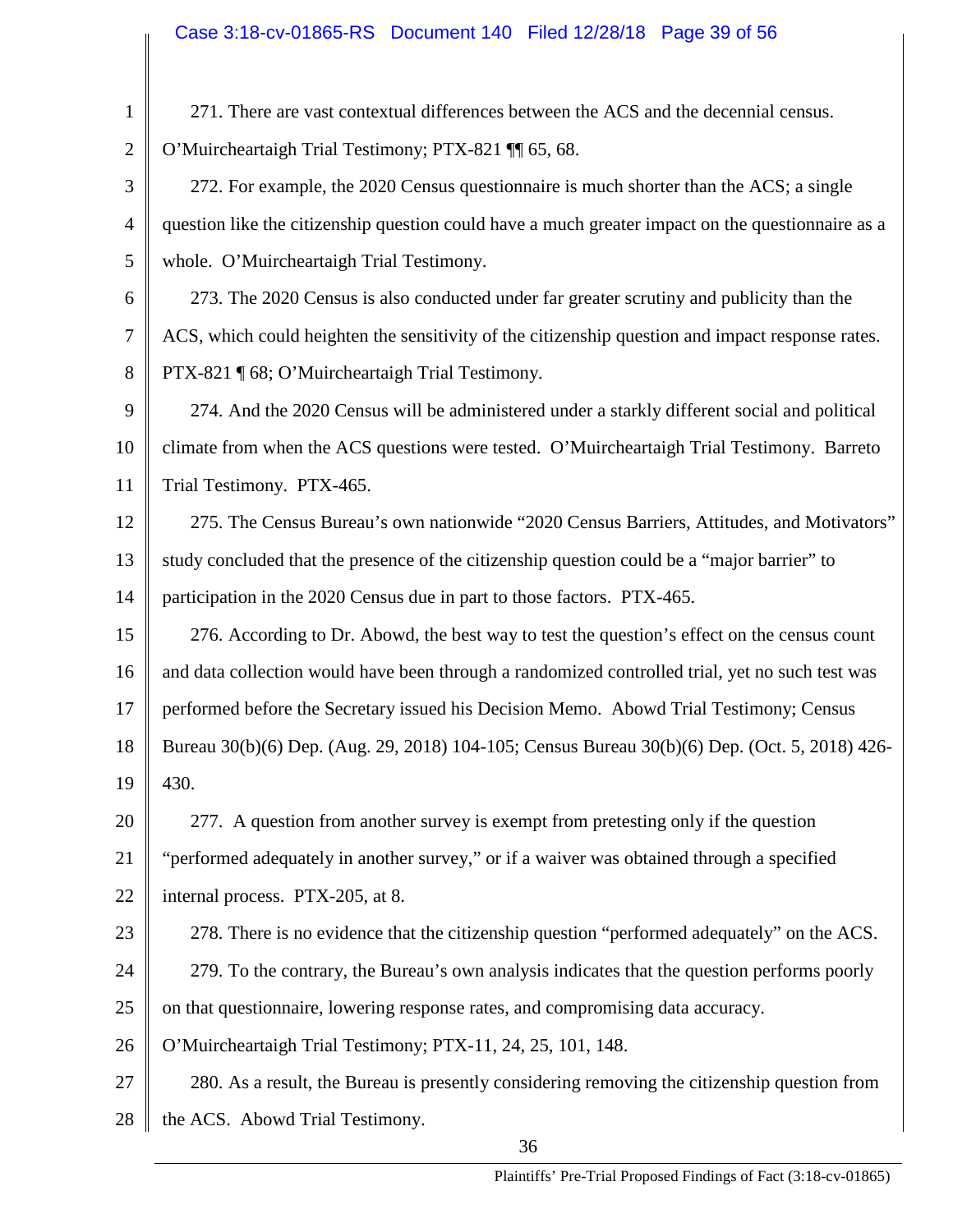1 2 3 4 281. No waiver has been obtained for the citizenship question. Abowd Trial Testimony. 282. In light of the above, the Court finds that the Census Bureau's Statistical Quality Standards required Defendants to test the citizenship question before deciding to add it to the decennial census.

5 6

#### **B. Extra-Record Evidence Confirms that Existing ACS Data Is Sufficient for Section 2 VRA Enforcement**

7 8 9 10 11 12 13 14 15 16 17 18 19 20 21 22 23 24 25 26 27 28 283. Dr. Handley testified to her professional opinion that "currently available census data has proven perfectly sufficient to ascertain whether an electoral system or redistricting plan dilutes minority votes." PTX-819 (Testimony of Dr. Lisa Handley, Trial Transcript (Nov. 13, 2018), *State of New York, et al. v. United States Department of Commerce, et al.*, No. 18-cv-2921; *New York Immigration Coalition, et al. v. United States Department of Commerce, et al.*, No. 18-cv-5025, at 797; PTX 650 (Trial Demonstrative PDX-34, Overall Opinion of Lisa Handley, *State of New York, et al. v. United States Department of Commerce, et al.*, No. 18-cv-2921; *New York Immigration Coalition, et al. v. United States Department of Commerce, et al.*, No. 18-cv-5025). 284. In *Thornburg v. Gingles*, 478 U.S. 30 (1986), the U.S. Supreme Court determined that minority plaintiffs need to satisfy three threshold factors to establish a violation of Section 2 of the Voting Rights Act in cases alleging vote dilution: (1) the minority group must be sufficiently large and geographically compact to constitute a majority in a single-member district; (2) the minority group must be politically cohesive; and (3) the minority group must be able to demonstrate that the white majority votes sufficiently as a bloc to enable it to usually defeat the minority's preferred candidate. PTX-819 at 797-99; Karlan Trial Dep. 30. 285. Citizenship data is most relevant to the first *Gingles* precondition. Karlan Trial Dep. 30- 31. 286. Specifically, plaintiffs in Section 2 vote dilution litigation typically use data collected and reported by the Census Bureau to determine whether there are a sufficient number of geographically concentrated minorities to satisfy the first *Gingles* precondition. *Id.* 32-34; PTX-819 at 798-99.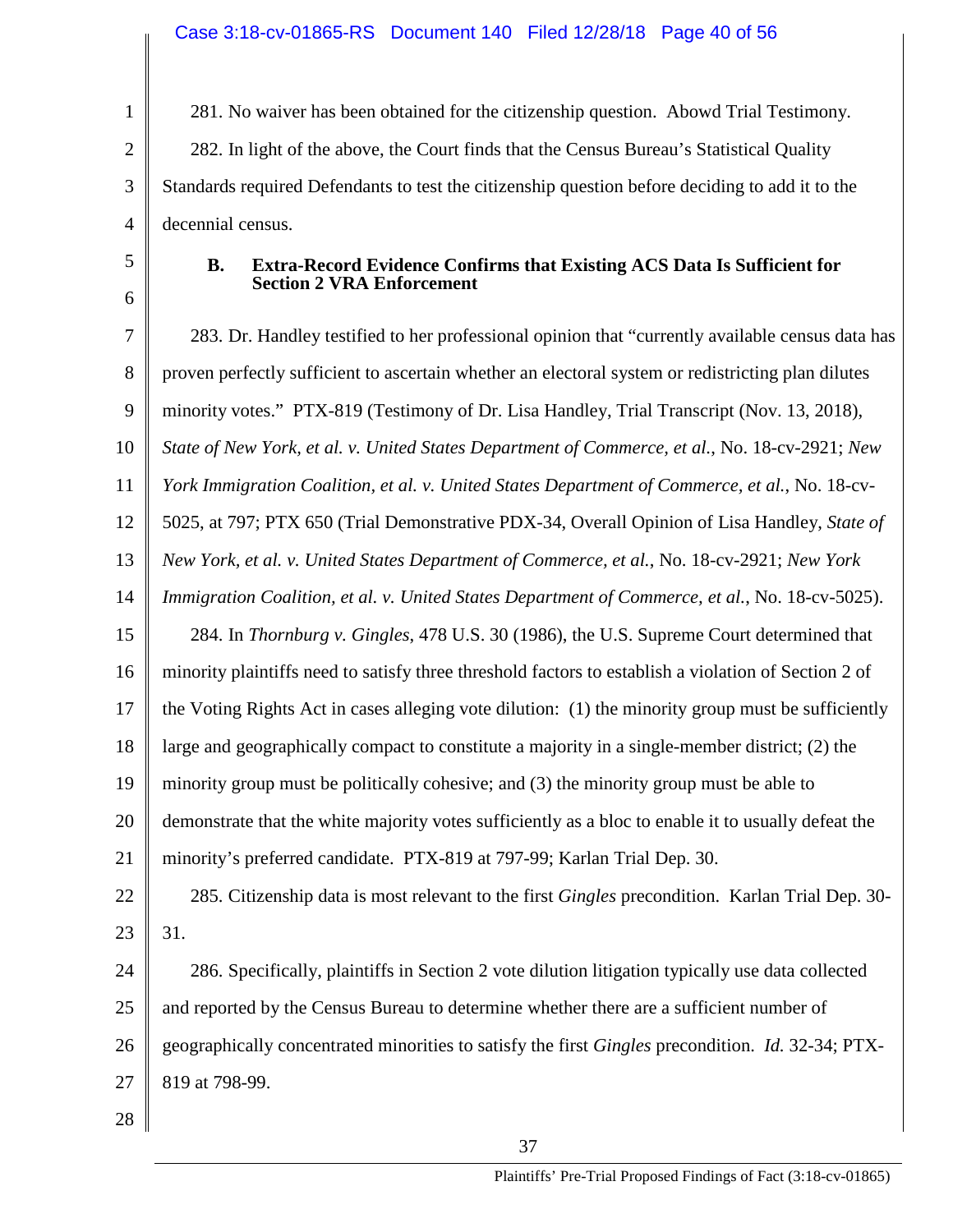# Case 3:18-cv-01865-RS Document 140 Filed 12/28/18 Page 41 of 56

| $\mathbf{1}$   | 287. Since the enactment of the Voting Rights Act in 1965, the decennial census                        |
|----------------|--------------------------------------------------------------------------------------------------------|
| $\mathbf{2}$   | questionnaire directed to every household in the United States has not included a question about       |
| 3              | citizenship. PTX-819 at 802-03.                                                                        |
| 4              | 288. DOJ has enforced the Voting Rights Act since 1965, even though block-level citizenship            |
| 5              | data has never been available from the decennial census during this period.                            |
| 6              | 289. No Section 2 case has ever failed on account of an absence of survey-based citizenship            |
| $\overline{7}$ | data, such as from a census questionnaire. Karlan Trial Dep. at 49-54 (Objection); see also PTX-       |
| 8              | 819 at 797.                                                                                            |
| 9              | 290. Dr. Handley testified regarding how she is able to use five-year estimates of CVAP for            |
| 10             | purposes of analyzing the first Gingles precondition in Voting Rights Act cases, and as to her         |
| 11             | opinion that such data are perfectly adequate for the purposes of Voting Rights Act enforcement.       |
| 12             | Dr. Handley described how block level CVAP estimates derived from ACS data are reliable and            |
| 13             | accurate. PTX-819 at 808-19.                                                                           |
| 14             | 291. Dr. Karlan also testified that, in her professional opinion, existing data sources are            |
| 15             | sufficient for plaintiffs to bring and prevail in litigation under Section 2 of the Voting Rights Act, |
| 16             | and that the December 12 letter from Arthur Gary did not alter her opinion. Karlan Trial Dep. 59,      |
| 17             | 64-67.                                                                                                 |
| 18             | 292. Because of confidentiality concerns, citizenship data reported in the Decennial Census            |
| 19             | will have to go through a disclosure avoidance process to prevent the personal identification of       |
| 20             | individuals or families in relation to their reported answers. Census Bureau $30(b)(6)$ (Aug. 29)      |
| 21             | Dep. at 50-51; Abowd Trial Testimony.                                                                  |
| 22             | 293. By nature, the disclosure avoidance process introduces further errors into CVAP data              |
| 23             | produced at the block level. Census Bureau $30(b)(6)$ (Aug. 29) Dep. at 53-56, 69-71, 100-01.          |
| 24             | 294. The Census Bureau does not know if the CVAP produced based on responses to a                      |
| 25             | citizenship question will have smaller margins of error than the ACS-based CVAP data on which          |
| 26             | DOJ currently relies. <i>Id.</i> ; Abowd Trial Testimony.                                              |
| 27             |                                                                                                        |
| 28             |                                                                                                        |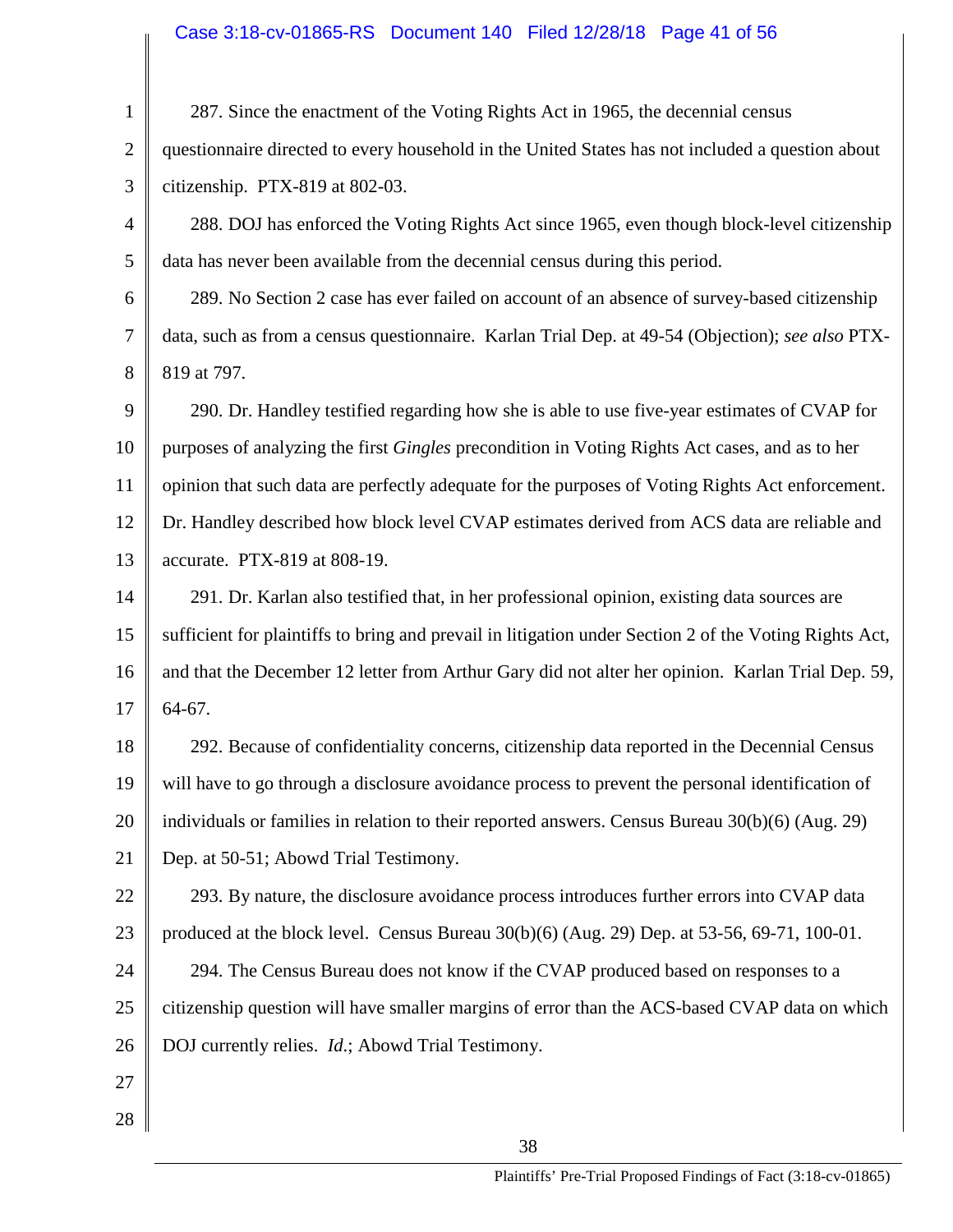# Case 3:18-cv-01865-RS Document 140 Filed 12/28/18 Page 42 of 56

<span id="page-41-0"></span>

| $\mathbf{1}$   | 295. There are no documents in the Administrative Record indicating that Secretary Ross                                   |
|----------------|---------------------------------------------------------------------------------------------------------------------------|
| $\overline{2}$ | considered the effect of disclosure avoidance on the precision of block-level CVAP data based on                          |
| 3              | responses to a citizenship question on the Census questionnaire. See AR.                                                  |
| 4              | <b>Additional Facts Regarding Defendants' Decision-Making Process<sup>1</sup></b><br>$\mathbf{C}$ .                       |
| 5              | 296. Defendants admit that Secretary Ross talked to Steve Bannon about the citizenship                                    |
| 6              | question in the spring of 2017. PTX-239 at 3.                                                                             |
| 7              | 297. Defendants admit that Secretary Ross talked to Attorney General about the citizenship                                |
| 8              | question in the spring of 2017 "and at subsequent times." Id.                                                             |
| 9              | 298. Mr. Comstock set out in the spring of 2017 to come up with a "legal rationale" to support                            |
| 10             | the Secretary's request to add a citizenship question. Comstock Dep. at 265-66.                                           |
| 11             | 299. Mr. Comstock testified that it was his job to "help [the Secretary] find the best rationale"                         |
| 12             | for adding the question, because "[t]hat's what a policy person does." Comstock Dep. at 267.                              |
| 13             | 300. Mr. Comstock testified that he did not "need to know what [the Secretary's] rationale                                |
| 14             | might be, because it may or may not be one that is  legally-valid." Comstock Dep. at 267.                                 |
| 15             | 301. James McHenry was Director of DOJ's Executive Office for Immigration Review.                                         |
| 16             | PTX-348.                                                                                                                  |
| 17             | 302. Mr. Gore was and is a political appointee, not career Civil Rights Division staff. Gore                              |
| 18             | Dep. at 14, 18-19.                                                                                                        |
| 19             | 303. Previously, as an attorney in private practice, Mr. Gore litigated numerous cases under                              |
| 20             | the VRA. Gore Dep. at 14–15.                                                                                              |
| 21             | 304. In all of the cases he litigated under Section 2 of the VRA prior to coming to DOJ, Mr.                              |
| 22             | Gore represented defendants rather than plaintiffs. Gore Dep. at 16.                                                      |
| 23             | 305. The issue of the adequacy of CVAP data never came up in any of the VRA cases                                         |
| 24             | litigated by Mr. Gore. Gore Dep. at 16-17.                                                                                |
| 25             |                                                                                                                           |
| 26             |                                                                                                                           |
| 27             |                                                                                                                           |
| 28             | <sup>1</sup> Plaintiffs intend to supplement this section substantially in their post-trial Proposed<br>Findings of Fact. |
|                | 39                                                                                                                        |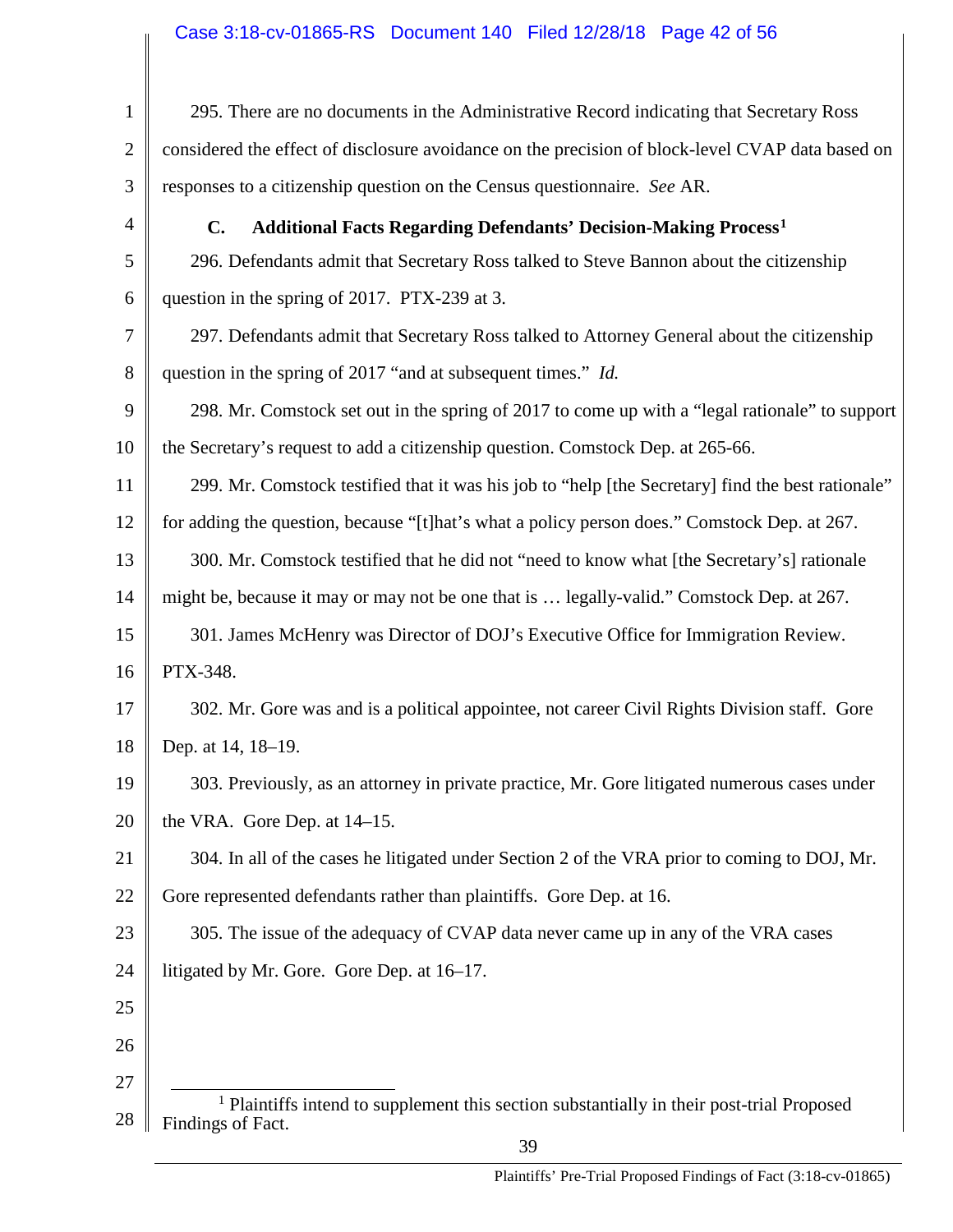# Case 3:18-cv-01865-RS Document 140 Filed 12/28/18 Page 43 of 56

| $\mathbf{1}$   | 306. In his experience representing jurisdictions defending VRA lawsuits, Mr. Gore never          |
|----------------|---------------------------------------------------------------------------------------------------|
| $\overline{2}$ | took the position that plaintiffs' block-level CVAP data was insufficient because it was based on |
| 3              | sample survey data rather than a "hard count" from the decennial Census. Gore Dep. at 16–17.      |
| 4              | 307. Mr. Gore has no experience drawing districts for the purposes of complying with the          |
| 5              | Gingles preconditions for VRA liability or using block-level data about the characteristics of    |
| 6              | populations. Gore Dep. at 17–18.                                                                  |
| 7              | 308. Gore testified he does not personally believe that it is necessary for DOJ's VRA             |
| 8              | enforcement efforts to collect CVAP data through the census questionnaire. Gore Dep. at 300.      |
| 9              | 309. On or about November 1, 2017, Mr. Gore wrote the initial draft of the letter from DOJ to     |
| 10             | Census Bureau requesting the inclusion of a citizenship question on the 2020 Census. Gore Dep.    |
| 11             | at $126-127$ (objection).                                                                         |
| 12             | 310. The only career (as opposed to political) staffer in the Civil Rights Division that          |
| 13             | provided input at any stage of drafting was Chris Herren, in early November 2017. Gore Dep. at    |
| 14             | $151 - 153.$                                                                                      |
| 15             | 311. After Mr. Herren provided initial edits, Mr. Gore continued to re-draft with input from      |
| 16             | DOJ political leadership and DOC legal counsel. Gore Dep. at 151–153.                             |
| 17             | 312. Before the letter was sent to the Census Bureau, Mr. Gore was aware that DOJ "staff did      |
| 18             | not want to raise the citizenship question" in the fall of 2017. Gore Dep. at 68–69.              |
| 19             | 313. Mr. Gore is not aware of any communications between DOJ and the Census Bureau                |
| 20             | about whether or not adding a citizenship question to the census would in fact produce data that  |
| 21             | has smaller margins of error than the citizenship data currently used by DOJ, due to required     |
| 22             | disclosure avoidance techniques. Gore Dep. at 228, 233–234.                                       |
| 23             | 314. Attorney General Sessions decided that DOJ would request that the Census Bureau ask a        |
| 24             | citizenship question on the Census. Gore Dep. at 442.                                             |
| 25             | 315. Attorney General Sessions personally directed DOJ's refusal to meet with the Census          |
| 26             | Bureau to discuss the request in the December 12 Letter. Gore Dep. at 271:21-272:13.              |
| 27             | 316. Mr. Comstock testified that the Secretary never told him why he wanted to add a              |
| 28             | citizenship question to the census. Comstock Dep. at 112, 251-54.                                 |
|                |                                                                                                   |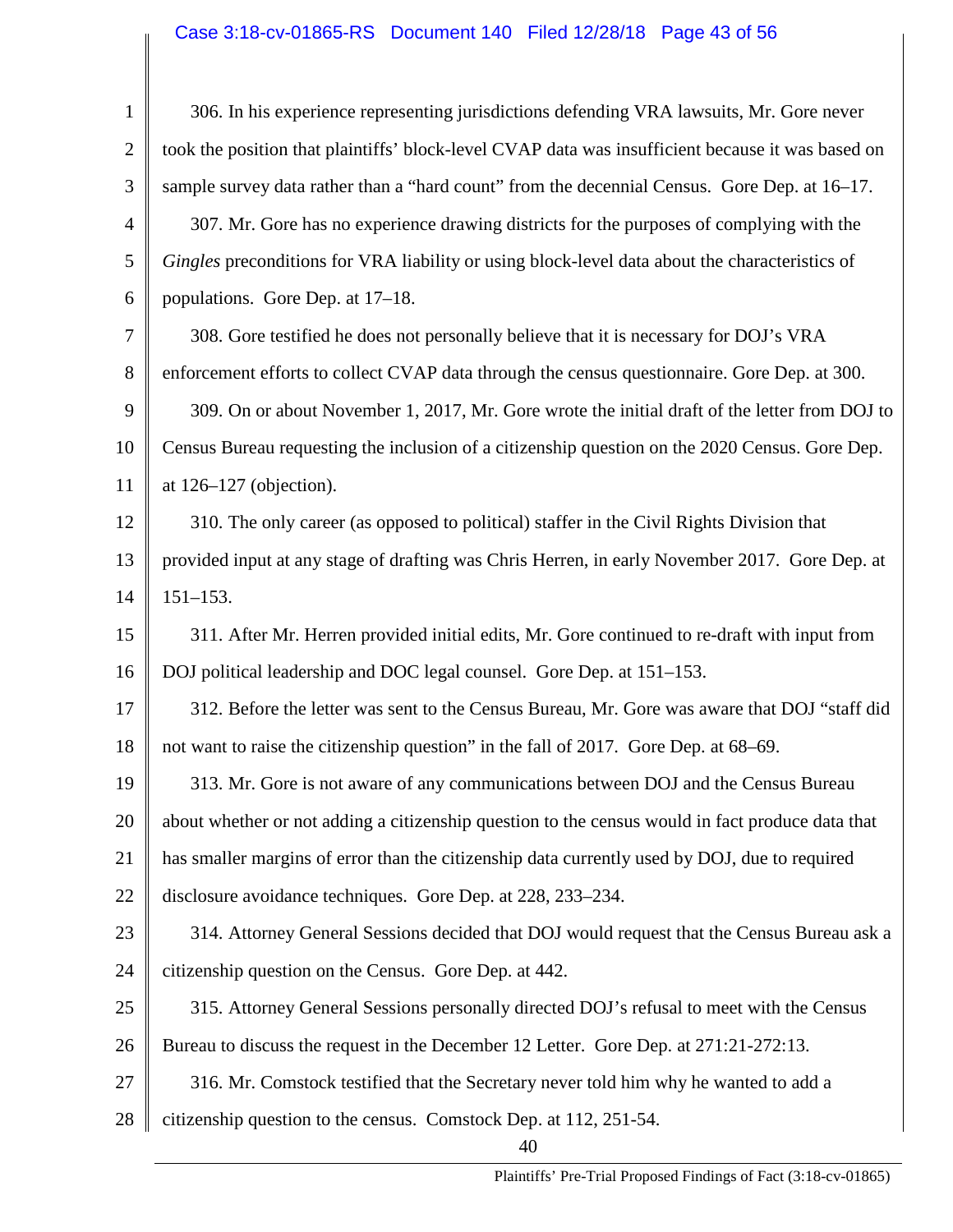# Case 3:18-cv-01865-RS Document 140 Filed 12/28/18 Page 44 of 56

| $\mathbf{1}$   | 317. Mr. Comstock also testified that he never asked the Secretary why he wanted to add a           |
|----------------|-----------------------------------------------------------------------------------------------------|
| $\overline{2}$ | citizenship question. Comstock Dep. at 171-72.                                                      |
| 3              | 318. According to Mr. Comstock, the reasons why the Secretary wanted a citizenship question         |
| $\overline{4}$ | were irrelevant. Comstock Dep. at 253-54, 260-62.                                                   |
| 5              | 319. Ms. Teramoto similarly testified that she had no knowledge of why the Secretary wanted         |
| 6              | to add a citizenship question. Teramoto Dep. at 32.                                                 |
| 7              | 320. Undersecretary Kelley similarly testified that she had no knowledge of why the Secretary       |
| 8              | wanted to add a citizenship question. Kelley Dep. at 39.                                            |
| 9              | 321. No meeting between the Census and DOJ technical experts took place before issuance of          |
| 10             | the Ross Decision Memo on March 26, 2018. Census Bureau 30(b)(6) Dep. Vol. I. at 96:3-9;            |
| 11             | Gore Dep. at 259:5-11.                                                                              |
| 12             | 322. Dr. Abowd testified that he was unaware of another circumstance in which a Cabinet             |
| 13             | Secretary personally directed agency staff not to meet with the Census Bureau, and that this        |
| 14             | refusal was "unusual."                                                                              |
| 15             | 323. Dr. Hermann Habermann similarly described meetings with a requesting agency, such as           |
| 16             | the meeting Director Jarmin requested with DOJ on December 22, 2017, as "normal Census              |
| 17             | Bureau procedure. [Such a meeting] allows the technical experts to better understand how the        |
| 18             | Census Bureau can meet the needs of the proposers." PTX-821 \[\] 28-29.                             |
| 19             | 324. It is unusual for the Census Bureau to receive a data request and then for the agency to       |
| 20             | refuse to meet to discuss the technical aspects of that data request. Census Bureau $30(b)(6)$ Dep. |
| 21             | 325. Secretary Ross has not submitted a report to Congress finding that new circumstances           |
| 22             | exist which necessitate that the citizenship question be added to the census despite its exclusion  |
| 23             | from the topics in the March 2017 report.                                                           |
| 24             |                                                                                                     |
| 25             |                                                                                                     |
| 26             |                                                                                                     |
| 27             |                                                                                                     |
| 28             |                                                                                                     |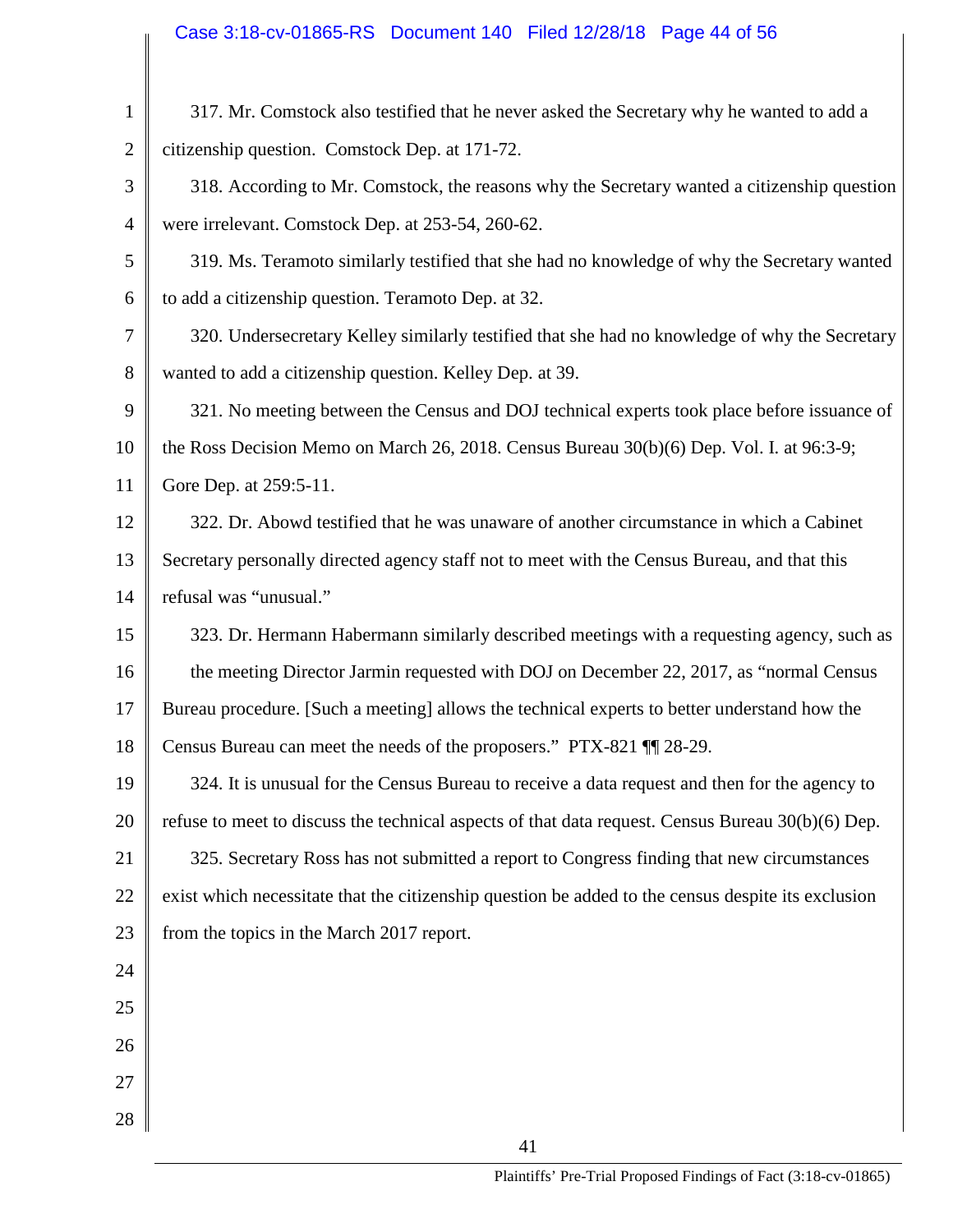### **V. FINDINGS RELATED TO THE CENSUS COUNT AND STANDING – BASED ON THE ADMINISTRATIVE RECORD AND EXTRA-RECORD EVIDENCE**

### **A. The Citizenship Question Will Damage the Census Count**

### **1. The Citizenship Question Will Lower Self-Response Rates**

5 6 7 8 9 10 326. The evidence is undisputed that the addition of the citizenship question to the 2020 Census will cause additional people to not respond to the census than would otherwise respond. 327. First, Defendant Census Bureau performed its own analysis of the potential effect of the citizenship question on non-response and currently estimates that approximately 5.8% of households with at least one non-citizen will not respond due to the citizenship question. PTX-160.

11 12 328. Evidence of non-response due to the citizenship question is also confirmed by other Census Bureau studies. PTX-153, 158, 307, 465.

13 14 15 329. The Plaintiffs offered confirming evidence of a drop in self response due to the citizenship question in the form of expert testimony from experts Dr. Matthew Barreto and Dr. Colm O'Muircheartaigh.

16 17 18 19 20 21 22 23 24 330. Plaintiffs' expert Dr. Matthew Barreto testified that the citizenship question will reduce self-response, particularly of immigrants and Latinos because those groups distrust the federal government with their information. In this socio-political environment, a citizenship question is particular sensitive for these groups, particularly coming from the federal government. Barreto Trial Testimony. Dr. Barreto conducted a nationwide survey and concluded that the citizenship question, specifically, would create a response drop-off of between 7.1 and 9.7 percent nationally and between 12.3 and 18 percent in the State of California, the biggest drop-off among all states. Barreto Trial Testimony; PTX-499. Dr. Barreto testified as to ample social science research supporting these findings. Barreto Trial Testimony.

25 26 27 331. Dr. O'Muircheartaigh testified that even that for households that do respond to the census, some will likely choose to report only the citizens in the household. O'Muircheartaigh Trial Testimony.

28

1

2

3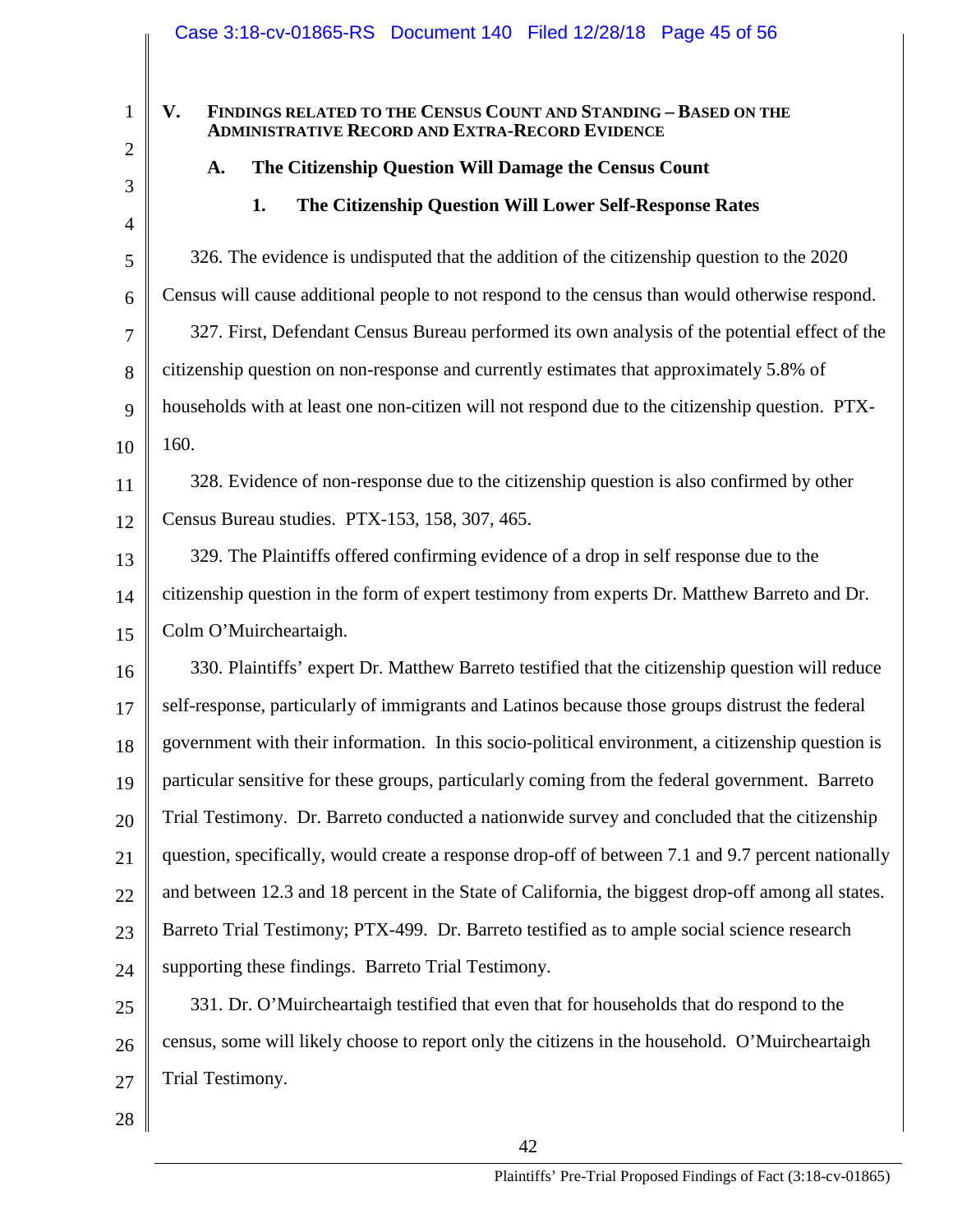# Case 3:18-cv-01865-RS Document 140 Filed 12/28/18 Page 46 of 56

| $\mathbf{1}$   | 332. The parties appear to differ only on estimated magnitude of the non-response due to the       |
|----------------|----------------------------------------------------------------------------------------------------|
| $\overline{2}$ | citizenship question. However, the Census Bureau admits that its estimate is conservative. PTX-    |
| 3              | 160 at 39. Plaintiffs' experts' testimony shows that it is, in fact, extremely conservative.       |
| $\overline{4}$ | 333. The Census Bureau's report on the non-response attributed the conservative nature of its      |
| 5              | estimate to the facts that: (1) the citizenship question is more likely to stand out on the census |
| 6              | than the ACS because the census has far fewer questions, and (2) the estimate assumes no "all-     |
| 7              | citizen" households will drop-off due to the citizenship question. Id.                             |
| 8              | 334. Dr. Barreto's testimony confirms that, indeed, both of these two facts have large impacts     |
| 9              | on the actual expected non-response. Barreto Trial Testimony; PTX-499.                             |
| 10             | 335. First, Dr. Barreto testified that the socio-political or "macro-environment" has notably      |
| 11             | shifted since 2016 so that immigrants and Latinos are especially distrustful of the federal        |
| 12             | government and are suspicious that the federal government will use their citizenship and           |
| 13             | personal-identifying information to harm them. Barreto Trial Testimony; PTX-499.                   |
| 14             | 336. This opinion is supported by both social science research and Dr. Barreto's survey            |
| 15             | results. Barreto Trial Testimony; PTX-499; see also PTX-308, 309.                                  |
| 16             | 337. Second, Dr. Barreto testified, and his survey results corroborated, that non-response will    |
| 17             | occur not only in non-citizen households, but also in "citizen-adjacent" households, in particular |
| 18             | Latinos. Barreto Trial Testimony.                                                                  |
| 19             | 338. For these reasons, Dr. Barreto's estimate of non-response is a more reliable and credible     |
| 20             | estimate of the non-response in 2020 due to the citizenship question than the estimate of the      |
| 21             | Census Bureau.                                                                                     |
| 22             | 2.<br>The Citizenship Question Will Cause a Differential Undercount                                |
| 23             | 339. The drop in self-response due to the citizenship question will likely result in a net         |
| 24             | undercount nationwide, and a greater proportional undercount in California than in any other       |
| 25             | state.                                                                                             |
| 26             | 340. California has the highest proportions of immigrants and Latinos of all states. Barreto       |
| 27             | Testimony.                                                                                         |
| 28             |                                                                                                    |
|                | $\overline{12}$                                                                                    |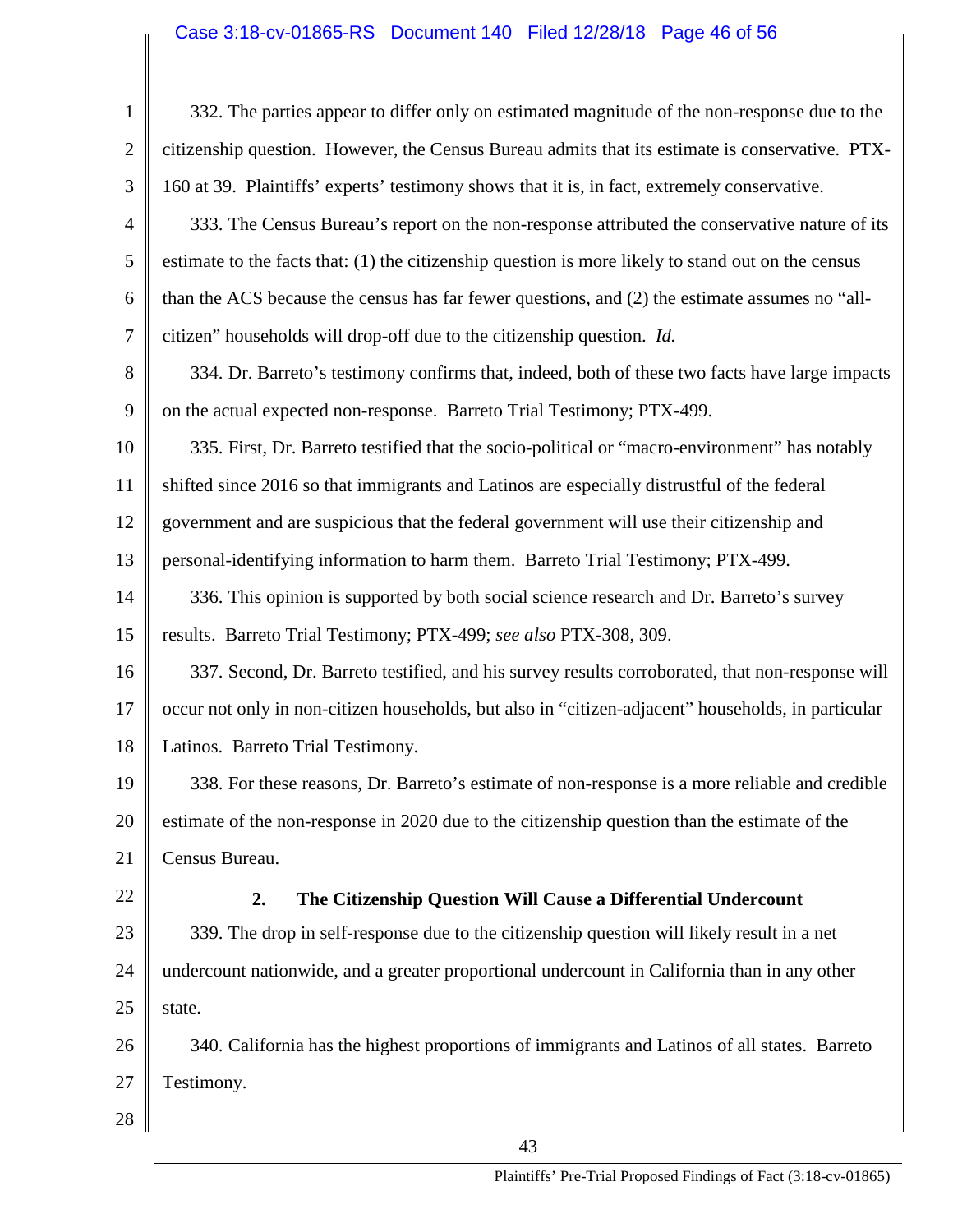| $\mathbf{1}$   | 341. Dr. Barreto's survey also found that California was the only state with a statistically                |
|----------------|-------------------------------------------------------------------------------------------------------------|
| $\overline{2}$ | greater non-response rate than its demographics would otherwise suggest.                                    |
| 3              | 342. Plaintiffs' expert Dr. Fraga testified by declaration regarding the overall proportional               |
| $\overline{4}$ | undercount in each state under a range of undercount scenarios. Fraga Trial Decl. II 24-65.                 |
| 5              | 343. Extrapolating for household sizes and states' populations and racial demographics, Dr.                 |
| 6              | Fraga estimated that, based on Dr. Barreto's survey results, the citizenship question would cause           |
| $\overline{7}$ | 12.51% of Californians not to be reported in the census self-response. <i>Id.</i> $\P$ 57-58. This was the  |
| 8              | largest proportional undercount of any state. Id.                                                           |
| 9              | 344. Dr. Fraga performed the same calculation based on the Census Bureau's estimate of                      |
| 10             | non-response by 5.8 percent non-citizen households. <i>Id.</i> ¶ 57, 60. Under that non-response            |
| 11             | scenario, 1.68 percent of California's population would not be counted through the self-response.           |
| 12             | <i>Id.</i> II 57, 58. Because California has a higher proportion of non-citizens than any other state, this |
| 13             | was also the highest proportional undercount of all the states. <i>Id.</i> $\P$ 57, 65                      |
| 14             | 345. Dr. Fraga testified that, in fact, using either the survey results or the Census Bureau's              |
| 15             | estimate, California will always have the highest proportional undercount as long as the Census             |
| 16             | Bureau's follow-up efforts are anything less than 100% effective. <i>Id.</i> $\llbracket 65$ .              |
| 17             | 346. The Census Bureau's non-response follow-up (NRFU) and imputation processes will not                    |
| 18             | fully mitigate this differential undercount.                                                                |
| 19             | 347. There has been a differential undercount of hard-to-count subpopulations—in particular,                |
| 20             | the Hispanic population, the immigrant population, and non-citizens in general—in all recent                |
| 21             | censuses. O'Muircheartaigh Trial Testimony; PTX-211, 272.                                                   |
| 22             | 348. As the Census Bureau concedes, hard-to-count populations require more follow-up                        |
| 23             | efforts by the Census Bureau to count them. O'Muircheartaigh Trial Testimony; Jarmin Dep. at                |
| 24             | 265:6-16, 266:1-4.                                                                                          |
| 25             | 349. Dr. O'Muircheartaigh testified that all available evidence indicates that this trend will              |
| 26             | continue, particularly for members of these populations who choose not to respond to the 2020               |
| 27             | Census because of the citizenship question. O'Muircheartaigh Trial Testimony.                               |
| 28             |                                                                                                             |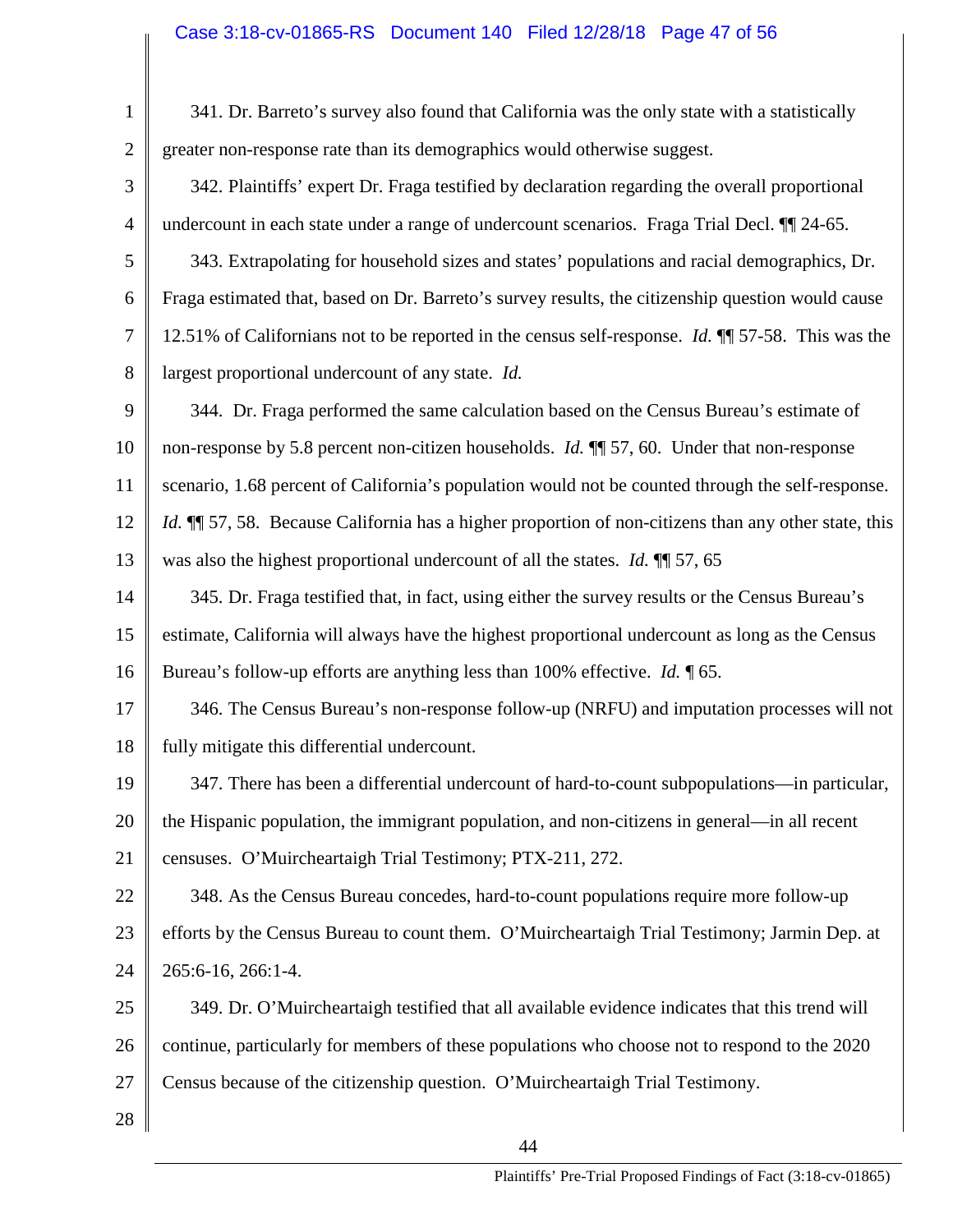1 2 3 350. The Census Bureau admits that, in 2020, the NRFU efforts of census enumerators will likely be less successful for hard-to-count populations than for other populations. Abowd Trial Testimony.

4 5 6 7 8 351. Given the sensitivity of the citizenship question, those refusing to initially self-respond because of the question are particularly unlikely to respond to follow-up contacts. *Id.*; PTX 160 at 42 n.59 ("If a household declines to self-respond due to the citizenship question, we suspect it would also refuse to cooperate with an enumerator coming to their door, resulting in a need to use a proxy"). O'Muircheartaigh Trial Testimony; Barreto Trial Testimony.

9 10 11 12 352. As with the initial non-response, census enumerators will fail to count many nonresponders due to the citizenship question due to a lack of trust in the federal government. O'Muircheartaigh Trial Testimony; Barreto Trial Testimony; PTX-308, 309; PTX-465. Abowd Trial Testimony.

13 14 15 16 353. Following enumerator NRFU, the Census Bureau's procedures of imputation through administrative records and proxy enumeration (information provided by a willing respondent, such as a neighbor or landlord) will also fail to fully mitigate the undercount resulting from the citizenship question.

17 18 354. The Census Bureau acknowledges that, for hard-to-count populations, there are gaps in the administrative data used for enumeration. Abowd Trial Testimony.

19 20 355. Non-citizens, for example, are among the groups for which administrative records are least likely to exist. O'Muircheartaigh Trial Testimony; PTX-25; Abowd Trial Testimony.

21 22 356. And, according to the Census Bureau, Hispanics are three times more likely than whites to be missing in the administrative data. PTX-22 at 8.

23 24 25 26 357. Given the perceived threat from the citizenship question, willing and knowledgeable proxy respondents will likely be more difficult to find in neighborhoods where a substantial proportion of households contain a non-citizen. O'Muircheartaigh Trial Testimony; Abowd Trial Testimony.

27 28 358. Because the Bureau's NRFU efforts will not fully remediate the large initial nonresponse caused by the citizenship question, the differential undercount of Californians will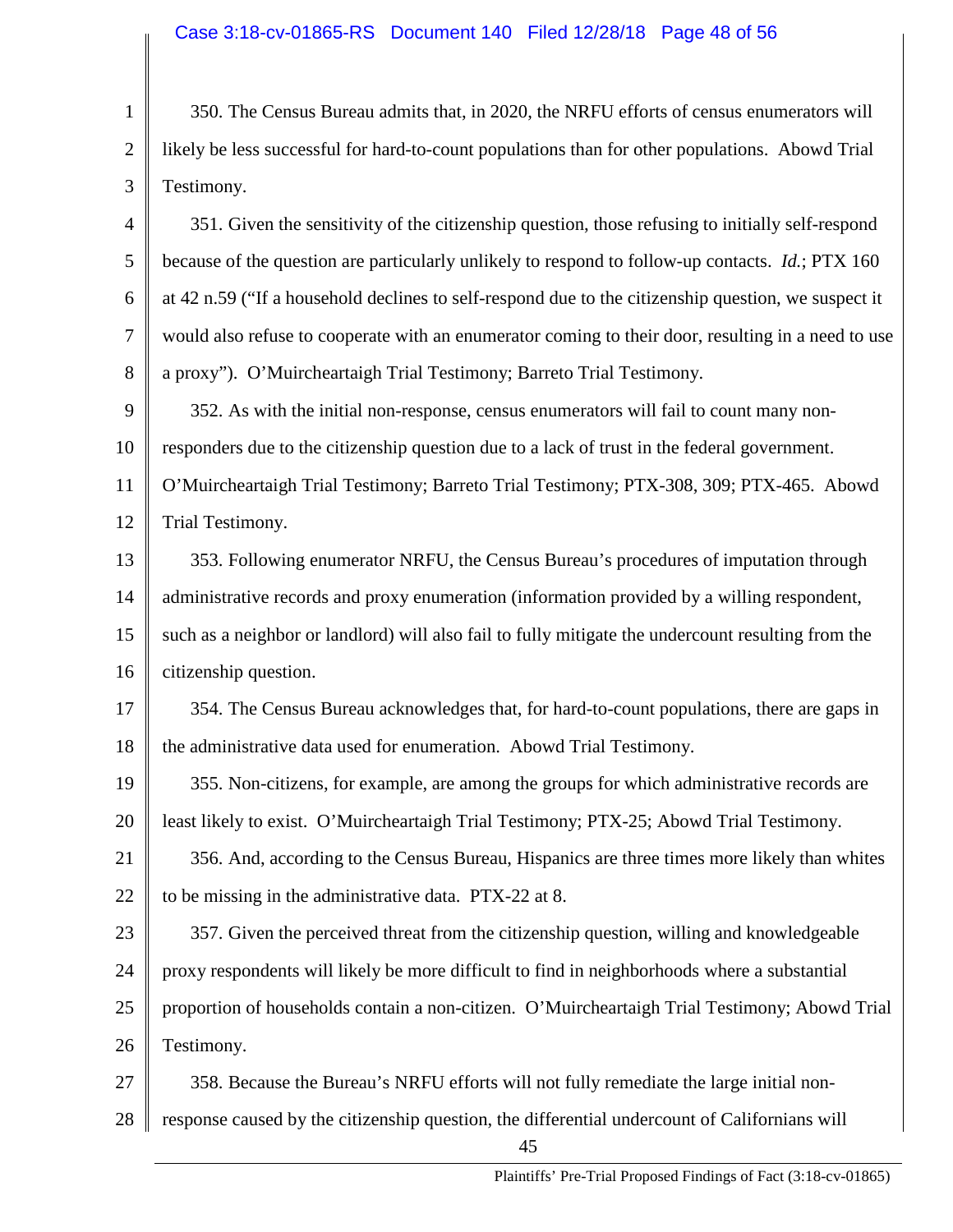| $\mathbf{1}$   | remain after NRFU. O'Muircheartaigh Trial Testimony; Barreto Trial Testimony; Abowd Trial              |
|----------------|--------------------------------------------------------------------------------------------------------|
| $\overline{2}$ | Testimony.                                                                                             |
| 3              | 359. Finally, after NRFU, count imputation will not count all of the remaining non-                    |
| $\overline{4}$ | respondents due to the citizenship question.                                                           |
| 5              | 360. Imputation did not prevent a differential undercount of Latinos in the 2010 Census.               |
| 6              | O'Muircheartaigh Trial Testimony; PTX-211 at 4, 20. In 2010, without the citizenship question,         |
| $\tau$         | 1.54 percent of Latinos went uncounted. PTX-211 at 20. And, since whites were overcounted by           |
| 8              | .54 percent, there was a differential undercount of Latinos compared to whites of over 2%. Id.         |
| 9              | 361. Count imputation, by its nature, is biased towards the households that have already been          |
| 10             | counted in self-response and NRFU. O'Muircheartaigh Trial Testimony; Barreto Trial                     |
| 11             | Testimony.                                                                                             |
| 12             | 362. Dr. Barreto's survey results show that, even controlling for race, households that will           |
| 13             | respond to the 2020 Census have fewer people than households that will not respond due to the          |
| 14             | citizenship question. Barreto Trial Testimony; PTX 499.                                                |
| 15             | 363. As a result, imputation will undercount the people in the non-responding households.              |
| 16             | Barreto Trial Testimony; PTX 499.                                                                      |
| 17             | 364. The differential undercount of Latinos and immigrants caused by the citizenship question          |
| 18             | will remain after NRFU and imputation.                                                                 |
| 19             | The Citizenship Question Will Inflict Harm on Plaintiffs<br>В.                                         |
| 20             | 1.<br><b>Plaintiffs Have Increased Census Outreach Spending</b>                                        |
| 21             | 365. Plaintiffs have shown that the State of California has appropriated and will imminently           |
| 22             | spend increased funds on community outreach due to the citizenship question.                           |
| 23             | 366. California Governor Jerry Brown initially proposed to the California Legislature for the          |
| 24             | fiscal year 2018-2019 budget an appropriation of \$40.3 million "to be spent over a three-year         |
| 25             | period for statewide outreach and other activities related to the 2020 Census count." Undisputed       |
| 26             | Facts $\P$ 111.                                                                                        |
| 27             | 367. The enacted California state budget for fiscal year 2018-2019 included an appropriation           |
| 28             | of \$90.3 million "to support the California Complete Count effort, which was established within<br>46 |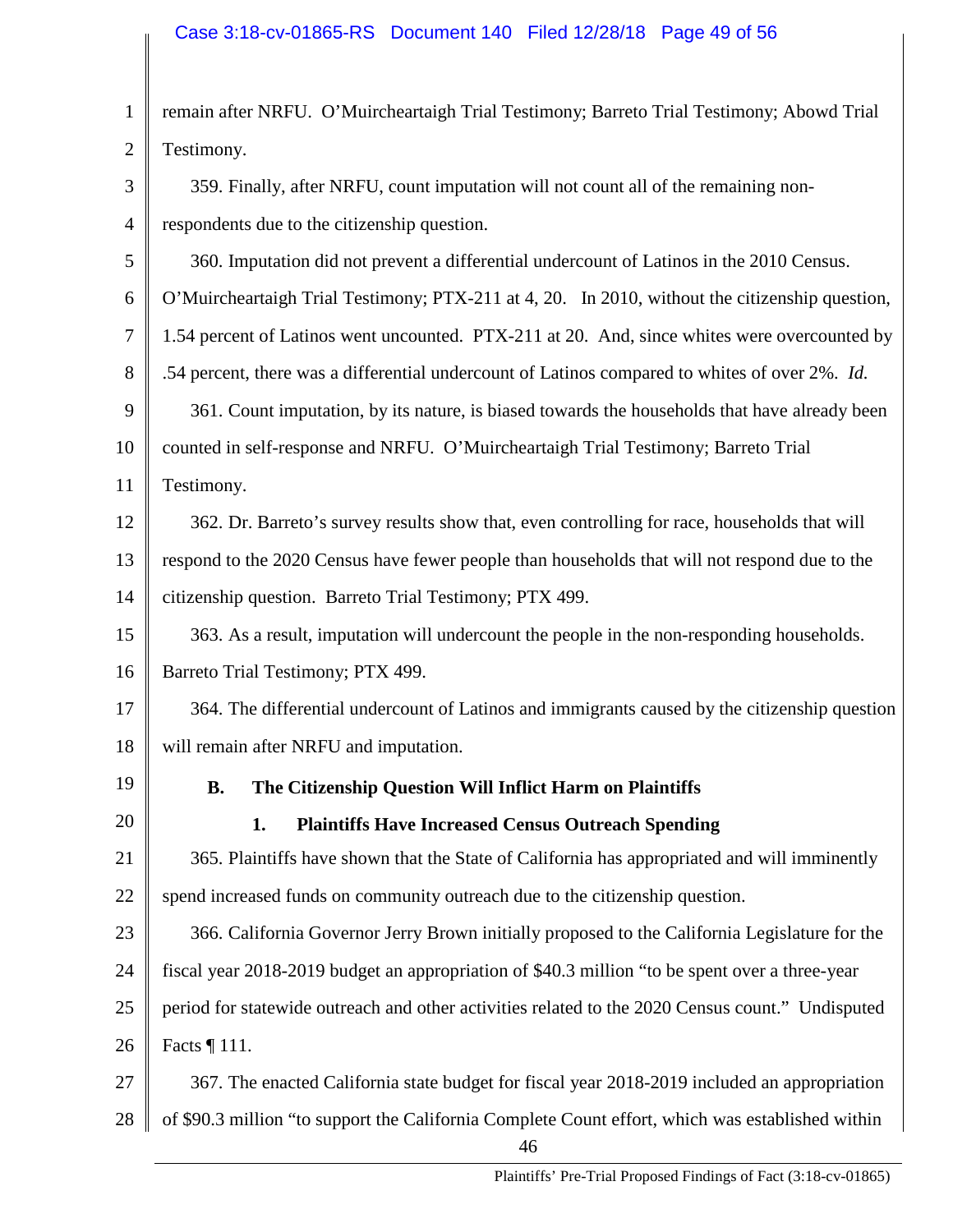| $\mathbf{1}$   | the Government Operations Agency to perform outreach focusing on hard-to-count populations                  |
|----------------|-------------------------------------------------------------------------------------------------------------|
| $\overline{2}$ | for the decennial census. <i>Id.</i> $\P$ 112                                                               |
| 3              | 368. The legislative history of the state's fiscal year 2018-2019 budget shows that one of the              |
| $\overline{4}$ | reasons for this increased appropriation was the citizenship question. PTX-502 at CAL000002-                |
| 5              | CAL000005; PTX-504 at CAL000147; PTX-505 at CAL000152; PTX-506 at CAL000162, 230;                           |
| 6              | PTX-509 at CAL322; PTX-510 at CAL000364-367; PTX-517 at 45:19-46:12; PTX-518 at                             |
| $\overline{7}$ | 1:18:05-1:18:55; PTX-512 at CAL000411; PTX-513 at CAL000443-444; PTX-514 at                                 |
| 8              | CAL000540; PTX-515 at CAL000717.                                                                            |
| 9              | 369. The citizenship question was a concern highlighted by the state's Legislative Analyst's                |
| 10             | Office, and the concern was repeated in committee materials and at least one committee hearing.             |
| 11             | PTX-502 at CAL0000002-CAL000005.                                                                            |
| 12             | 370. Since the appropriation, the California Complete Count Committee, the body in charge                   |
| 13             | of the outreach efforts, has submitted reports to the Governor and Legislature which highlight the          |
| 14             | citizenship question as a challenge to those outreach efforts. PTX-508 at CAL000269-270, 278,               |
| 15             | 284, 292-93; PTX-507 at CAL000243-244.                                                                      |
| 16             | 371. The State's allocation of outreach funding to the County of Los Angeles also confirms                  |
| 17             | increased expenditures due to the citizenship question. See Trial Declaration of Douglas S. Baron           |
| 18             | on Behalf of the County of Los Angeles ("Baron Dec.").                                                      |
| 19             | 372. The State initially allocated to the County \$8.7 million in census outreach funding. <i>Id.</i>       |
| 20             | $\P\P$ 7, 11-12.                                                                                            |
| 21             | 373. On May 18, 2018, the County requested an additional \$3.3 million in funding                           |
| 22             | specifically due to the addition of the citizenship question on the Census. <i>Id.</i> at 11-12 and Exhibit |
| 23             | A.                                                                                                          |
| 24             | 374. The State met the County's request, in part. In November 2018, the State announced its                 |
| 25             | County outreach allocations, allocating \$9,393,090 to the County of Los Angeles for 2020 Census            |
| 26             | outreach to hard-to-count populations. Undisputed Facts ¶ 113; Baron Dec. ¶ 13, 14.                         |
| 27             |                                                                                                             |
| 28             |                                                                                                             |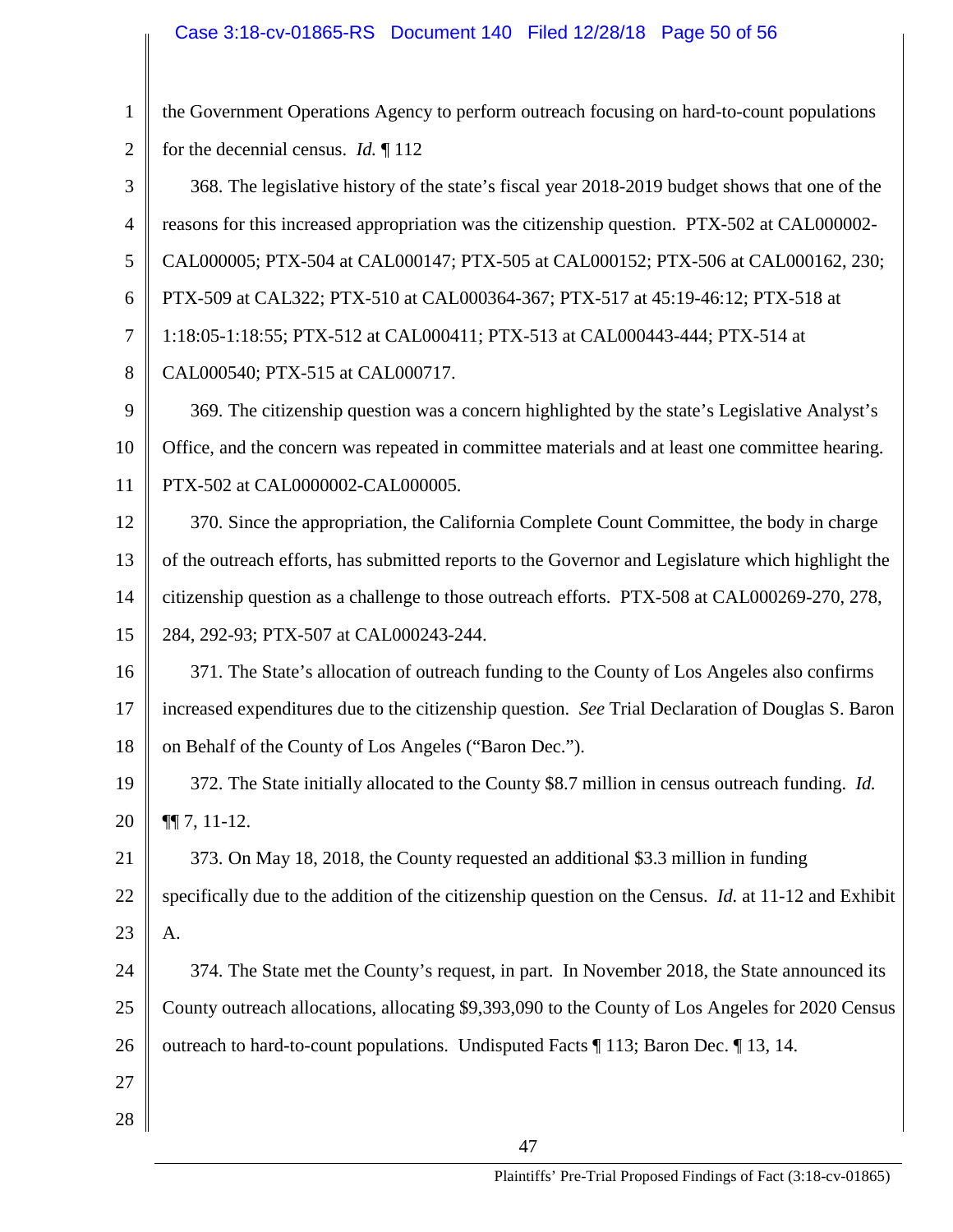### **2. Plaintiffs Will Lose Federal Funding**

1 2 3 4 5 6 7 8 9 10 11 12 13 14 15 16 17 18 19 20 21 22 23 24 375. Plaintiffs will also be injured by a decrease in federal funding due to the citizenship question. 376. As explained above, the citizenship question will cause California to experience a differential undercount among the states due to California's large immigrant and Latino populations. 377. California will lose federal funds no matter the size of that differential undercount. Reamer Trial Decl. ¶¶ 16-20, 49-50, 54-55, 64-65. 378. As Plaintiffs' expert Andrew Reamer testified, a significant portion of federal domestic financial assistance to states and local governments is distributed on the basis of statistics derived from the decennial census. *Id.* ¶ 10. 379. At least 320 federal domestic assistance programs used census‐derived data to distribute about \$900 billion in fiscal year 2016. Of these, there are 24 large federal financial assistance programs with geographic allocation formulas that rely in whole or part on census‐derived data. *Id.* ¶¶ 10-11. 380. Geographic allocation formulas are particularly sensitive to inaccuracies in census‐ derived data. *Id.* ¶ 12. 381. If a differential undercount occurs, California and its local governments will lose funds from numerous federal programs. This principle is illustrated by projections of loss in three example programs—Title I grants to local education agencies, the Supplemental Nutrition Program for Women, Infants, and Children grants, and Social Services Block Grants. *Id.* ¶¶ 16- 20, 49-50, 54-55, 64-65. The same principle extends to other federal programs using censusderived allocation formulas. *Id.* ¶ 34. 382. Within any state that would lose Title I funds due to the inclusion of a citizenship status

25 question, individual school districts having a percentage of non-citizens higher than the

26 percentage for the state as a whole, such as the Los Angeles Unified School District, would incur

27 a further decrease in Title I funding when the funding received by the state is distributed to the

28 local education agencies within that state. *Id.* ¶ 66.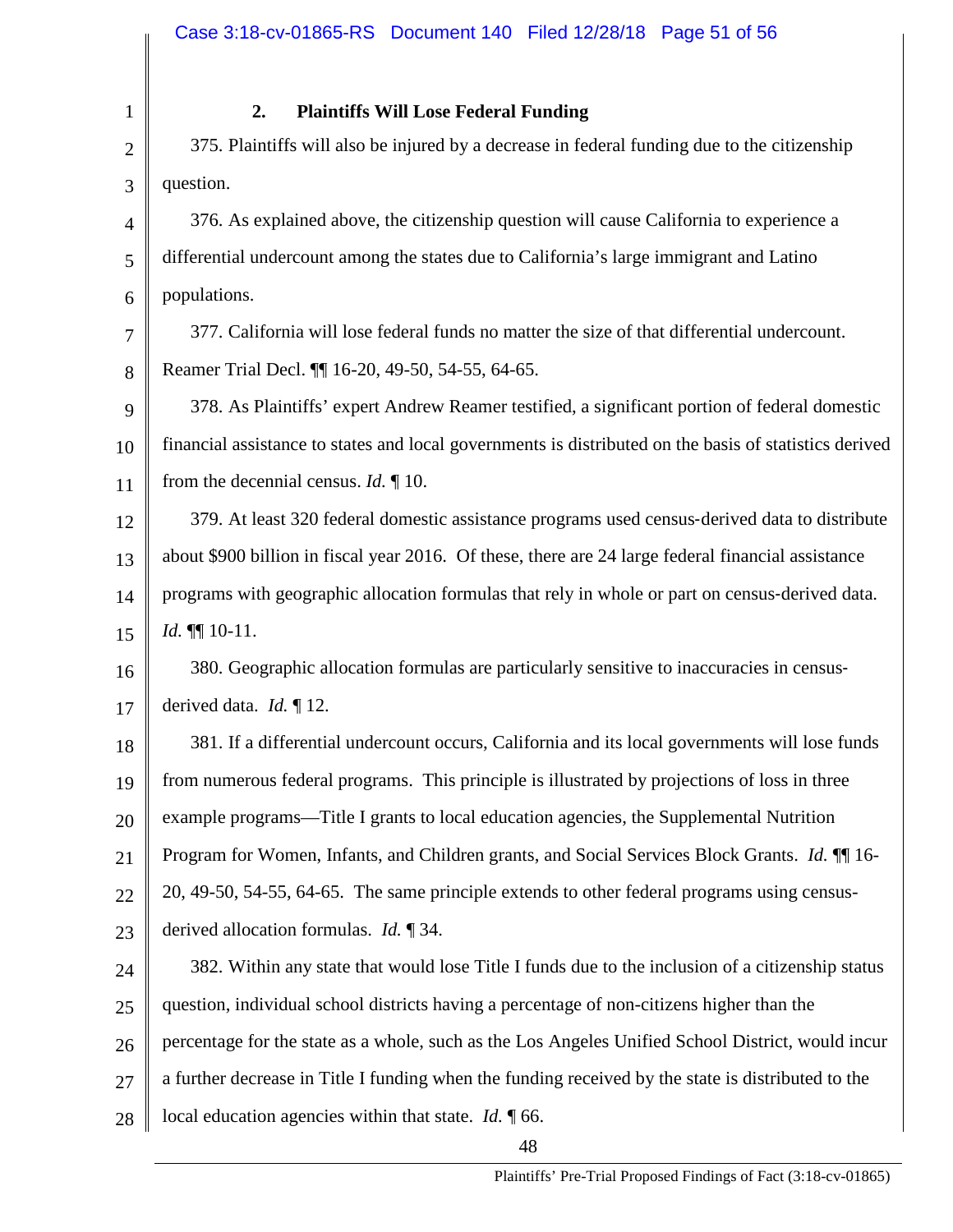| $\mathbf{1}$   | 383. Funds from some federal programs are distributed among localities, including the local           |
|----------------|-------------------------------------------------------------------------------------------------------|
| $\overline{2}$ | government Plaintiffs. For example, Community Development Block Grants are allocated among            |
| 3              | smaller "entitlement communities." Where the percentage of non-citizen residents in those             |
| $\overline{4}$ | localities is higher than the nationwide average, such as in Oakland, Los Angeles, Fremont, Long      |
| 5              | Beach, Stockton and the County of Los Angeles, those localities will experience a further             |
| 6              | decrease in funding with respect to those programs. <i>Id.</i> [[17] 73.                              |
| 7              | 384. Other federally-funded programs, such as grants authorized by the Workforce Innovation           |
| 8              | and Opportunity Act, award funds to states to be distributed among localities within that state.      |
| 9              | Localities within the state of California that have a percentage of non-citizen residents higher than |
| 10             | the state average would receive a smaller share of a smaller California total, under the federally-   |
| 11             | mandated intrastate allocation formula. <i>Id.</i> 11 67-70.                                          |
| 12             | 3.<br><b>Plaintiffs Will Have Less Accurate Data to Make Decisions Related to</b>                     |
| 13             | <b>Redistricting and Services</b>                                                                     |
| 14             | 385. The non-response caused by the citizenship question will harm the count and                      |
| 15             | characteristic data quality produced by the 2020 Census. Abowd Testimony.                             |
| 16             | 386. Dr. Abowd stated in his memoranda in the administrative record and testified at trial that       |
| 17             | because a citizenship question will lead to a decline in self-response rates to the 2020 Census       |
| 18             | questionnaire, it will result in the enumeration of more people through nonresponse follow-up         |
| 19             | (NRFU) efforts, such as proxy responses. Abowd Trial Testimony; PTX-22; PTX-25 at 4.                  |
| 20             | 387. According to the Census Bureau, "proxies supply poor quality socioeconomic                       |
| 21             | characteristic information about the person on behalf of whom they are responding." PTX 160 at        |
| 22             | 41.                                                                                                   |
| 23             | 388. Moreover, count imputations damage the quality of count and characteristic data at low           |
| 24             | levels of geography. Abowd Trial Testimony. That data is used by demographers for the                 |
| 25             | allocation of resources. Abowd Trial Testimony                                                        |
| 26             | 389. Dr. Abowd concedes that a citizenship question will reduce the accuracy of the                   |
| 27             | characteristic data collected regardless of whether there is ultimately a net undercount, or          |
| 28             | differential net undercount. Abowd Trial Testimony.                                                   |
|                | 49                                                                                                    |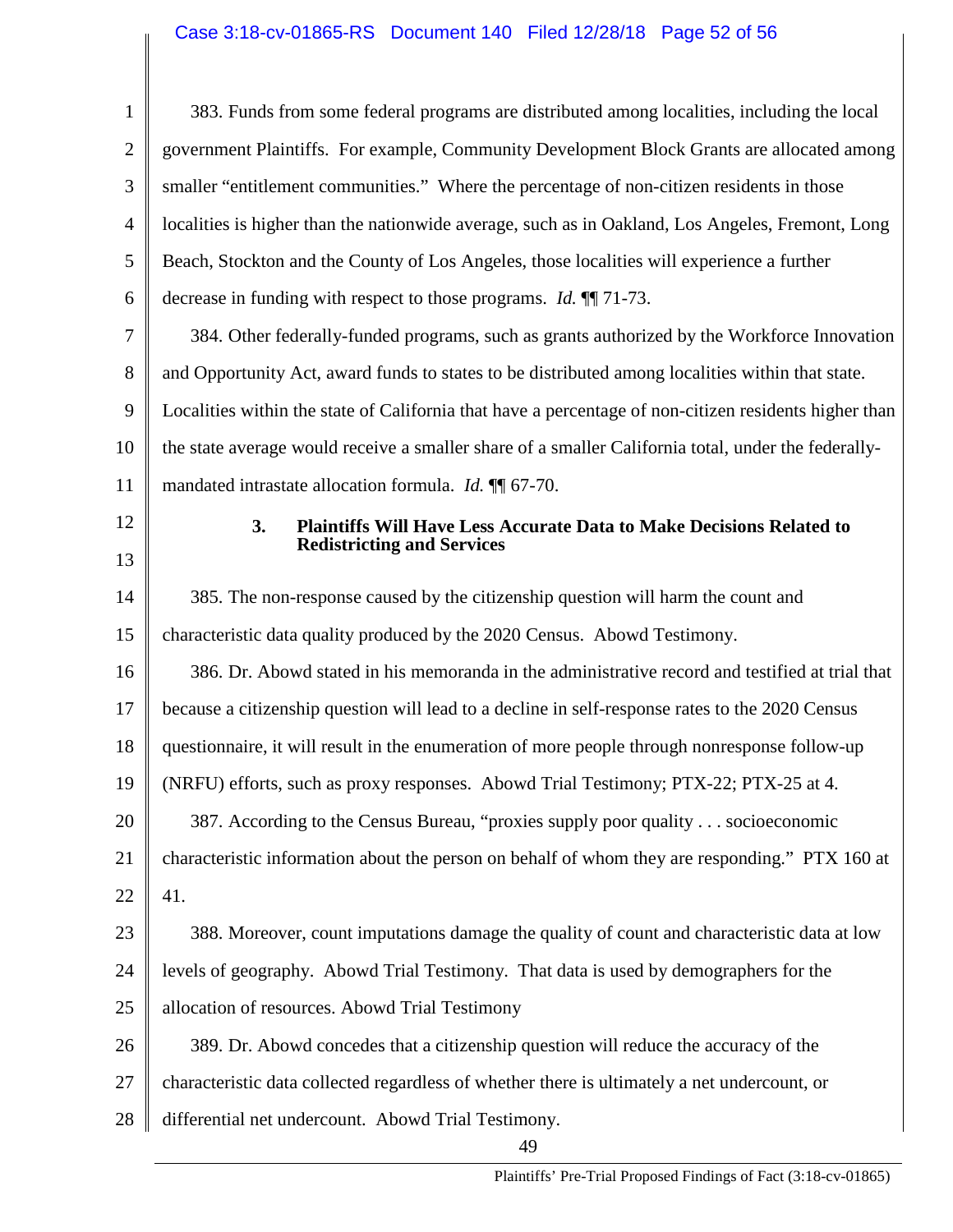1 2 390. Plaintiffs will be injured by the harm to data quality that will result from the significant drop in the census self-response.

3 4 5 391. Dr. Abowd testified that the data quality with respect to characteristics information is important for state and local decisions relating to services and funding. Abowd Trial Testimony. This was confirmed by Plaintiffs' witnesses.

6 7 8 9 392. The Director of Regional Planning for the County of Los Angeles testified that her department uses demographic information from the decennial census to assess local housing and development needs and planning. She testified that decennial census demographic data is used, rather than ACS data, because the granularity of decennial census data.

10 11 12 13 393. Andrew Westall, the Assistant Chief Deputy for the Office of Los Angeles City Council President Herb J. Wesson, Jr., testified that the City of Los Angeles uses decennial census data, including data on race and population, to perform redistricting of Council district lines and to allocate City resources by neighborhood.

14 15 16 17 394. The Executive Officer to the Board of Education for LAUSD testified that LAUSD uses decennial census data in drawing districts for the Board of Education, including by allowing members to see the community demographic shaping local communities of interest and ensuring compliance with the federal Voting Right Act and California Rights Act.

18

### **4. Plaintiffs Will Lose Political Representation**

19 20 395. The citizenship question creates a substantial risk of California losing a congressional seat.

21 22 23 396. Dr. Fraga estimated population productions each state in 2020, as well as the estimated undercount of each state according to four scenarios of non-response and NRFU success. Fraga Trial Declaration ¶ 57.

24 25 397. Dr. Fraga then estimated the likely apportionment outcomes in each of those scenarios. *Id.* ¶¶ 72-74, 78-84.

26 27 398. In the baseline scenario with no citizenship question, California is projected to keep its current 53 seats in the House of Representatives. *Id.* ¶¶ 75, 81.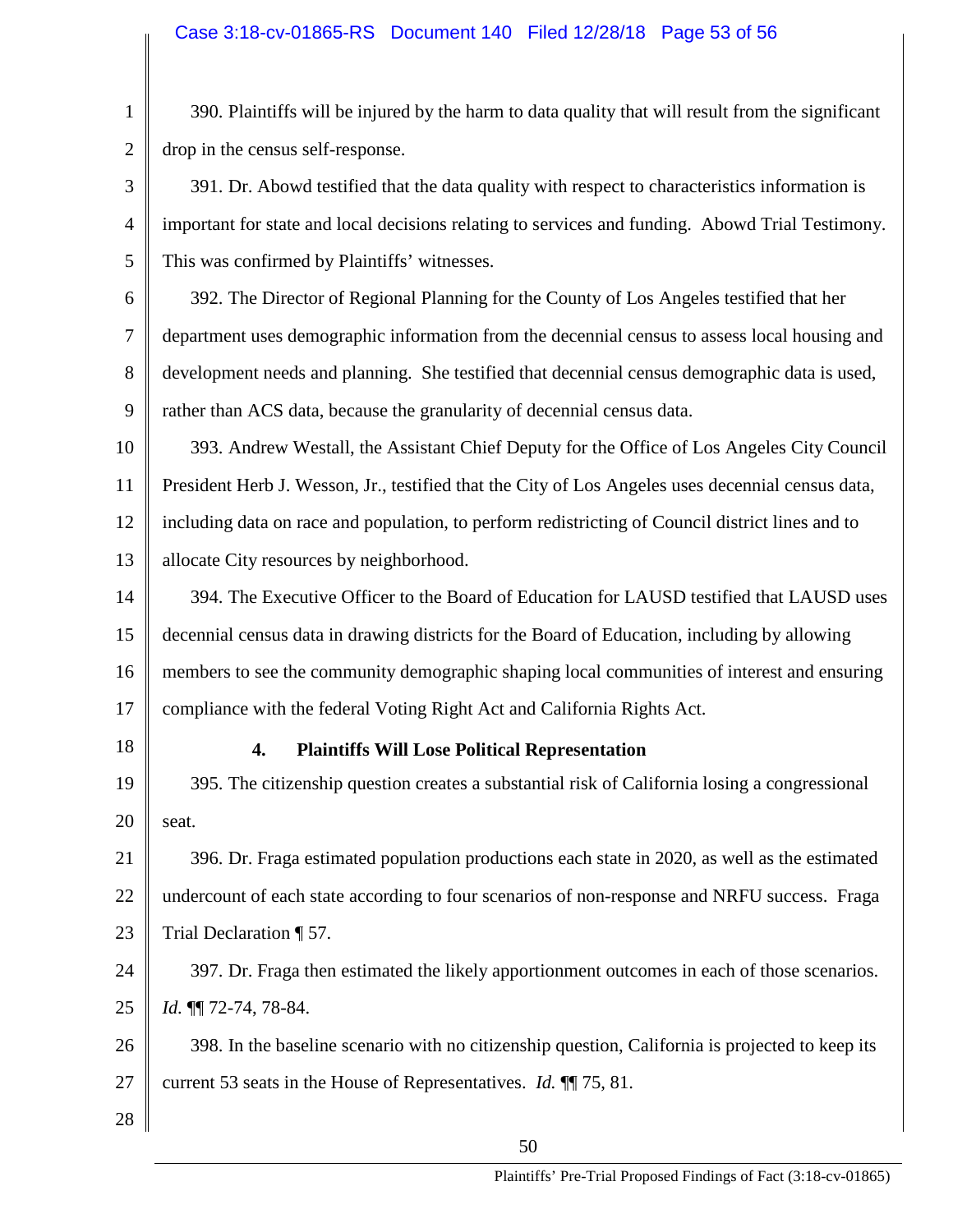# Case 3:18-cv-01865-RS Document 140 Filed 12/28/18 Page 54 of 56

| $\mathbf{1}$   | 399. However, Dr. Fraga's calculations illustrate that, using Dr. Barreto's non-response              |                                                                                                |  |  |
|----------------|-------------------------------------------------------------------------------------------------------|------------------------------------------------------------------------------------------------|--|--|
| $\overline{2}$ | estimates, California would be immediately in danger of losing three seats at the time of the initial |                                                                                                |  |  |
| 3              | self-response, even with limited NRFU success. Id. 11 73-76.                                          |                                                                                                |  |  |
| 4              |                                                                                                       | 400. Under scenarios using Dr. Barreto's non-response estimates and simulated follow-up        |  |  |
| 5              | estimates, Dr. Fraga's calculations illustrate that after self-response and NRFU, California would    |                                                                                                |  |  |
| 6              | be at risk of losing one to two seats. <i>Id.</i> $\P$ 81-85.                                         |                                                                                                |  |  |
| 7              | 401. Using the Census Bureau's estimate of non-response by 5.8 percent of non-citizen                 |                                                                                                |  |  |
| 8              | households, Dr. Fraga's calculations illustrate that, with that ultimate undercount, the likelihood   |                                                                                                |  |  |
| 9              | of California losing at least one seat nearly doubles to fifty percent probability. <i>Id.</i> 182.   |                                                                                                |  |  |
| 10             | 402. California is the only state that would be predicted to lose more than one seat in any of        |                                                                                                |  |  |
| 11             | the scenarios Dr. Fraga examined. <i>Id.</i> ¶ 83-85.                                                 |                                                                                                |  |  |
| 12             |                                                                                                       |                                                                                                |  |  |
| 13             | Dated: December 28, 2018                                                                              | Respectfully Submitted,                                                                        |  |  |
| 14             |                                                                                                       | <b>XAVIER BECERRA</b><br><b>Attorney General of California</b><br>MARK R. BECKINGTON           |  |  |
| 15             |                                                                                                       | <b>ANTHONY R. HAKL</b>                                                                         |  |  |
| 16             |                                                                                                       | <b>Supervising Deputy Attorneys General</b><br>ANNA T. FERRARI<br><b>TODD GRABARSKY</b>        |  |  |
| 17             |                                                                                                       | <b>R. MATTHEW WISE</b><br><b>NOREEN P. SKELLY</b>                                              |  |  |
| 18             |                                                                                                       | <b>Deputy Attorneys General</b>                                                                |  |  |
| 19             |                                                                                                       | <b>/s/ Gabrielle D. Boutin</b>                                                                 |  |  |
| 20             |                                                                                                       | <b>GABRIELLE D. BOUTIN</b><br>Deputy Attorney General                                          |  |  |
| 21             |                                                                                                       | Attorneys for Plaintiff State of California, by and<br>through Attorney General Xavier Becerra |  |  |
| 22             |                                                                                                       |                                                                                                |  |  |
| 23             |                                                                                                       |                                                                                                |  |  |
| 24             |                                                                                                       |                                                                                                |  |  |
| 25             |                                                                                                       |                                                                                                |  |  |
| 26             |                                                                                                       |                                                                                                |  |  |
| 27             |                                                                                                       |                                                                                                |  |  |
| 28             |                                                                                                       |                                                                                                |  |  |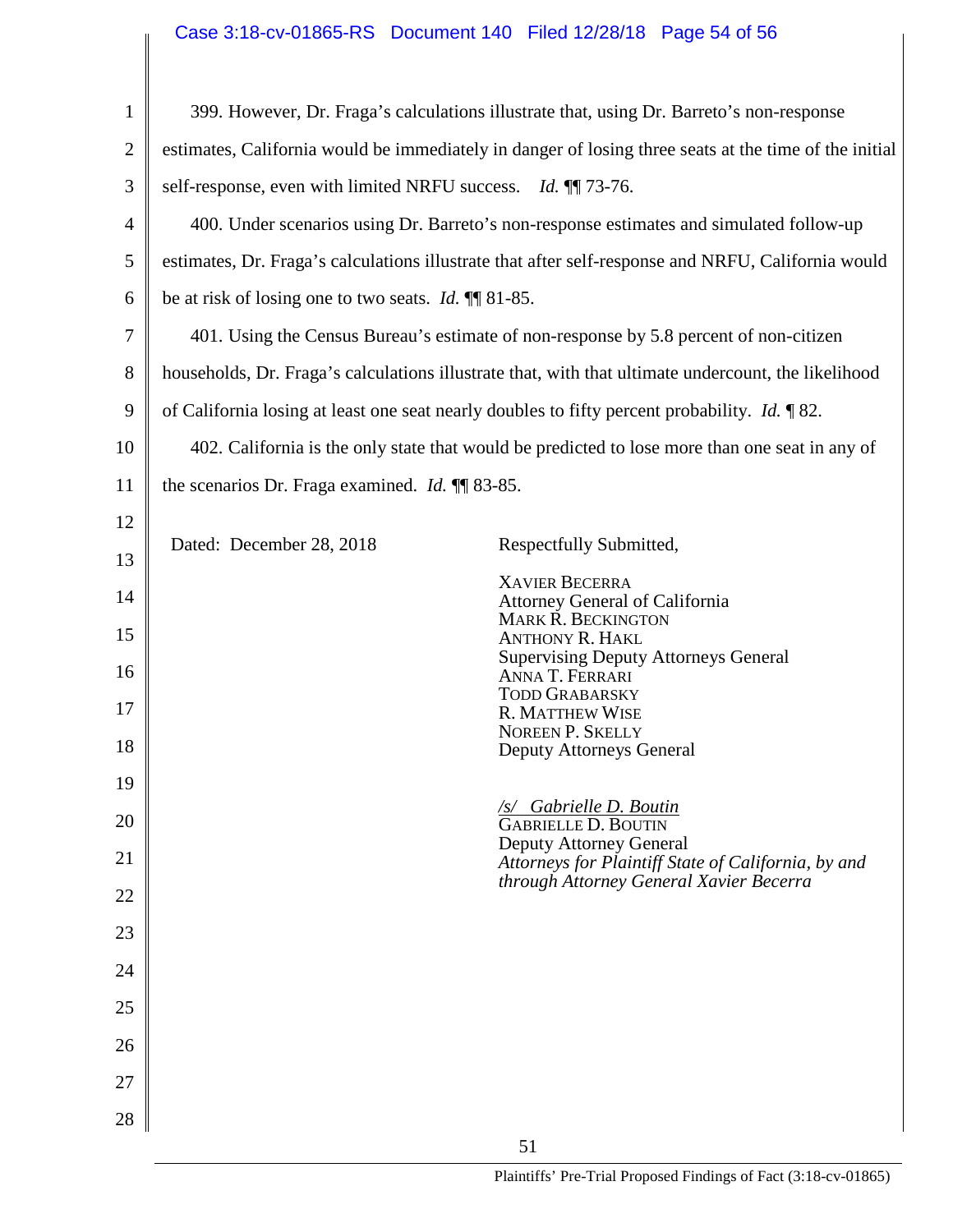|                | Case 3:18-cv-01865-RS Document 140 Filed 12/28/18 Page 55 of 56 |                                                                   |                                                                                                   |                                                                                     |
|----------------|-----------------------------------------------------------------|-------------------------------------------------------------------|---------------------------------------------------------------------------------------------------|-------------------------------------------------------------------------------------|
|                |                                                                 |                                                                   |                                                                                                   |                                                                                     |
| $\mathbf{1}$   | Dated: December 28, 2018                                        |                                                                   | /s/ Charles L. Coleman                                                                            |                                                                                     |
| $\overline{2}$ |                                                                 |                                                                   | CHARLES L. COLEMAN III, SBN 65496<br>DAVID I. HOLTZMAN                                            |                                                                                     |
| 3              |                                                                 |                                                                   | <b>HOLLAND &amp; KNIGHT LLP</b><br>50 California Street, 28 <sup>th</sup> Floor                   |                                                                                     |
| 4              |                                                                 |                                                                   | San Francisco, CA 94111                                                                           |                                                                                     |
| 5              |                                                                 |                                                                   | Telephone: (415) 743-6970<br>Fax: (415) 743-6910                                                  |                                                                                     |
| 6              |                                                                 |                                                                   | Email: charles.coleman@hklaw.com                                                                  | Attorneys for Plaintiff County of Los Angeles                                       |
| 7              |                                                                 |                                                                   |                                                                                                   |                                                                                     |
| 8              | Dated: December 28, 2018                                        |                                                                   | <b>MIKE FEUER</b>                                                                                 | City Attorney for the City of Los Angeles                                           |
| 9              |                                                                 |                                                                   | <u>/s/Valerie Flores</u><br>VALERIE FLORES, SBN 138572                                            |                                                                                     |
| 10             |                                                                 |                                                                   |                                                                                                   | Managing Senior Assistant City Attorney<br>200 North Main Street, 7th Floor, MS 140 |
| 11             |                                                                 |                                                                   | Los Angeles, CA 90012<br>Telephone: (213) 978-8130                                                |                                                                                     |
| 12             |                                                                 |                                                                   | Fax: (213) 978-8222<br>Email: Valerie.Flores@lacity.org                                           |                                                                                     |
| 13             |                                                                 |                                                                   |                                                                                                   |                                                                                     |
| 14             | Dated: December 28, 2018                                        |                                                                   | <b>HARVEY LEVINE</b><br>City Attorney for the City of Fremont                                     |                                                                                     |
| 15             |                                                                 |                                                                   | /s/ Harvey Levine                                                                                 |                                                                                     |
| 16             |                                                                 |                                                                   | SBN 61880<br>3300 Capitol Ave.                                                                    |                                                                                     |
| 17             |                                                                 |                                                                   | Fremont, CA 94538<br>Telephone: (510) 284-4030                                                    |                                                                                     |
| 18             |                                                                 |                                                                   | Fax: (510) 284-4031<br>Email: hlevine@fremont.gov                                                 |                                                                                     |
| 19             |                                                                 |                                                                   |                                                                                                   |                                                                                     |
| 20             | Dated: December 28, 2018                                        | <b>CHARLES PARKIN</b><br>City Attorney for the City of Long Beach |                                                                                                   |                                                                                     |
| 21             |                                                                 |                                                                   |                                                                                                   |                                                                                     |
| 22             |                                                                 |                                                                   | <b><u>/s/ Michael J. Mais</u></b><br>MICHAEL K. MAIS, SBN 90444<br><b>Assistant City Attorney</b> |                                                                                     |
| 23             |                                                                 |                                                                   | 333 W. Ocean Blvd., 11th Floor                                                                    |                                                                                     |
| 24             |                                                                 |                                                                   | Long Beach CA, 90802<br>Telephone: (562) 570-2200                                                 |                                                                                     |
| 25             |                                                                 |                                                                   | Fax: (562) 436-1579<br>Email: Michael.Mais@longbeach.gov                                          |                                                                                     |
| 26             |                                                                 |                                                                   |                                                                                                   |                                                                                     |
| 27             |                                                                 |                                                                   |                                                                                                   |                                                                                     |
| 28             |                                                                 |                                                                   |                                                                                                   |                                                                                     |